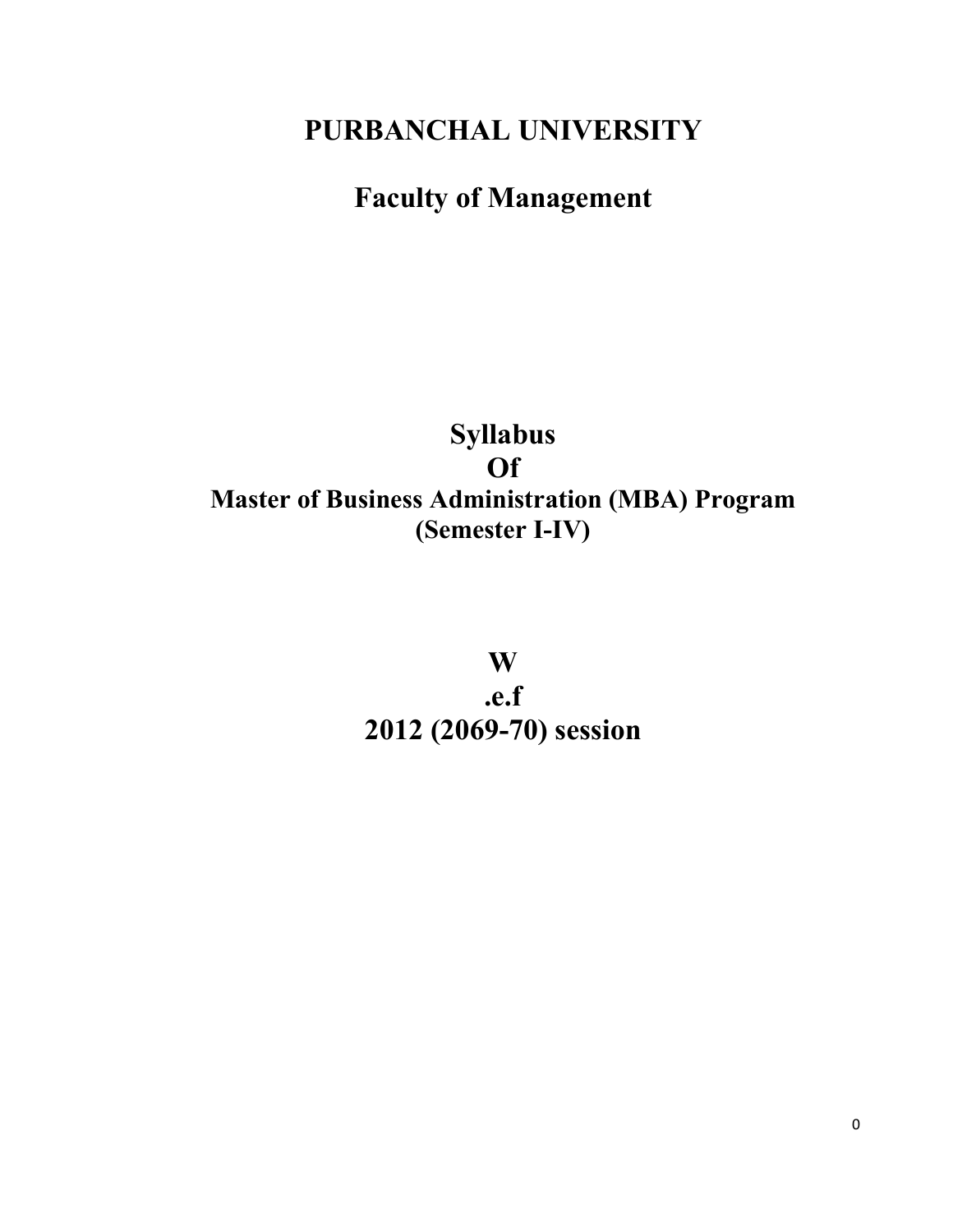## **Introduction**

Purbanchal University is established by the Purbanchal University Act 1994. The university has been operating more than 85 academic and professional programs of undergraduate and graduate level all over Nepal through its constituent and affiliated colleges. The university with a mission to establish as a leading university of academic excellence is working to introduce new programs or updating existing programs.

The Faculty of Management (FOM) of Purbanchal University offers professional, functional and practical programs and courses. The courses are designed according to the need of the country and the international trend in management education.

The main objective of FOM is to contribute to the development of efficient and capable manpower for the business, government, and social sectors. FOM is continuously involved in developing and upgrading its curricula, teaching methods, and examination system. Its programs are designed with greater degree of flexibility that allows the incorporation of the latest development in theory and practice of management. Presently FOM is offering fourteen programs in Bachelors, Masters and PhD level.

The MBA program of Purbanchal University is a full-time program directed at preparing professional managers for the business and non-business sectors. The program's focus is on developing managerial and entrepreneurial capabilities of students through the curricular and cocurricular activities. The MBA program specifically aims to:

- **a.** Prepare professional managers for the business and non-business sectors.
- **b.** Develop entrepreneurs capable of evaluating risks and taking challenges in the emerging Global business environment.
- **c.** Inculcate knowledge, skill, and attitude in students so that they become scientifically approached, result oriented, and socially responsive management professionals.

#### **Eligibility for Admission**

The candidate applying for MBA program must have

 Secured at least 45 % in the bachelor's degree or equivalent program from any recognized University.

### **Curricular Structure**

The MBA program has been designed at 70 credit hours with 26 course components including internship project or thesis. There will be two non-credit courses for non-management background students. Each course component has a weight of 2 or 3 credit hours requiring a minimum of 32 or 48 direct class contact hours per semester and 5 credit hours for Internship or Thesis. The course structure of the program is as follows:

### **(a) Preparation Courses** Non-credit

The MBA program includes students from different educational background so it is understood that non-management educational students need some preparation to be able to grasps basics of management education. These courses will be conducted for 15 days extensively before the start of the actual program. Colleges will be responsible for arranging the classes and to make sure that students have grasps the basic knowledge of the area. The following two courses have been included for this purpose.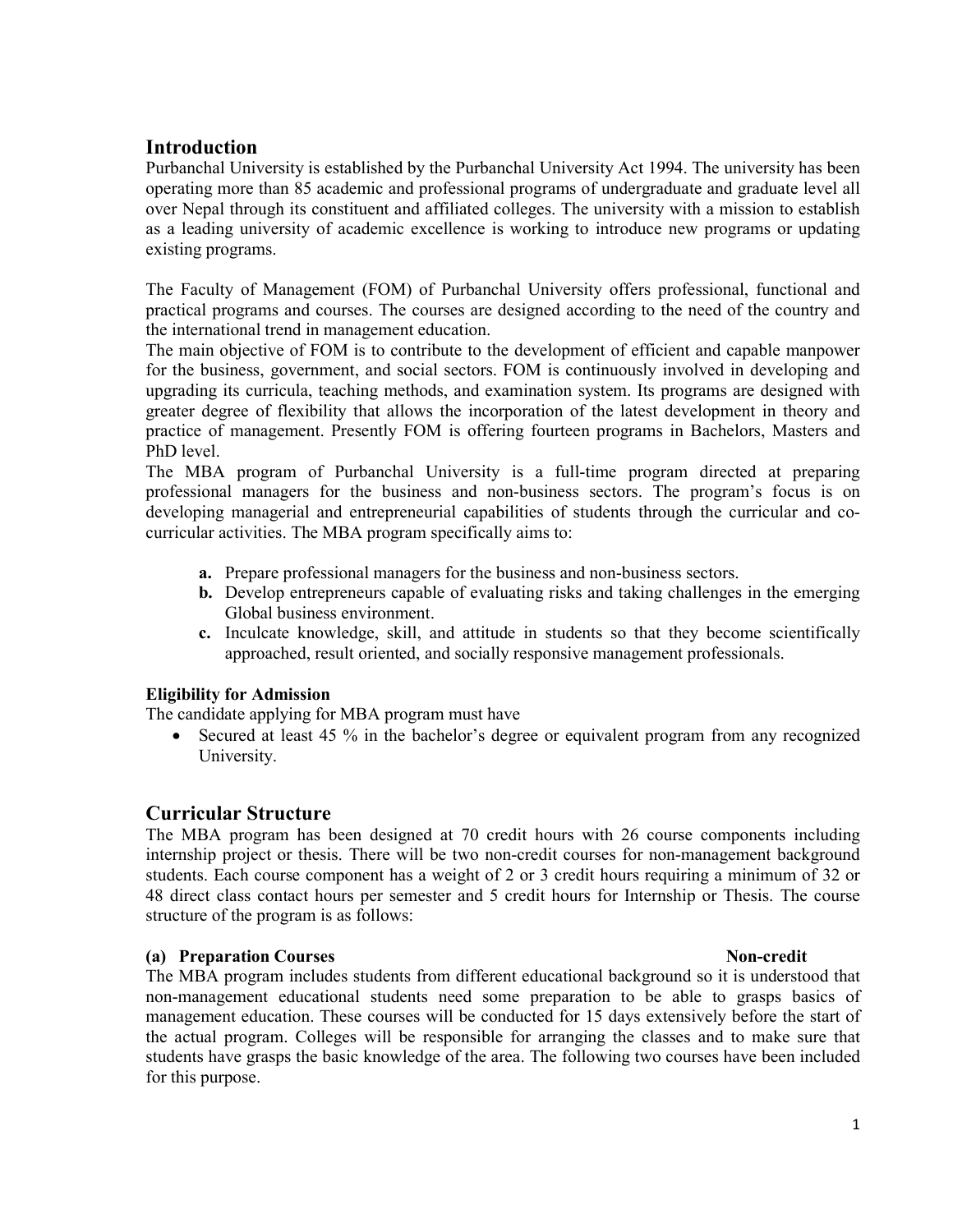- 1. NC-1: Qualitative Skills for Business Studies
- 2. NC-2: Accounting Knowledge for Managers

### **(b) Foundation Courses 8 credit hours**

The MBA program requires a strong foundation in basic management principles, quantitative methods, and research methodology to understand and analyze business problems and environment. The following four courses of two credit hours each have been included for this purpose.

| 1. FO-511: Quantitative Skills for Business Studies |  |
|-----------------------------------------------------|--|
| 2. FO-512: Managerial Communications                |  |
| 3. FO-513: Managerial Economics and Decision Making |  |
| 4. FO-514: Legal Environment of Business            |  |

## **(c) Core Courses 34 credit hours**

The program provides core courses on general management and functional areas so that students understand the diversity and interrelationships of business issues and problems. The following twelve courses have been included as core courses of which some are of three and others are of two credit hours:

| 1. CO-515: Organisational Behaviour and Leadership Skills | 3 Cr. |
|-----------------------------------------------------------|-------|
| 2. CO-516: Marketing for Managers                         | 3 Cr. |
| 3. CO-517: Financial Accounting                           | 3 Cr. |
| 4. CO-521: Management Accounting                          | 3 Cr. |
| 5. CO-522: Macro Economics and Policy Making              | 3 Cr. |
| 6. CO-523: Financial Management and Analysis              | 3 Cr. |
| 7. CO-524: Operations Management                          | 3 Cr. |
| 8. CO-525: Human Resource Management                      | 3 Cr. |
| 9. CO-526: Business Research                              | 3 Cr. |
| 10. CO-531: Management Information System and e-commerce  | 3 Cr. |
| 11. CO-532: Organization Change and Design                | 2 Cr. |
| 12. CO-533: Entrepreneurship                              | 2 Cr. |

**(d) Capstone Courses 5 credit hours** MBA students develop a comprehensive and strategic perspective through the following two capstone courses:

| 1. CA-541: Strategic Management   | 3 Cr. |
|-----------------------------------|-------|
| 2. CA-542: International Business | 2 Cr. |

### **(e) Seminar Series Courses 4 credit hours**

Some additional courses needs to be introduces to students which gives diverse exposure for students to additional and emerging areas. These courses will be given in the form of seminar courses where students will be given one week extensive classes on focused topic. This week will be kept free from other courses for students. The following courses are offered and more can be added as found suitable by concerned college prior approval from Dean, Faculty of management, from which they have to select only two seminars of two credit hours each. The detail of implementation is presented in Annexure-I (MBA)

- 1. Micro-finance & the Role of Financial Institutions in Development
- 2. Real Estate Management
- 3. Management of Banking and Insurance

## 2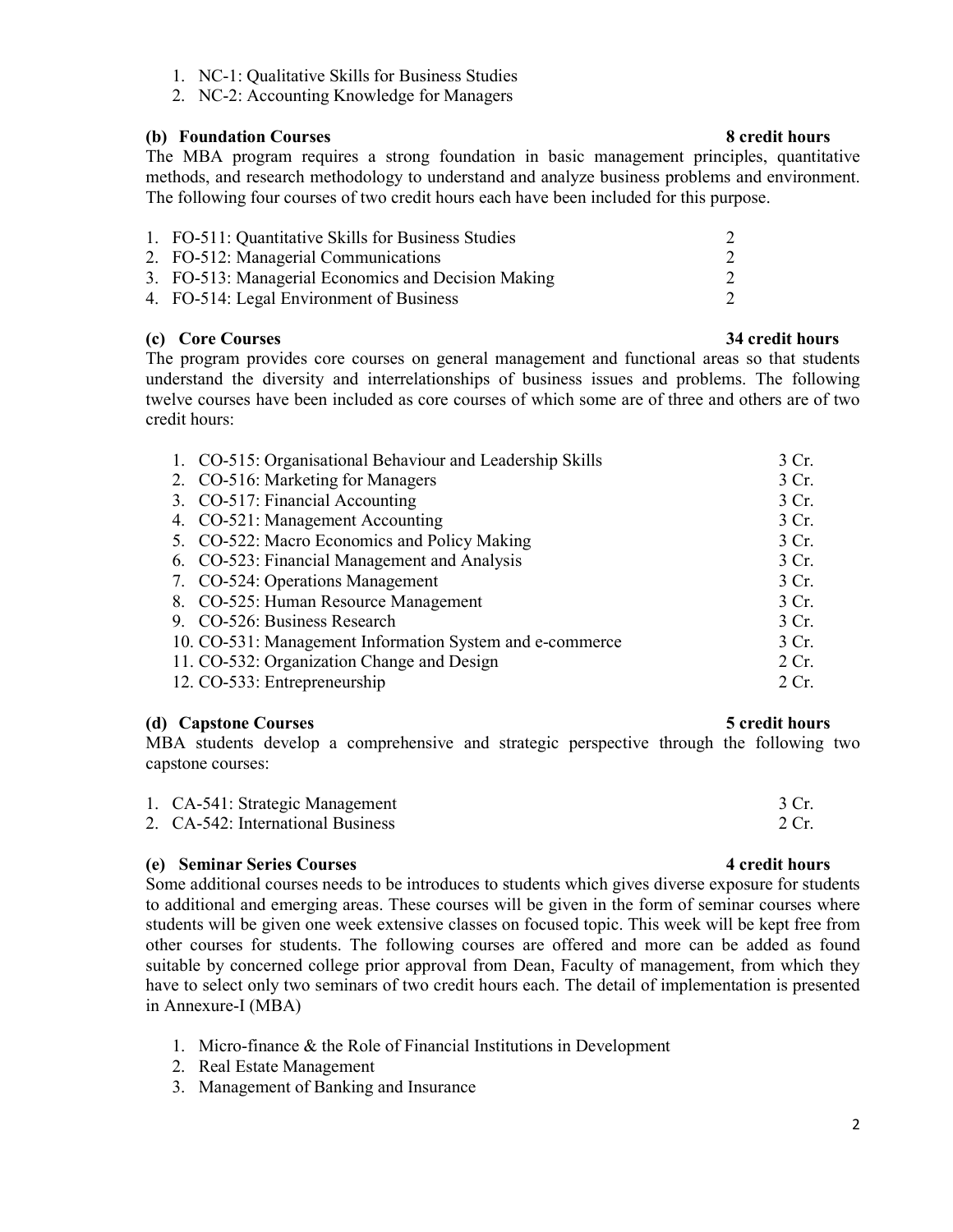- 4. Supply Chain Management
- 5. Hospitality Management
- 6. Knowledge Management
- 7. Project Management

## **(f) Specialization Area Courses 14 credit hours**

Specialization area courses have been designed in five major areas for in-depth knowledge in the area. Students develop specialized expertise in their specialization area. Students are required to take four specialization courses (from selection of six) and one seminar course from a selected area. Currently, five specialization areas (Finance, Marketing, Human Resource Management, Production and Supply Chain Management, and International Business Management) are offered to the students. The seminar course on specialization area will be decided at the start of each cycle according to the relevance and need of the job market.

## **Finance** 14 credit hours

- 1. **Specialization I: FN-531:** Financial Theory and Corporate Policy
- 2. **Specialization II**: FN-532: Capital Structure Management
- 3. **Specialization III**: FN-543: Security Analysis and Investment Management Or
- 4. **Specialization III:** FN-544: Management of Financial Institution
- 5. **Specialization IV: FN-545:** Financial Derivatives and Engineering Or
- 6. **Specialization IV:** FN-546: International Financial Management
- 7. **Specialization Seminar: FN-547:** Seminar on Finance (By College)

- 1. **Specialization I:** MK-531: Consumer Behavior
- 2. **Specialization II:** MK-532: Marketing Research
- 3. **Specialization III:** MK-543: Planning and Managing Retail Business OR
- 4. **Specialization III:** MK-544: Sales and Distribution Management
- 5. **Specialization IV**: MK-545: Services and Industrial Marketing OR
- 6. **Specialization IV:** MK-546: Advertising Management
- 7. **Specialization Seminar:** MK-547: Seminar on Marketing (By College)

## **Human Resource Management** 14 credit hours

- 1. **Specialization I: HR-531:** Human Resource Planning and Development
- 2. **Specialization II: HR-532**: Industrial Labour and Managerial Relations
- 3. **Specialization III: HR-543:** Compensation Management **OR**
- **4. Specialization III: HR-544:** Performance Management: Systems and Strategies
- 5. **Specialization IV: HR-545:** Industrial and Labour Legislation OR

## **Marketing 14 credit hours** 2008 **14 credit hours**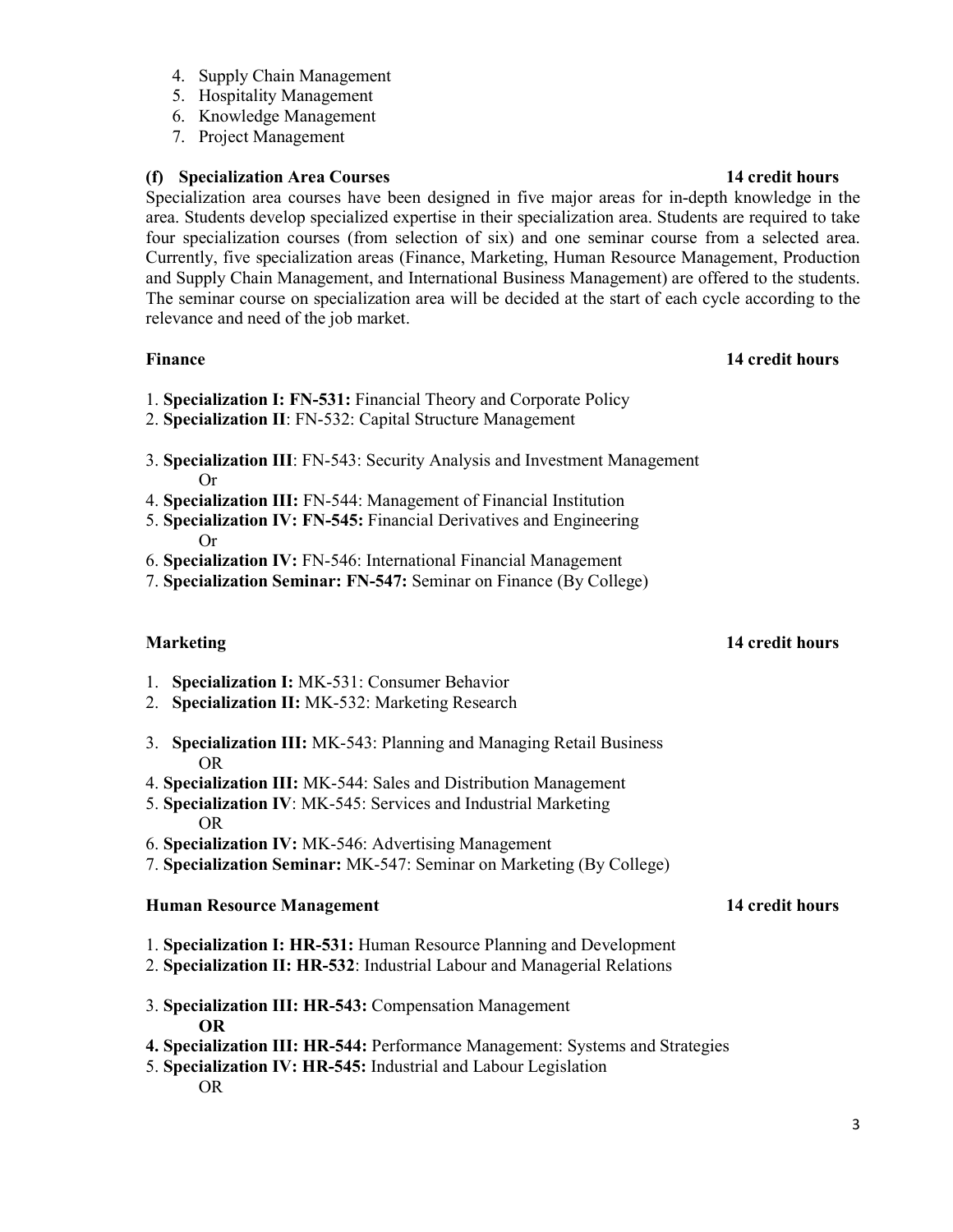| 6. Specialization IV: HR-546: Strategic Human Resource Management<br>7. Specialization Seminar: HR-547: Seminar on HRM (By College)      |                 |
|------------------------------------------------------------------------------------------------------------------------------------------|-----------------|
| <b>International Business</b>                                                                                                            | 14 credit hours |
| 1. Specialization I: IB-531: International Business Environment<br>2. Specialization II: IB-532: Export Import Management                |                 |
| 3. Specialization III: IB-543: Intellectual Property Rights<br>OR.                                                                       |                 |
| 4. Specialization III: IB-544: International Marketing<br>5. Specialization IV: IB-545: International Financial Management               |                 |
| <b>OR</b><br>6. Specialization IV: IB-546: Strategies of Multinational Companies<br>7. Specialization Seminar: IB-547: Seminar on HRM    |                 |
|                                                                                                                                          |                 |
| <b>Production and Supply Chain Management (P&amp;SCM)</b>                                                                                | 14 credit hours |
| 8. Specialization I: PS-531: Purchasing and Material Management<br>9. Specialization II: PS-532: Designing and Managing the Supply Chain |                 |
| 10. Specialization III: PS-543: Production Planning and Control<br>OR.                                                                   |                 |
| 11. Specialization III: PS-544: Warehouse and Inventory Management<br>12. Specialization IV: PS-545: Facility Location Management        |                 |
| OR.<br>13. Specialization IV: PS-546: Network Design<br>14. Specialization Seminar: PS-547: Seminar on P&SCM                             |                 |

**a**) PRO 400: **Internship or Thesis** 5 credit hours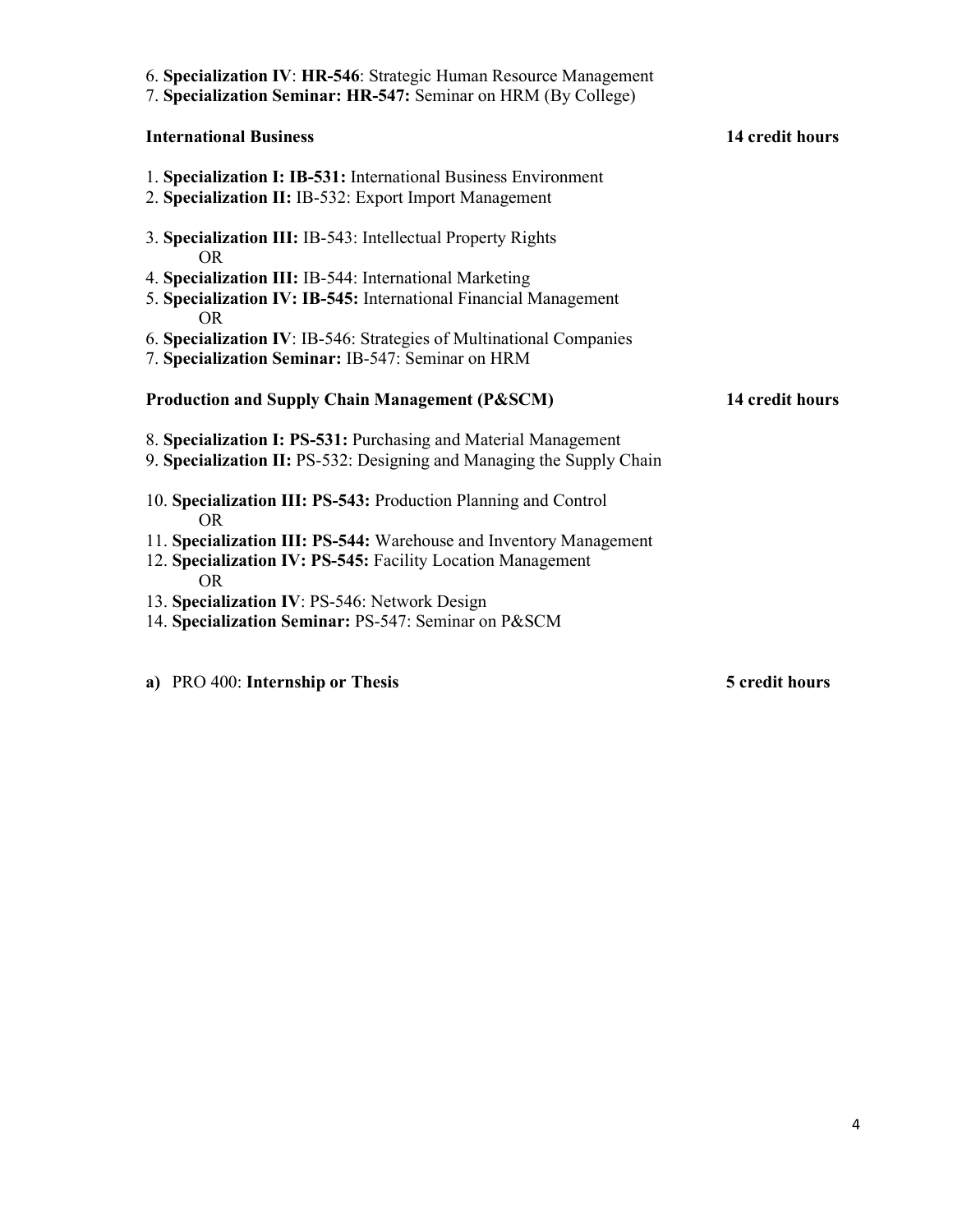# **Semester Cycle**

**MBA Course-cycle Total no of Courses-26 Total Credit Hour-70** 

### **Non Credit Course for Non Management Background Students (Extensive Classes for 15 Days)**

NC-1: Qualitative Skills for Business Studies NC-2: Accounting Knowledge for Managers

| <b>Semester I:</b>                                     | 17credit hours          |
|--------------------------------------------------------|-------------------------|
| FO-511: Quantitative Skills for Business Studies       | 2                       |
| FO-512: Managerial Communications                      | $\overline{2}$          |
| FO-513: Managerial Economics and Decision Making       | $\overline{2}$          |
| FO-514: Legal Environment of Business                  | $\overline{2}$          |
| CO-515: Organisational Behaviour and Leadership Skills | $\overline{\mathbf{3}}$ |
| CO-516: Marketing for Managers                         | $\overline{3}$          |
| CO-517: Financial Accounting                           | $\overline{3}$          |
| <b>Semester II:</b>                                    | 20 credit hours         |
| CO-521: Management Accounting                          | 3                       |
| CO-522: Macro Economics and Policy Making              | $\mathfrak{Z}$          |
| CO-523: Financial Management and Analysis              | $\overline{\mathbf{3}}$ |
| CO-524: Operations Management                          | $\overline{\mathbf{3}}$ |
| CO-525: Human Resource Management                      | $\overline{3}$          |
| CO-526: Business Research                              | $\overline{\mathbf{3}}$ |
| SE-521: Seminar Series I (By College)                  | $\overline{2}$          |
| <b>Semester III:</b>                                   | 15 credit hours         |
| CO-531: Management Information System and e-commerce   | 3                       |
| CO-532: Organization Change and Design                 | $\overline{2}$          |
| CO-533: Entrepreneurship                               | $\overline{2}$          |
| SE-531: Seminar Series II (By College)                 | $\overline{2}$          |
| XX-531: Specialization I and                           | $\overline{3}$          |
| XX-532: Specialization II                              | $\overline{3}$          |
| <b>Semester IV:</b>                                    | 18 credit hours         |
| CA-541: Strategic Management                           | 3                       |
| CA-542: International Business                         | $\overline{2}$          |
| XX-54x: Specialization III                             | 3                       |
| XX-54x: Specialization IV and                          | $\overline{\mathbf{3}}$ |
| XX-54x: Specialization V: Seminar (By College)         | $\overline{2}$          |
| IN-Internship/Thesis                                   | 5                       |

#### **Finance** 14 credit hours

**Semester-3**

1. *Specialization I: FN-531***:** Financial Theory and Corporate Policy

2. *Specialization II: FN-532*: Capital Structure Management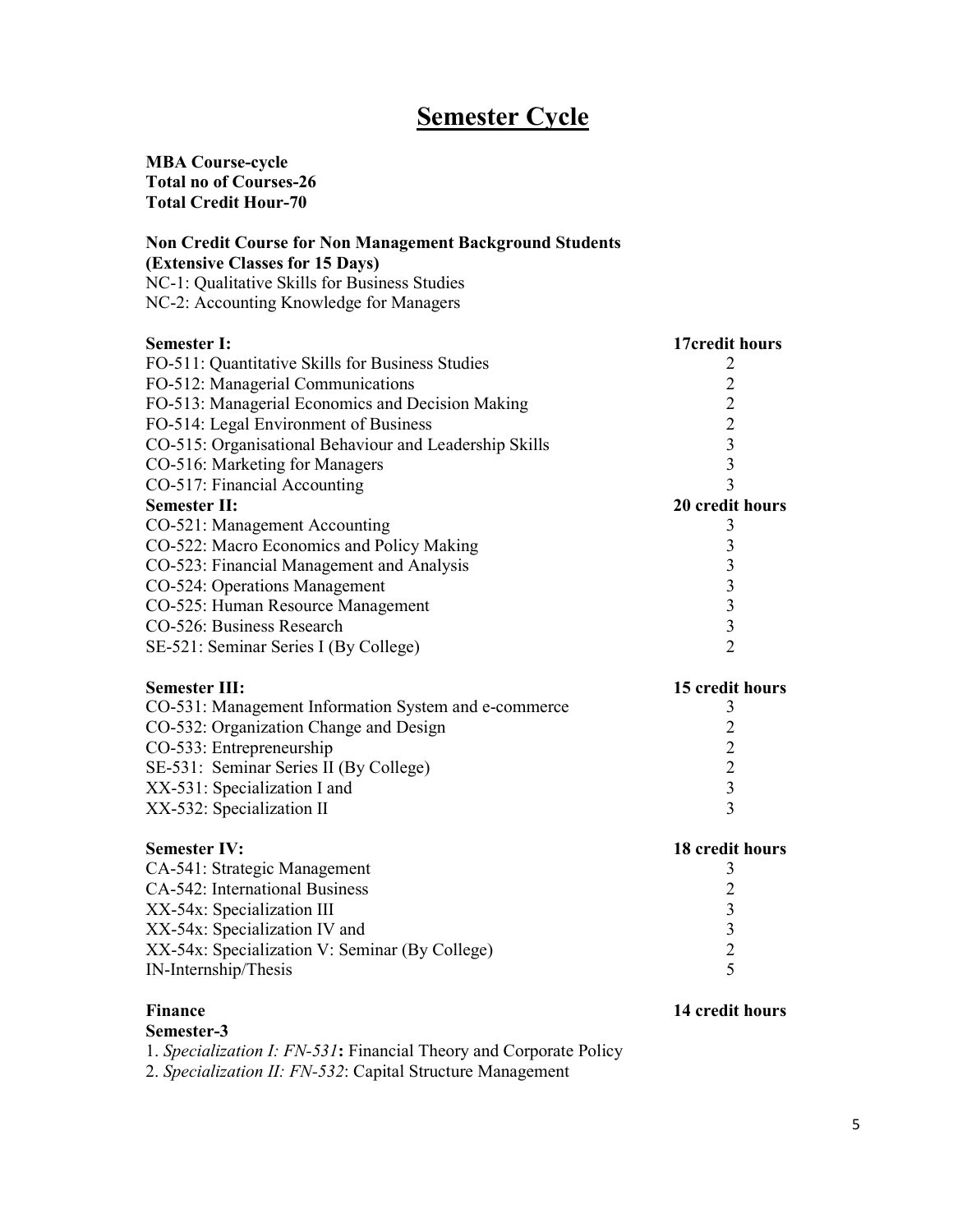#### **Semester -4 (Any Two and Seminar Course)**

- 3. *Specialization III: FN-543*: Security Analysis and Investment Management Or
- 4. *Specialization III: FN-544*: Management of Financial Institution
- 5. *Specialization IV: FN-545***:** Financial Derivatives and Engineering Or

7. *Specialization Seminar: FN-547***:** Seminar on Finance (By College)

#### **Semester -3**

- 4. *Specialization I: MK-531*: Consumer Behavior
- 5. *Specialization II: MK-532*: Marketing Research

#### *Sem-4 (Any Two and Seminar Course)*

- 6. *Specialization III: MK-543*: Planning and Managing Retail Business OR
- 4. *Specialization III: MK-544*: Sales and Distribution Management
- 5. *Specialization IV: MK-545*: Services and Industrial Marketing OR
- 6. *Specialization IV: MK-546*: Advertising Management
- 7. *Specialization Seminar: MK-547*: Seminar on Marketing (By College)

## **Human Resource Management** 14 credit hours

#### **Semester -3**

1. *Specialization I: HR-531***:** Human Resource Planning and Development

2. *Specialization II: HR-532*: Industrial Labour and Managerial Relations

#### **Semester-4 (Any Two and Seminar Course)**

- 3. *Specialization III: HR-543***:** Compensation Management **OR**
- **4.** *Specialization III: HR-54***4:** Performance Management: Systems and Strategies
- 5. *Specialization IV: HR-545***:** Industrial and Labour Legislation OR
- 6. *Specialization IV: HR-546*: Strategic Human Resource Management
- 7. *Specialization Seminar: HR-547***:** Seminar on HRM (By College)

### **International Business 14 credit hours**

#### **Semester -3**

- 1. *Specialization I: IB-531***:** International Business Environment
- 2. *Specialization II: IB-532*: Export Import Management

#### **Semester-4 (Any Two and Seminar Course)**

- 3. *Specialization III***:** IB-543: Intellectual Property Rights OR
- 4. *Specialization III***:** *IB-544*: International Marketing
- 5. *Specialization IV: IB-545***:** International Financial Management OR
- 6. *Specialization IV: IB-546*: Strategies of Multinational Companies
- 7. *Specialization Seminar: IB-547*: Seminar on HRM

## **Marketing 14 credit hours** 2008 **14 credit hours**

<sup>6.</sup> *Specialization IV***:** *FN-546*: International Financial Management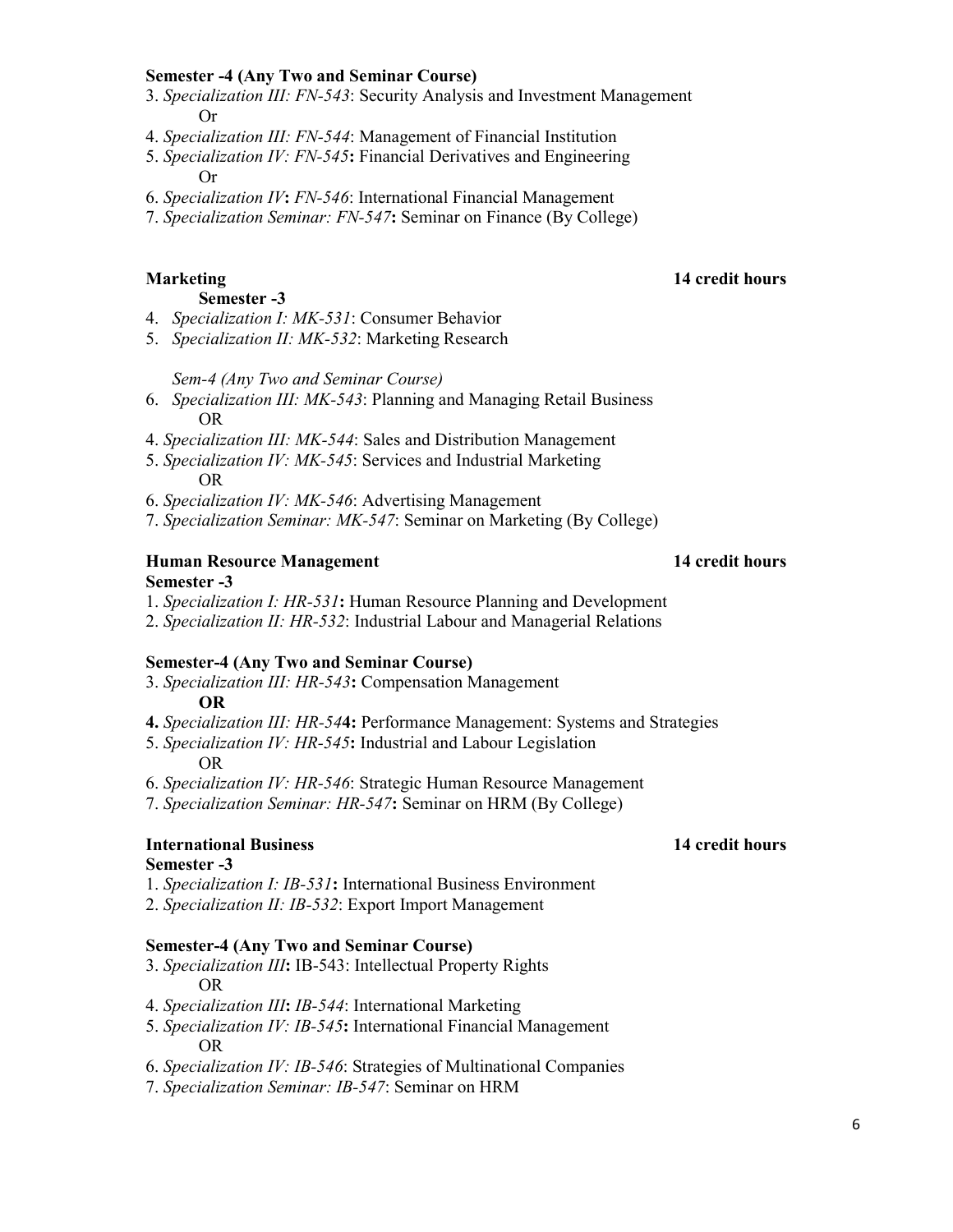### **Production and Supply Chain Management (P&SCM) 14 credit hours Semester-3**

- 8. *Specialization I: PS-531***:** Purchasing and Material Management
- 9. *Specialization II: PS-532*: Designing and Managing the Supply Chain

#### **Semester -4 (Any Two and Seminar Course)**

- 10. *Specialization III: PS-543***:** Production Planning and Control OR
- 11. *Specialization III: PS-544***:** Warehouse and Inventory Management
- 12. *Specialization IV: PS-545***:** Facility Location Management OR
- 13. *Specialization IV: PS-546*: Network Design
- 14. *Specialization Seminar: PS-547*: Seminar on P&SCM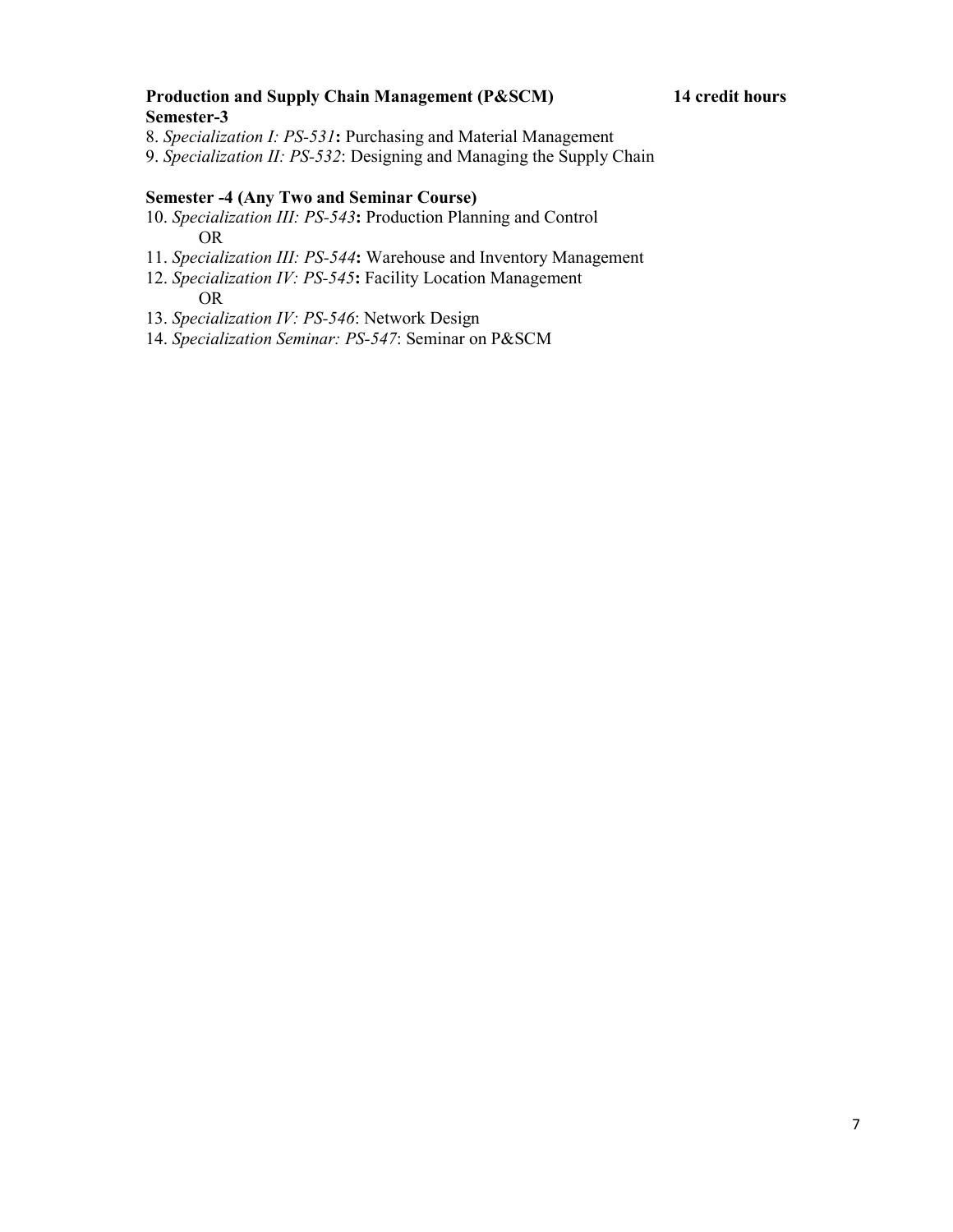## **Evaluation Scheme**

*Medium of instruction* and *examination shall be English*.

| The evaluation processes for the courses are divided as. |              |            |    |      |       |     |                |    |       |
|----------------------------------------------------------|--------------|------------|----|------|-------|-----|----------------|----|-------|
|                                                          | Course       | Internship |    |      |       |     | Thesis Work    |    |       |
| IA                                                       | SEE          | R          | ОE | 8787 | Total | - K | F <sub>I</sub> |    | Total |
| 30                                                       | $70^{\circ}$ | 40         | 20 | 40   | 00    | 40  | 20             | 40 | 100   |

The evaluation processes for the courses are divided as:

IA= Internal Assessment

R= Report/ Thesis

VV=Viva-voce

OE= Organizational Evaluation

EV= External Evaluation

SEE= Semester End Examinations

The evaluation process for the theoretical courses of 100 marks is divided into two parts. The first part-consists of Internal Assessment (IA) and the second part consists of the Semester End Examination (SEE). The internal (internal assessment) and semester end examination will carry 40 marks and 60 marks for MBA in each course except Thesis and Internship. The pass mark for the Internal Assessment shall be 16 marks for MBA respectively. Similarly for semester end examination 24 marks for MBA.

A candidate must have at least of 80% attendance of the number of classes offered in each course to be eligible for appearing for semester end examination. If the candidate has shortage of attendance in any course in a semester she/he shall not be allowed to appear for any examination in that semester. However the Dean may permit to appear in the concerned examination if the Dean is satisfied with the reasons cited by the candidate in his/her application for his absence in classes with the due recommendation of the Campus Chief/ Coordinator and the concerned subject teacher.

**Internal Assessment:** The faculty, who teaches the course, shall conduct the Internal Assessment. The faculty shall be accountable for transparency and reliability of the entire evaluation of the student in the concerned Course. The internal assessment of the students shall be as per the criteria given below:

| <b>Nature of Assessment</b>                 | Weightage                 |
|---------------------------------------------|---------------------------|
| Class Test I (After 40% course coverage)    | 40% (Average of best two) |
| Class Test II (After 100% course coverage)  | 16 marks                  |
| Class Test III/ Term Paper (After complete) |                           |
| coverage)                                   |                           |
| <b>Attendance</b>                           | 20%                       |
| $95\%$ above- 100% of marks                 | 8 marks                   |
| 90% to 95%-80% of marks                     |                           |
| 80\% to 90\% 0 70\% of marks                |                           |
| <b>Group Discussion/Class Participation</b> | 20%                       |
| Participation-40% of marks                  | 8 marks                   |
| Argument-40% of marks                       |                           |
| Leading/Convincing-20% of marks             |                           |
| <b>Presentation</b>                         | 20%                       |
| Presentation Content-30% of marks           | 8 marks                   |
| Communication-50% of marks                  |                           |
| Organization of presentation - 20% of marks |                           |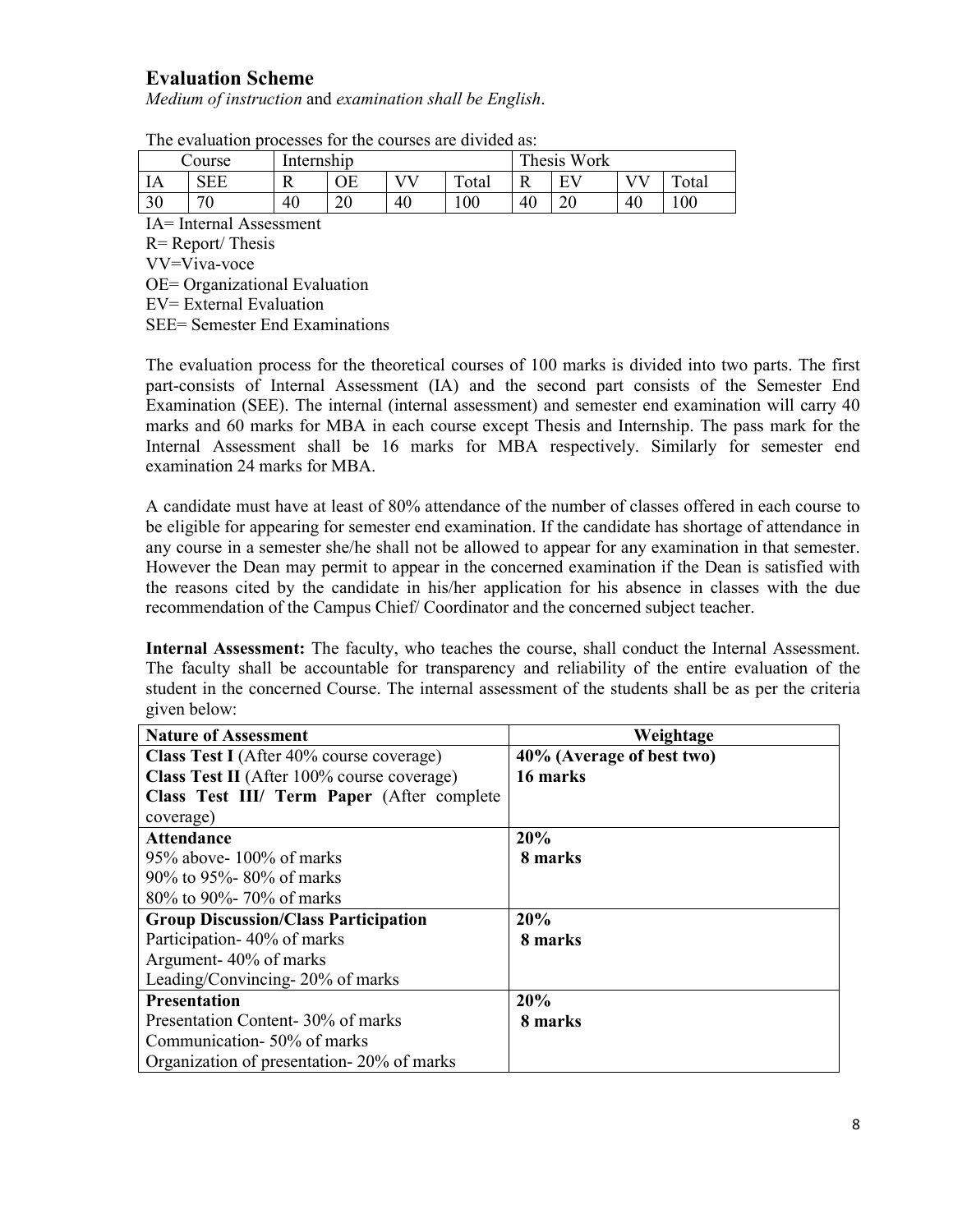Note: In case a student fails to secure 16 out of 40 for MBA in the internal assessment (all four components taken together), he/she shall not be allowed to appear for the Semester end examination. If candidate is not appearing in internal examination, she/he will be allowed one more chance to appear for retest and her/his passing marks (actual marks obtained in retest or passing marks whichever is less) will be consider for grade only.

Record of the internal assessment should be maintained by concerned faculty of the concerned colleges and made available to the office of Campus Chief/ Coordinator. **Dean, Faculty of Management holds the right to ask for records of internal assessment from any college/campus after completion of semester**. The details of records are to be maintained for one year from the date of semester end exam.

**Semester End Examination:** The semester end examination for the theoretical courses will be in written form of 60 marks for MBA. The University shall conduct this examination for each course at the end of each Semester. The duration of examination shall be 3 hours for each course. The objective of the semester end -examination is to examine the candidate's creativity, comprehension, problem so1ving ability, interpretation, and awareness capabilities. The question patter of the Semester End Examinations is presented in the Annexure- II (MBA).

#### **Internship/ Thesis**

The Internship report or Thesis must be submitted by the end of three weeks after completion of the fourth semester end term exam. The format and evaluation pattern for the Internship/ Thesis is presented in the Annexure-III (MBA). A blanket of dates will be fixed for the students to defend his/her report / Thesis. In case student fails to appear in the assigned date he/she will lose the academic year and will appear in next year.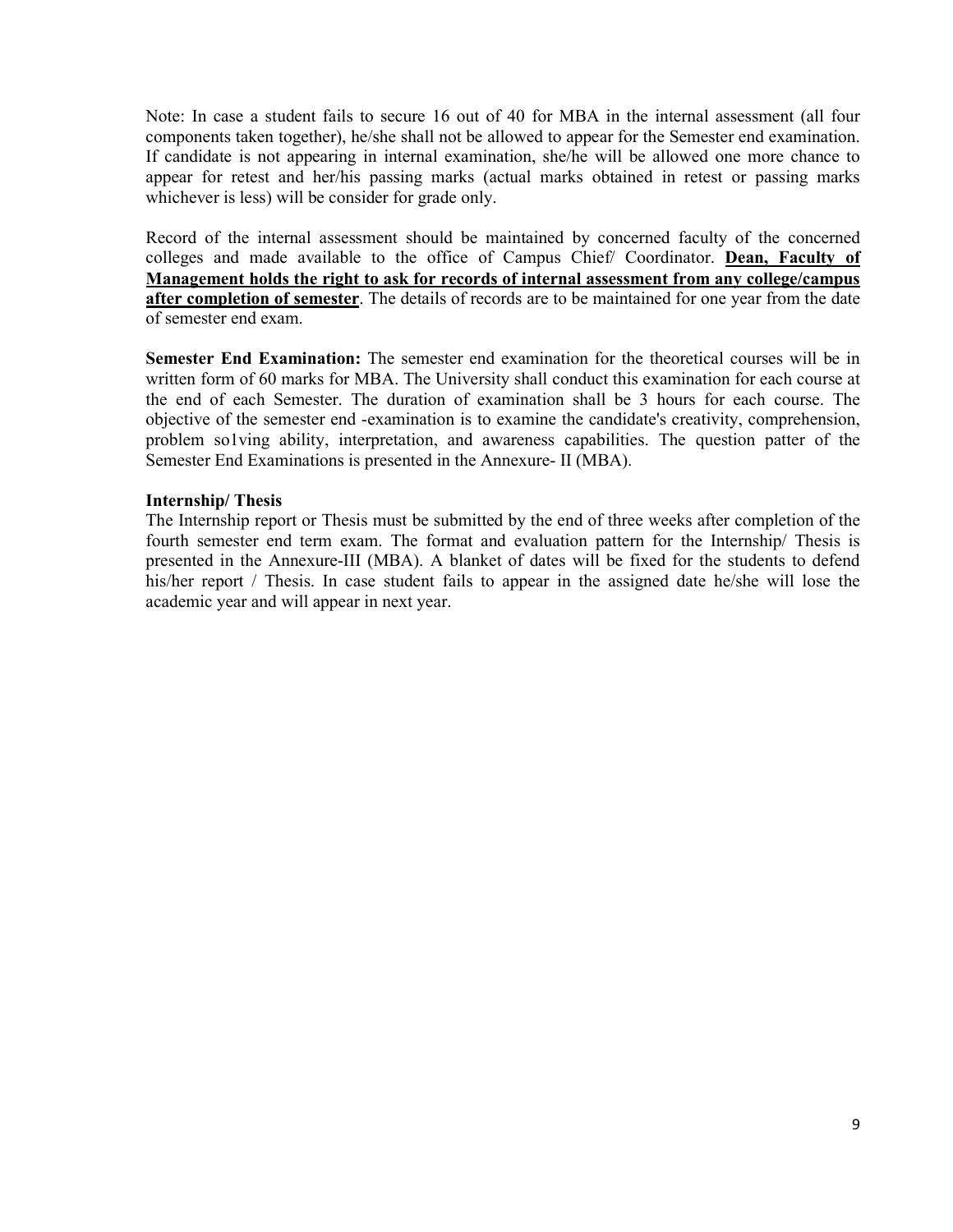#### **Course Title: Quantitative Skills for Business studies Code No: FO 511 Area of Study: Core Credit: 2**

**Course Objective:** The course is designed to give students basic quantitative skills needed for the other management courses. The knowledge of these skills will enable them to apply quantitative tools relating to business decisions.

### **Course Detail**:

### **Unit I:Probability Theory and Probability Distribution LH 7 hrs**

Basic Concepts, Set Operations, Venn diagram, Classical, Empirical (Relative) and Subjective Probability, Additive and Multiplicative Rule, Conditional Probability, Bayes' Theorem, Random Variable, Mathematical Expectation of a random variables, Binomial distribution, Poisson distribution, Normal distribution

### **Unit II: Sampling and Sampling Distribution LH 4 hrs**

Sampling, Types of Sampling, Sample Size, Sampling Distribution of Mean and Proportion

#### **Unit III: Correlation and Regression LH 5 hrs**

Simple and Partial Correlation and its properties, Simple and Multiple regression (up to three variables) and its properties, Standard error, Coefficient of Determination

### Unit IV: Hypothesis Testing **LH 9** hrs

Null and Alternative Hypothesis, Level of Significance, Critical Value, One and Two Tailed Test, Type I and Type II Error, One Sample Tests for Mean (Z and t Test) and Proportion, Two Sample Tests for Mean (Z and t Test ) and Proportion, F-Test, ANOVA (One Way and Two Way)

### **Unit V: Chi Square Test LH 4 hrs**

Introduction, Chi Square as a Test of Goodness of Fit and Test of Independence,

#### **Unit VI:Linear Programming LH 3 hrs**

Concept of Linear Programming, Graphic and simplex method for a general LP problem

### **Note: SPSS software is to be used in the Unit 3, Unit 4 and Unit 5**

#### *References:*

- 1. Richard I. Levin, David S. Rubin, Joel P. Stinson, Everette S. Gardner, Jr. Quantitative Approaches to Management, Eighth Edition, Prentice Hall.
- 2. Richard I. Levin, David S. Rubin, Statistics for Management, Seventh Edition, Prentice Hall.
- 3. Business Statistics, Third Edition, Levine, Krehbiel, Berenson, Pearson Education
- 4. Practical Business Statistics, Siegel, Andrew F, Irwin
- 5. H B Shrestha, Learning Statistic and SPSS in Tandem: A step by step manual, 1<sup>st</sup> edition. 2008, Ekta Book Distributor Pvt Ltd., Nepal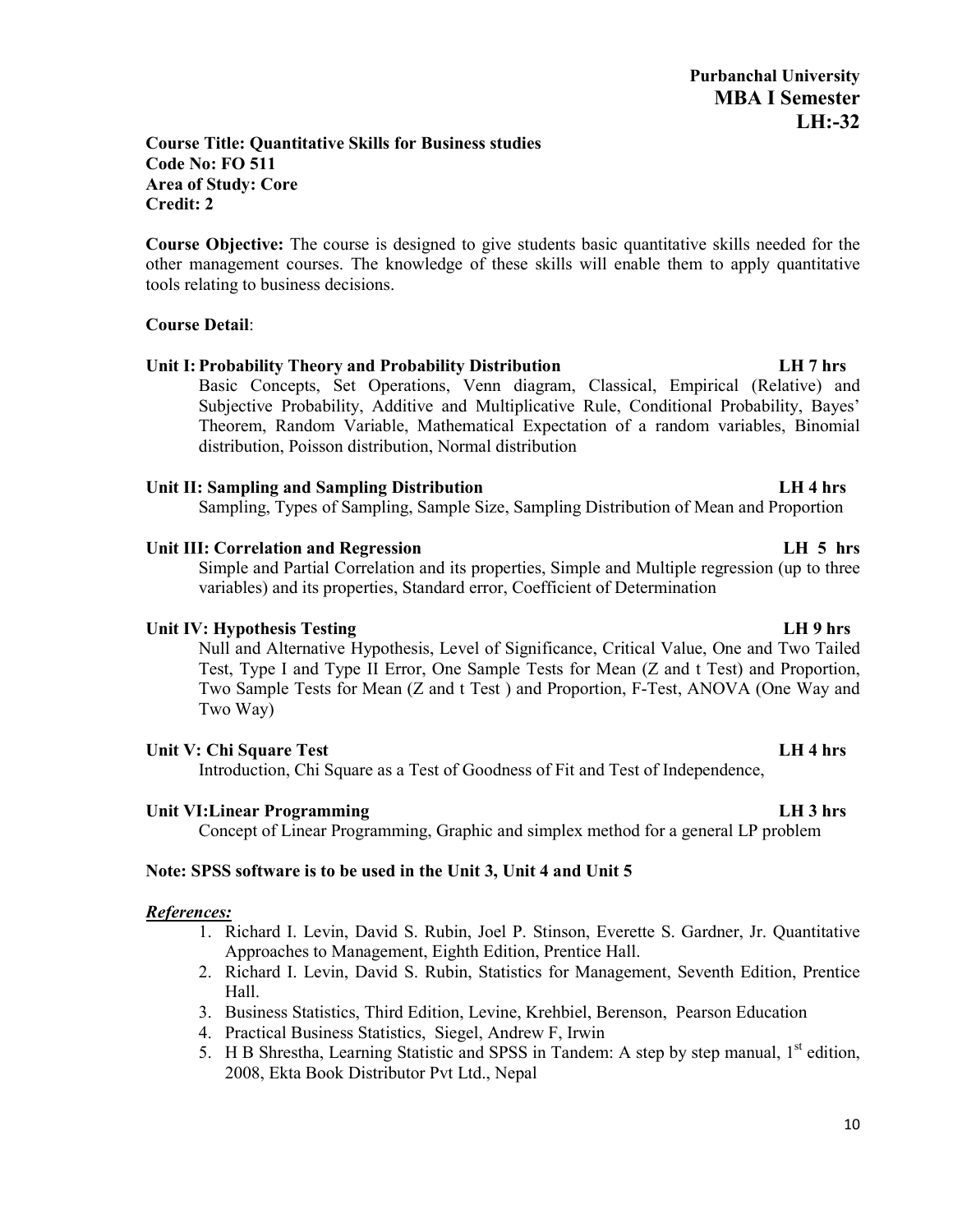### **Course Title: MANAGERIAL COMMUNICATION Code No: FO 512 Area of Study: Core Credit: 2**

### **Course Objectives**

This is a foundation course to acquaint the students with fundamentals of communication, help them honing oral, written and nonverbal communication skills and to transform their communication abilities

### **Course Details**

## Unit I: Communication Process and Environment **LH: 1 and LH: 4 hrs** LH: 4 hrs

Forms of organizational communication, Communication process model: communication environment, communication process, basic ingredients of human communication. Communication malfunctions and gateways.

### Unit II: Public Speaking **LH: 4** hrs

Preparing and making formal speeches: topic selection, determining presentation method, audience analysis, use of appearance, gestures, body language, voice, and visual aids.

### Unit III: Presentation and Listening **LH**: 6 hrs

Presentation skills: prerequisites of effective presentation, format of presentation; Assertiveness – indicators of assertive behaviour, strategies of assertive behaviour; Communication skills for group discussion and interviews, Telephonic communication skills, Listening – listening process, types of listening, Deterrents to listening process, Essentials of good listening;

### **Unit IV: Non-verbal Communication LH: 6 hrs**

Concept, Communication through face and eyes, gestures, postures, and appearance, Proxemics and time language, Business etiquettes: Business dining, Business manners of people of different cultures,

### **Unit V: Business Writing and its Skills LH:12 hrs**

Written communication: mechanics of writing, report writing, circulars, notices, memos, agenda and minutes; business correspondence – business letter format, style of letter arrangement, types of letters- direct letters, response letters, persuasive letters, collection letters, sales letters, telex manages, facsimiles, electronic mail; diary writing; developing resume

### *References*

- 1. Lesikar R.V. and Pettit J.D.: **Business Communication**  $(7<sup>th</sup>$  ed.), Richard Irwin & AITBS, Delhi.
- 2. Lesikar R.V. and Flatley M.E.: *Basic Business Communication* (10<sup>th</sup> ed.), Tata McGraw Hill Company, New Delhi.
- 3. Kaul, Asha, *Effective Business Communication*, PHI, New Delhi
- 4. McGrath, E.H., *Basic Managerial Skills for All*, PHI, New Delhi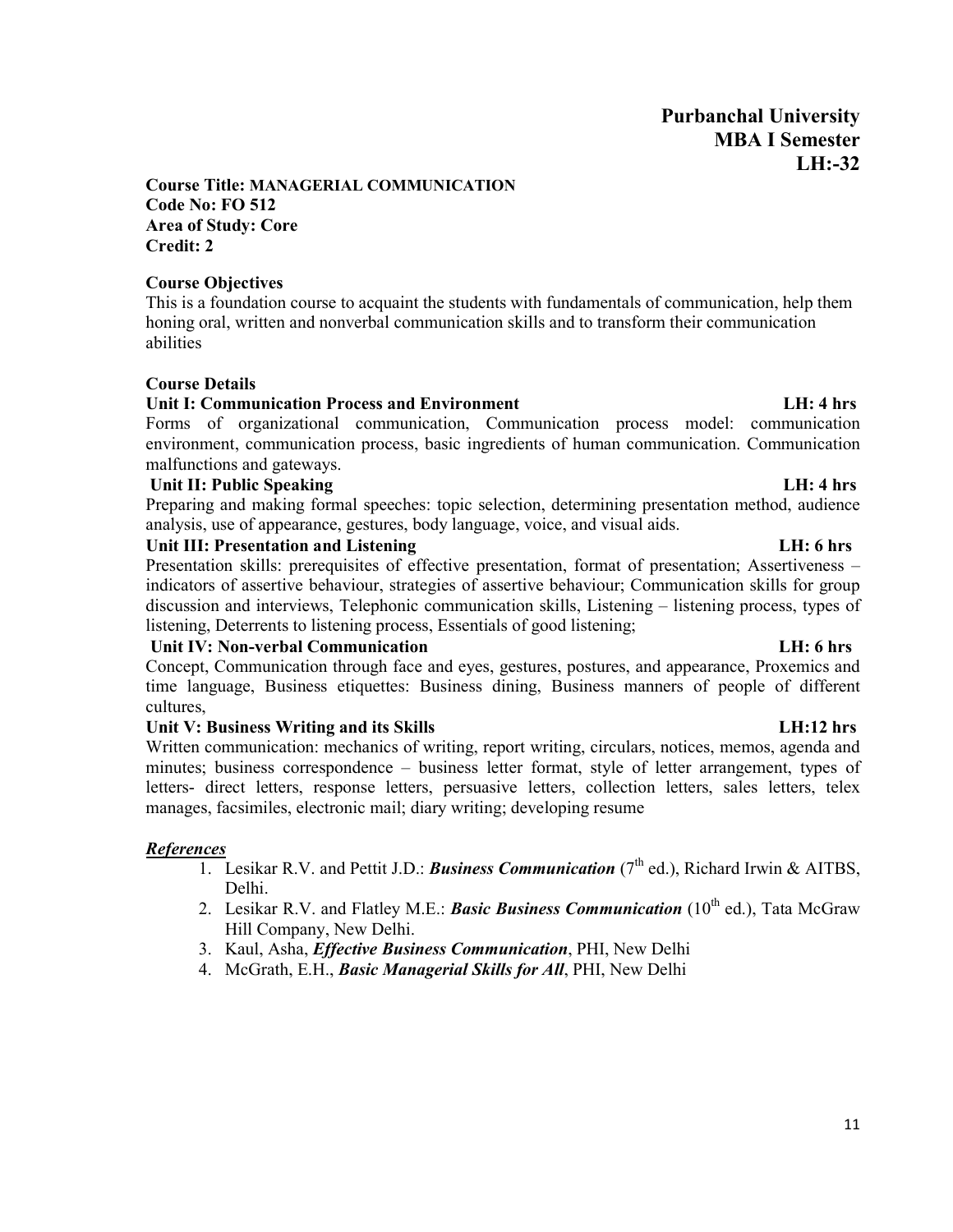### **Course Title: Managerial Economics and decision making Code No: FO 513 Area of Study: Core Credit: 2**

**Course Objective:** The objective of the course is to develop analytical perspective of the students to understand theories and methods of economics as they are applied to business and decision making.

#### **Unit I: Introduction to Managerial Economics LH 4 hrs**

Manager, Economics, Managerial Economics, Importance of Managerial Economics in decision making, Objectives of the firm: Profit Maximization [Numerical problems]; Accounting profit vs Economic profit

#### **Unit II: The Theory of Consumers Behavior LH 3 hrs**

Concept of Utility (Total Utility and Marginal Utility), Cardinal vs Ordinal, Indifference Curve, Budget Line, Consumer's Equilibrium

#### **Unit III: Demand and Supply: Theory and Analysis LH 7 hrs**

Demand: Concept, Individual Demand, Market Demand [Numerical problems]; Change in Quantity Demand, Change in Demand, Demand Function, Elasticity of Demand (Price, Income, Cross) [Numerical problems];

Supply: Concepts, Market Supply, Shift in Supply Curve, Price elasticity of Supply, Demand and Supply together: Equilibrium

### **Unit IV: Costs and Revenue: Theory and Analysis LH 3 hrs**

Cost: Cost Concepts, Short-run and Long-run cost curves, Economies and Diseconomies of Scale; Revenue: Revenue Curves in the different markets (Perfect and Imperfect competition);

#### **Unit V: Production Theory and Analysis LH 5 hrs**

Production: Importance of Production, Concept of Short-run and Long-run, Concepts of Factors of Production, Law of Variable Promotion: Short run production function, Iso-quants, Producer's equilibrium: Least cost combination, Expansion path, and Law of returns to scale: Long run production function,

#### **Unit VI: Working of firms and Industry: Markets LH 10 hrs**

Perfect Competition: Equilibrium of Firm and Industry in short-run and long-run, Shut down position Monopoly: Reason for Monopoly, Price and Output Determination in SR and LR; Price Discrimination

Oligopoly: Concepts on Collusion, Cartel, Price leadership; Game Theory: Pure strategy and Mixed strategy, Nash equilibrium

Monopolistic Competition: Competition with differentiated products- equilibrium of firms (SR and LR), excess capacity

Pricing of Multiple products: Pricing of products with interrelated demands, Optimal pricing of joint product (Fixed proportion and Variable proportion)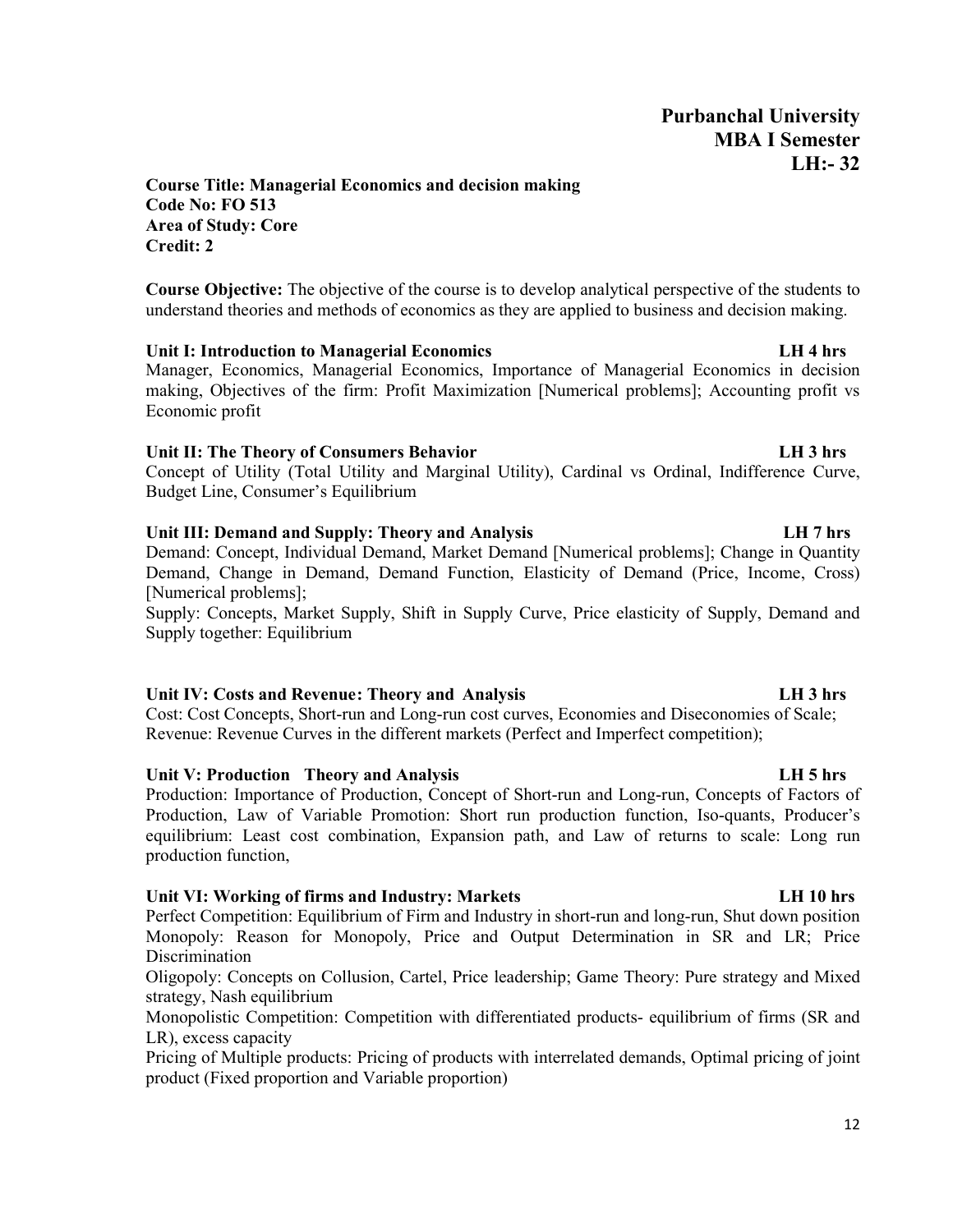### *References:*

Craig H Petersen, W. Cris Lewis and Sudhir K. Jain, *Managerial Economics,* 4/ed, Pearson Education, New Delhi, 2003

N.G. Mankiw**,** *Principles of Microeconomics***,** 4e, South- Western Cengage Learning India Ltd., 2006

K K Seo, *Managerial Economics*, 6/ed, Surjeet Publications, 2003

Dominic Salvatore, *Microeconomics Theory and Application*, 4/ed, New York Oxford University Press, 2003.

Dwevidi D.N., *Microeconomics Theory and Applications*, Pearson Education, New Delhi, 2003 Peterson and Lewis, *Managerial Economics,* 4/ed, Prentice-Hall of India, 2006

Nepal, Dahal and Uprety, *Business Economics*, Asmita Books (Kathmandu)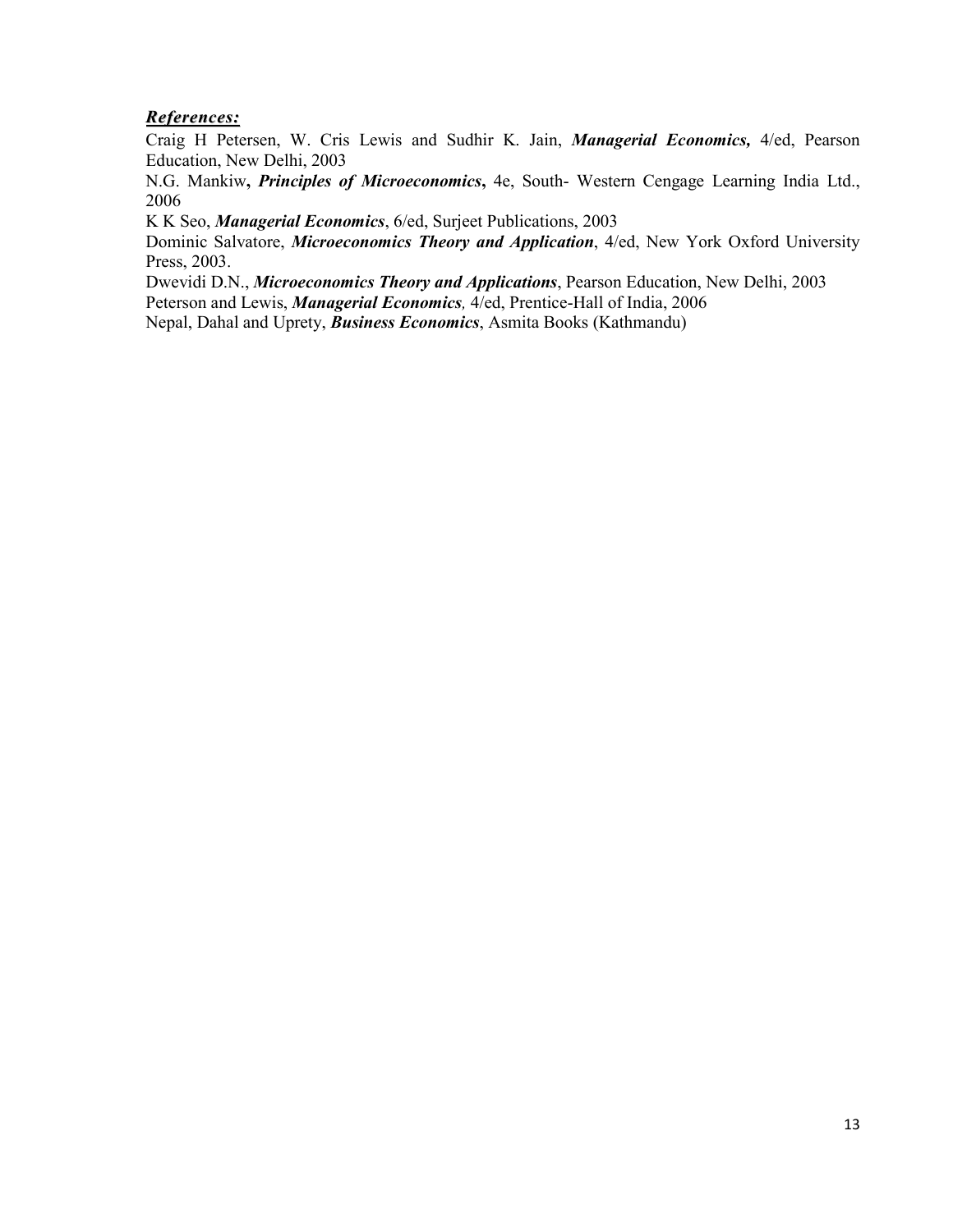#### **Course Title: Legal Environment of Business Code No: FO 514 Area of Study: Core Credit: 2**

#### **Course Objective:**

The course is designed to provide a general understanding of legal processes and practices that have close nexus with the management of an organization. The course helps the students understand legal environment of business and furthermore enables them apply their skills to comply with the legal system they work for their organization

#### **Course Detail**

#### **Unit I: Introduction to the Legal Environment of Business: LH 4 hrs**

Meaning, nature and importance of legal environment of business; Meaning, Nature, Classification, Importance and Sources of both General Law and Business Law **Unit II: Principles of Contract Law LH 7 hrs**

Definition, genesis and importance of contract law ; Formation of contract (Offer, Acceptance and consideration) ; Types and essential elements of contract Standard Form of contract and Unfair term of contract; Significance and validity of E-contract; Void and voidable contracts; Discharge of contracts; Breach of contract and remedies.

Special contracts: Sale of goods: Contract of sale of goods, conditions and warranties, transfer of property, rights of an unpaid seller.

#### **Unit III: Negotiable Instruments LH 5 hrs**

Meaning, genesis, nature, importance and types of Negotiable Instruments; types; negotiation and assignment; holder-in-due course, dishonor and discharge of a negotiable instrument, arbitration **Unit III: Companies Law LH 10 hrs**

Definition, nature, genesis and importance of company; theories relating to corporate personality; Incorporation of company; Rights and obligations of promoters, shareholders, board of directors and other Corporate Officers; Winding up of a company; Liquidation of company and provisions relating to Liquidator under Insolvency Act; Corporate Governance and its theories; OECD principles Corporate Governance; Corporate social responsibilities; Criminal liability of company; Insider trading and money laundering and business related cyber corporate crimes.

#### **Unit IV Labour Laws: LH 6 hrs**

Meaning, Nature, scope and genesis of Labour law; Labour employment and welfare; collective bargaining and trade unions; Powers and functions of Labour Office, Factory Inspector and Labour Court

#### *References:*

**Acts** Contract Act, 2056 BS; Agency Act 2014 BS, Labour Act 2048 BS, Labour Rules, 2050 BS Trade Unions Act, 2049 BS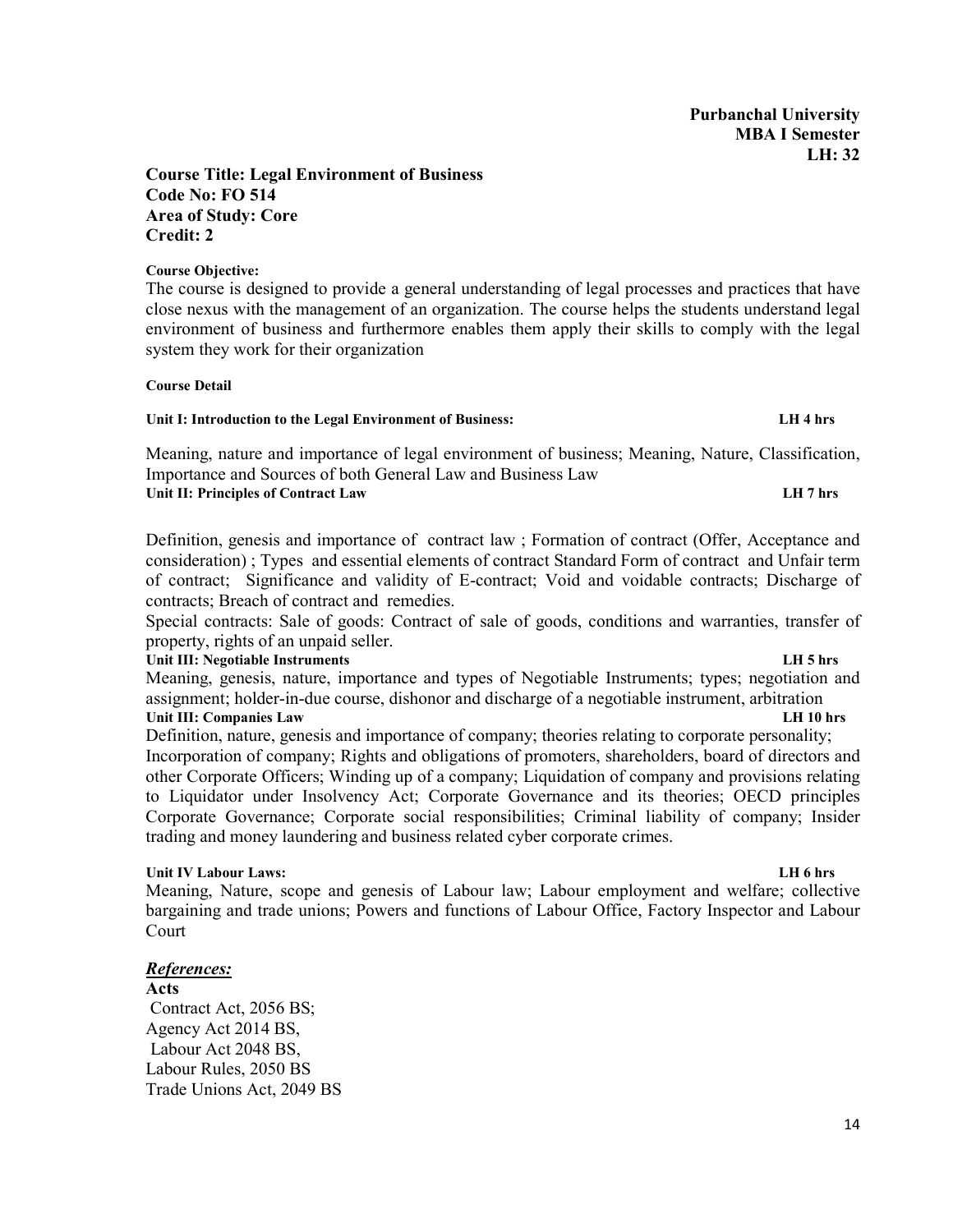Company Act, 2063 BS Bank and Financial Institutions Act, 2063 BS Insolvency Act, 2063 BS Negotiable Instruments Act, 2034 BS

#### **Treatises**

C.G. Weeramantry, *An Invitation to Law*, Lawman (India) Private Limited, New Delhi, 1998.Chapters 1,3 and 4.

Christopher D. Stone, *Where the Law Ends: The Social Control of Corporate Behaviour*, Harper & Row Publishers, New York, 1975, Chapters 17-19

Reinier Krakkman and et al., *The Anatomy of Corporate Law*, Oxford University Press, 2004.

Arthur R. Pinto and Douglas M. Branson, *Understanding Corporate Law*, Matthew Bender & Co. Inc, 1999

Frank H. Easterbrook and Daniel R. Fischel, *The Economic Structure of Corporate Law*, Harvard University Press, Cambridge, 1991

Satyanarayan, Kalika, *Business Law,* Buddha Academic Enterprise, Kathmandu S.R Bahl, *Business Law*, Kitab Mahal, Alahabad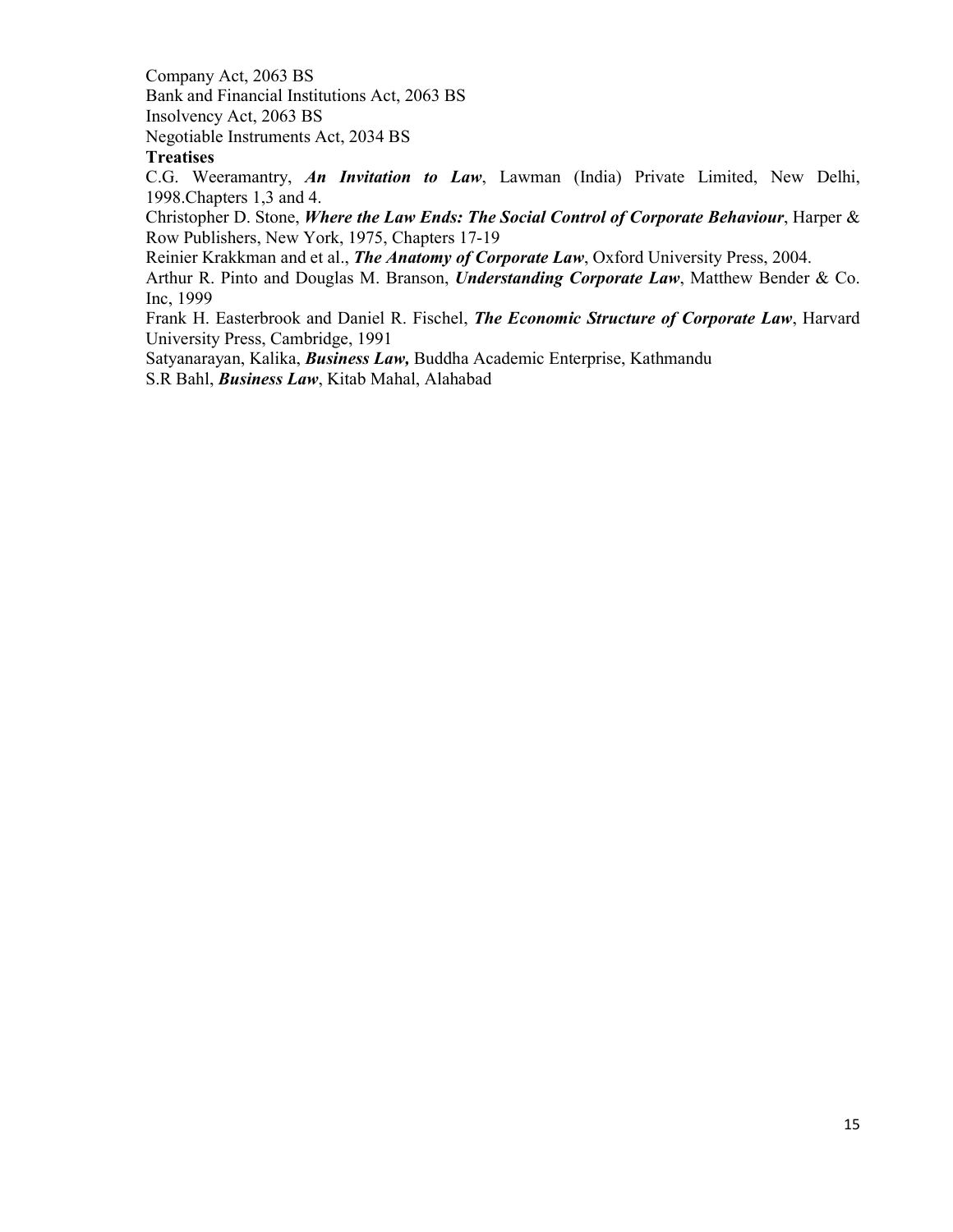**Course Title: Organizational Behavior and Leadership Skills Code No: CO 515 Area of Study: Core Credit: 3**

#### **Course Objective:**

The course aims to make students well equipped with knowledge and skills in understanding and investigating the impact of individual, group and structure on the behavior of people at work. It will enable them to apply such knowledge and skills to adopt appropriate managerial policies and leadership styles to improve organizational performance and effectiveness in dynamic environment.

#### **Course Details:**

#### **Unit I: Introduction to Organizational Behavior LH 12 hrs**

Meaning and Importance of Organizational Behavior, Contributing discipline to OB, Three levels of analysis in OB (Individual Level, Group Level, and System Level), Challenges and Opportunities for OB, Developing an OB Model

#### **Unit II: Foundations of Individual Behavior LH 10 hrs**

Biographical Characteristics and ability, Learning, Attitudes and Job Satisfaction, Personality, Perception and Individual Decision Making, Motivation

#### **Unit III: Foundations of Group Behavior LH 8 hrs**

Group development and structure, Understanding Work Teams, Communication, Power and Politics, Conflict and Negotiation

#### **Unit IV: Leadership and Change in Organizations LH 10 hrs**

Leadership in Organization (Discuss both traditional and contemporary leadership theories), Organizational Change (Focus on the behavioral aspect of change), Role of Leaders in the Change Processes (Focus on leaders as change agents)

#### **Unit V: Structural Perspective of Behavior LH 8 hrs**

Foundations of Organization Structure, Organizational Designs and behavior, Work design and technology, Organizational Culture

#### *References:*

Luthans, Fred, *Organizational Behavior*, McGraw Hill, New York Newsrom J.W. and Davis Keith, *Organizatio***n***al Behavior: Human Behavior at Work*, Tata McGraw-Hill Publishing Company Limited, New Delhi. Pareek, Udai, *Understanding Organizational Behavior*, Oxford University Press, New Delhi.

Robbins, S.P., *Organizational Behavior*, Prentice Hall of India, N. Delhi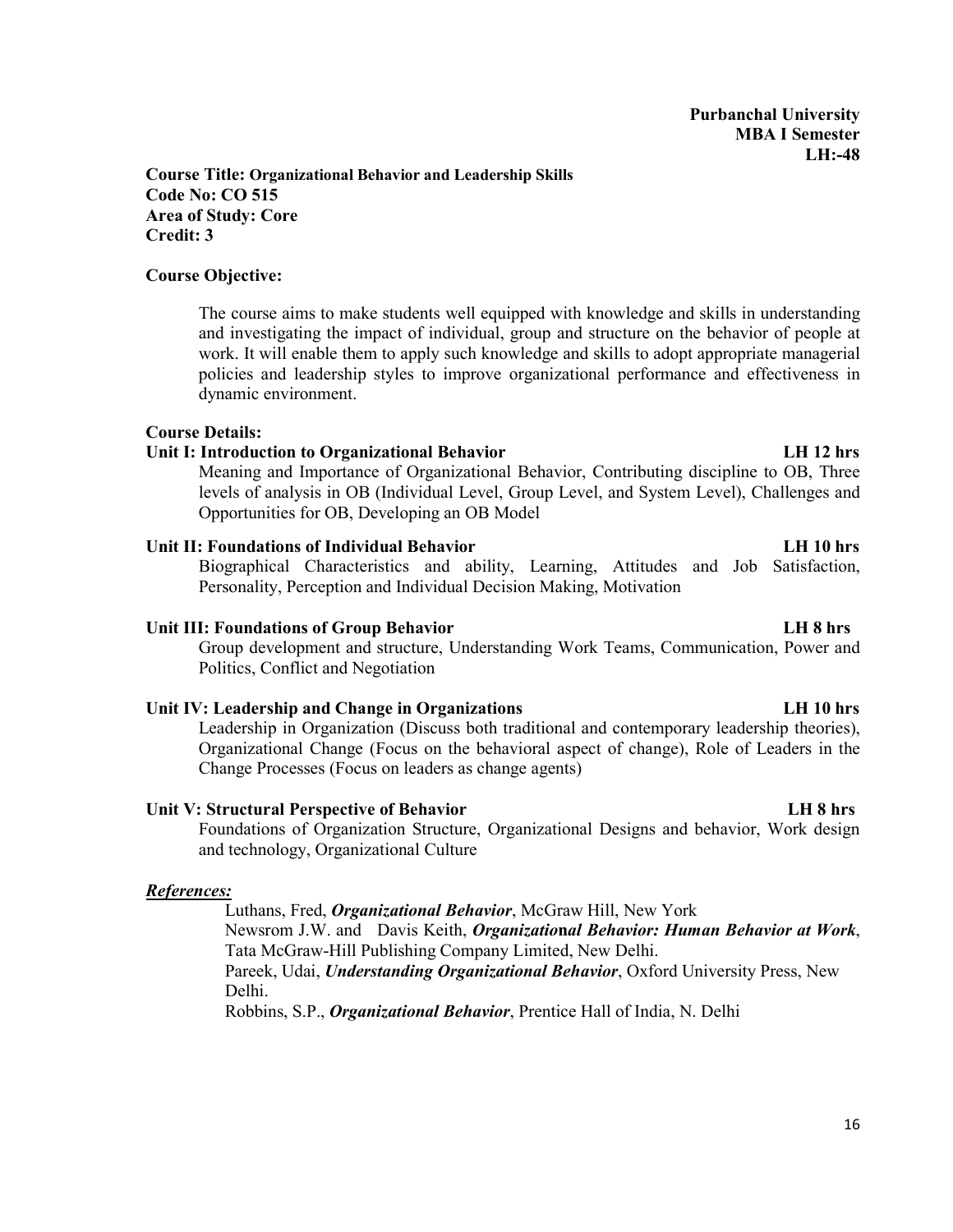#### **Course Title: Marketing for Managers Code No: CO 516 Area of Study: Core Credit: 3**

## **Course Objectives:**

The foundation course is aimed at developing basic knowledge, skill and attitude, of students, about the concepts and strategies of marketing management. This course is designed to promote understanding of concepts, philosophies, processes and techniques of managing marketing operations and to develop a feel of the market place

### **Course Detail**

### **Unit I: Basic Concepts LH-6 hrs**

The different Marketing Concepts in Marketing Management (traditional and modern concepts) i.e. production, product, sales, marketing, societal marketing;

### **Unit II: Marketing Environment LH-6 hrs**

Internal and External Marketing Environment; Marketing Research and Information system

#### **Unit III: Market segmentation LH-8 hrs**

Market Segmentation, Target Marketing, Product Positioning; Tools of Product Differentiation

#### **Unit IV: Product and Pricing Decision LH-8 hrs**

New Product Development, Decisions Relating to Product Mix and Product Line Decisions; Branding and Packaging Decisions; Product Pricing, Various methods of Product Pricing

### **Unit V: Physical Distributions and Product Promotion LH-8 hrs**

Channel Decisions, Management of Physical Distribution, Promotional Decisions including Personal Selling, Advertising and Sales Promotion, Public Relations

### **Unit VI: Marketing Strategies LH-8 hrs**

Strategic Options; Marketing Strategies in the Different stage of the Product Life Cycle; Growth Strategies; Strategies in Declining and Hostile Markets

### **Unit VII: Modern Marketing LH-4 hrs**

Introduction to Export Marketing; Globalization; Web Marketing; Green Marketing, Network Marketing, Event Marketing

### *References:*

1. Kotler Philip and Keller; *Marketing Management*; PHI, New Delhi

- 2. Kotler, Philip, Kevin Keller, A. Koshy and M. Jha, *Marketing Management in South Asian*
- *Perspective* , Pearson Education, New Delhi
- 3. Kerin, Hartley, Berkowtz and Rudelius, *Marketing***,** TMH, New Delhi
- 4. Etzel, Michael J, *Marketing: Concepts and Cases***,** TMH, New Delhi or
- 5. David A. Aker, *Strategic Marketing management*, Wiley India, Delhi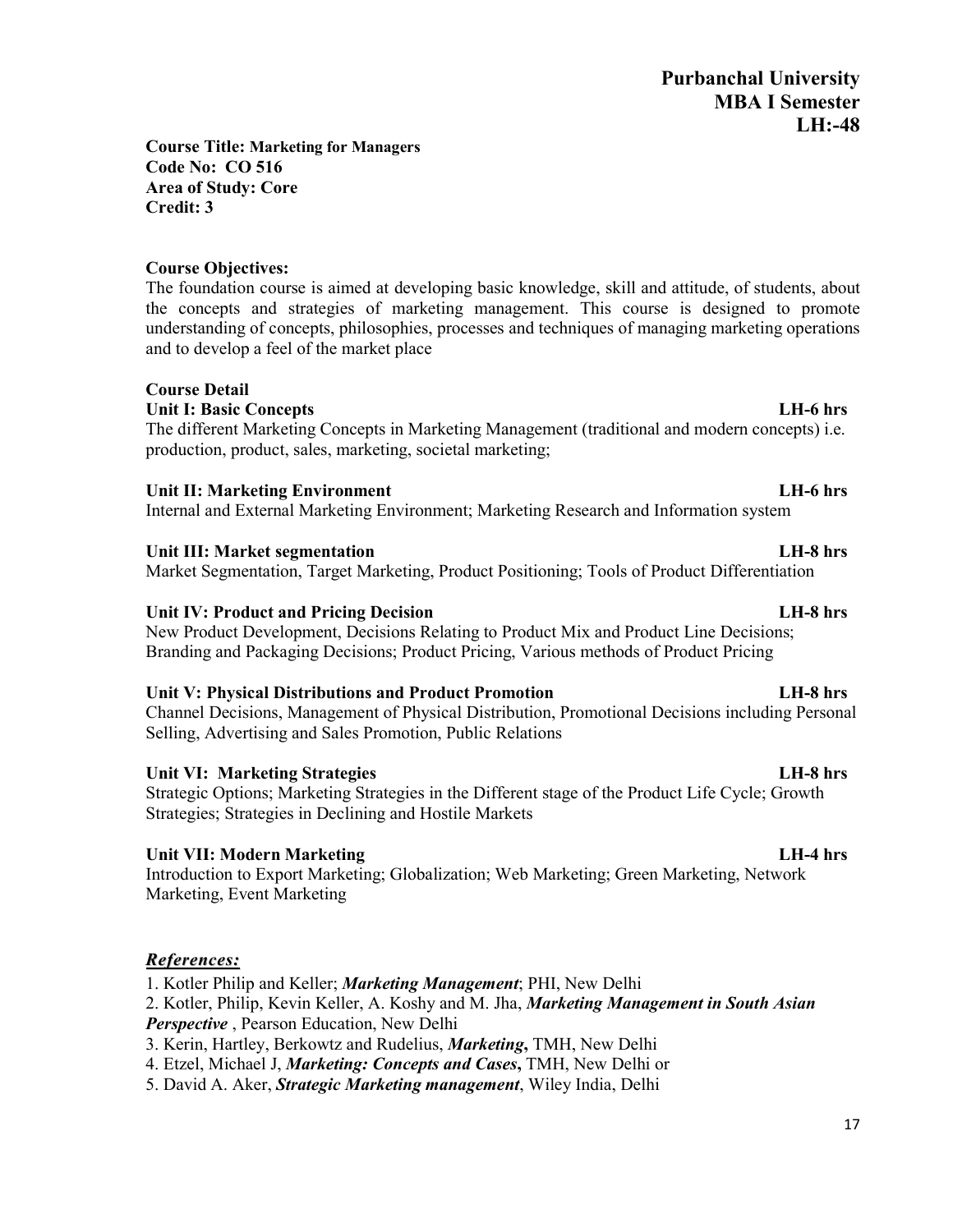**Course Title: Financial Accounting Code No: CO 517 Area of Study: Core Credit: 3**

#### **Course Objectives**

This course aims to inculcate the basic understanding of financial accounting principles with a view to develop students' skill in analyzing and preparing financial statements.

#### **Course Details**

### **Unit I: Introduction to Financial Accounting LH 8 hrs.**

Basic understanding of financial accounting. Forms of Organization. Business Activities: Financing, Investing and Operating. Basic Rules for Recording and Posting. Financial Statements and their Relationship. Ethics and Accounting. Business Decision Cases Analysis.

#### **Unit II: Financial Reporting LH 12 hrs.**

Objectives of Financial Reporting. Qualitative Characteristics of Financial Statements. Procedure and Methods of Preparing Financial Statements: Multiple Step Income Statement, Statement of Retained Earnings and Balance Sheet (reporting format). Other Financial Reports: Auditors Report, Directors Report and Corporate Governance Report. Business Decision Cases Analysis.

#### **Unit III: Reporting and Interpreting Cash Flow Statement LH 12 hrs.**

Purpose, Use and Structure of Cash Flow Statements. Preparing of Cash Flow Statements under Indirect and Direct Method. Interpreting the Cash Flow Statement. Business Decision Cases Analysis.

#### **Unit IV: Analyzing Financial Statements LH 10 hrs.**

Objectives of Financial Statement Analysis, Techniques of Financial Statement Analysis: Horizontal Analysis, Vertical Analysis, Trend Analysis, Ratio Analysis and their Uses. Business Decision Cases Analysis

### **Unit V: Contemporary Issues in Financial Accounting LH 6 hrs.**

Generally Accepted Accounting Principles, International Financial Reporting Standards/Global Financial Reporting, Foreign Currency Accounting, Inflation Accounting. Human Resource Accounting, Environment Accounting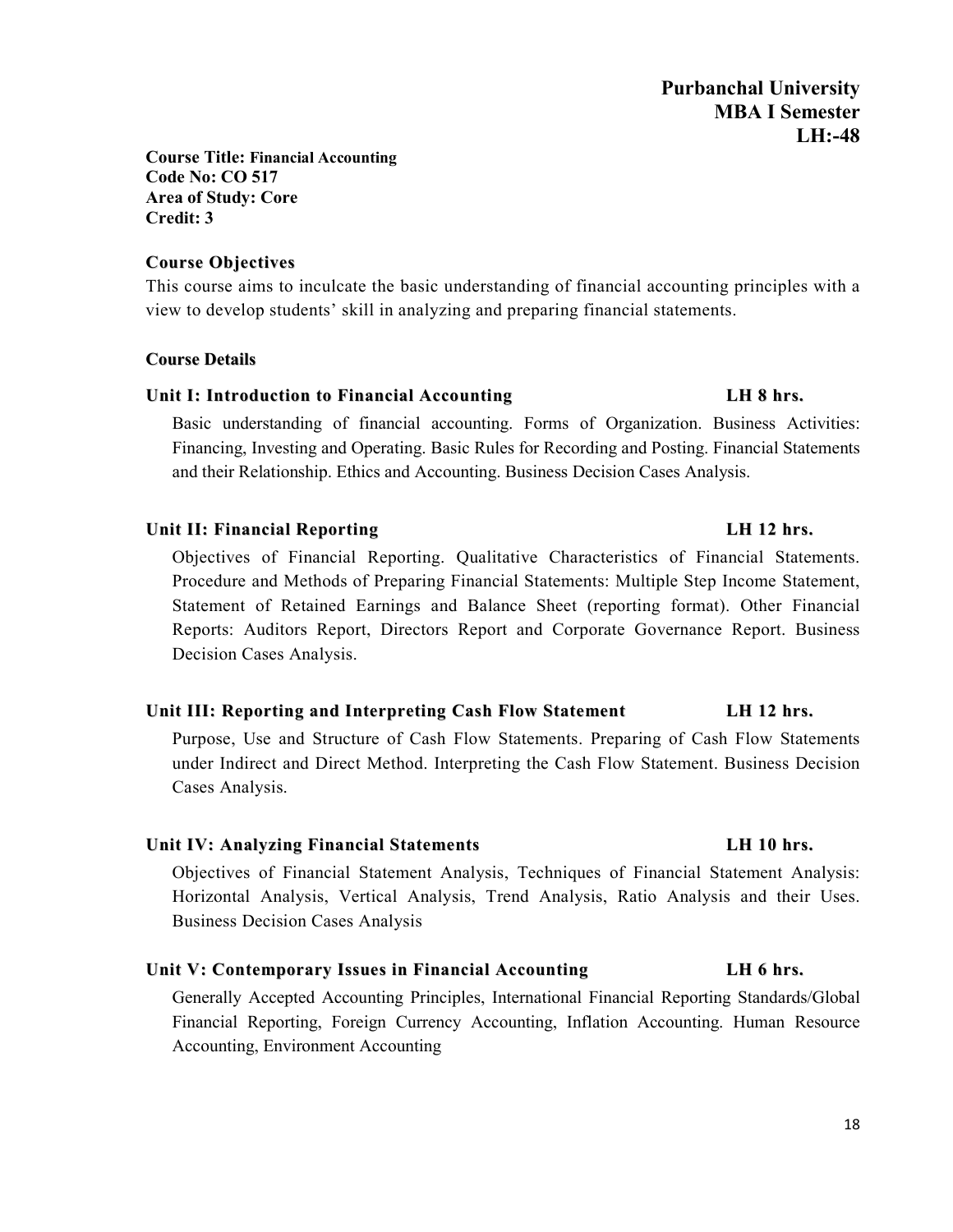### *References:*

Porter, G.A., & Norton, C.L. (2011). *Financial Accounting: IFRS Update.* (6<sup>th</sup> Edition). New Delhi: Cengage Learning India Private Limited.

Kimmel, P., Weygandt, J., & Kieso, D. (2010). *Financial Accounting: Tools for Business Decision Making.* **(5th Edition)***.* New Delhi: Wiley India Private Limited.

Libby, R., Libby, P. A., & Short, D.G. (2011). *Financial Accounting***. (6th Edition)** New Delhi: Tata McGraw Hill Education Private Limited.

Powers, M., & Needles, B.E. (2011). *Financial Accounting: A Case Based Approach.* New Delhi: Cengage Learning India Private Limited.

Dahal, R.K. (2012). *Financial Accounting.* **(2nd Edition).** Kathmandu: Khanal Publication Private Limited.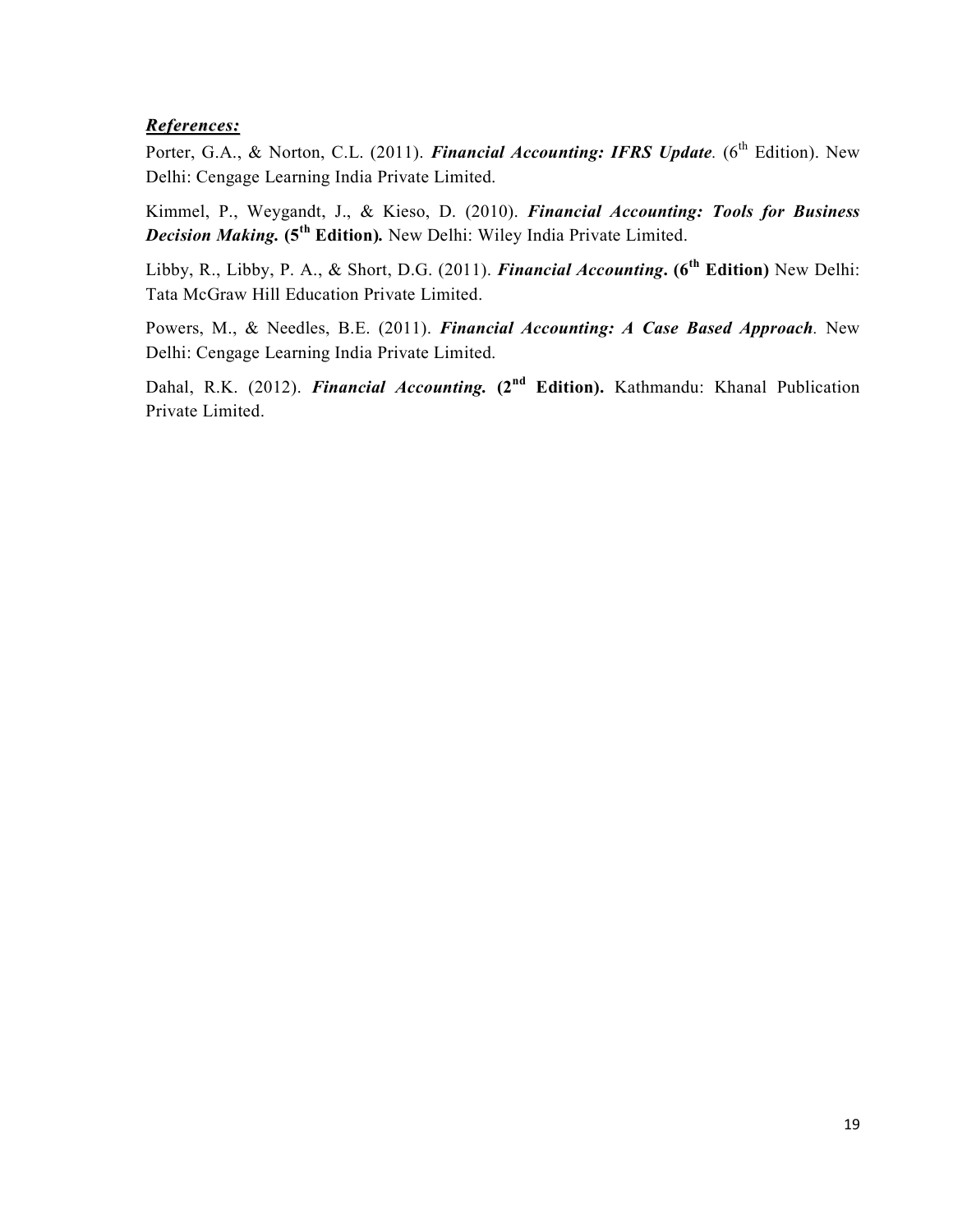**Course Title: Management Accounting Code No: CO 521 Area of Study: Core Area Credit: 3**

## **Course Objective**

The objective of this course is to develop an insight into the utilization of financial and cost accounting information for planning, controlling and decision making in the business. Besides this to have clear understanding of other important tools useful for financial, cost and price related decision making.

## **Course Contents**

## **UNIT I: Foundation of Management Accounting LH.3 hrs**

Concept, origin and evolution; Need, nature and scope; Importance and limitations; Management accounting in Nepalese perspective

## **UNIT II: Understanding Cost Behavior LH.3 hrs**

Cost concept and classification; Cost segregation; Cost estimation

## **UNIT III: Income Measurement LH.6 hrs**

Income measurement under variable and absorption costing; Reconciliation of difference in profit reported. Case analysis

## **UNIT IV: Cost Volume Profit Analysis LH.8 hrs**

Meaning and approaches; CVP for single product and multi product firms; CVP under the condition of resource constraints and uncertainty. Case analysis

## UNIT V: Planning and Control LH.12 hrs

Budgeting : meaning , concept and advantages; Preparation of flexible budget, functional budget, financial budgets and master budget. Case analysis

## **UNIT VI: Decision Making LH.8 hrs**

Concept, Decisions regarding make or buy, accept or reject special offer, drop or continue a product line, Case Analysis

## **UNIT VII Performance Evaluation and Control System: LH.8 hrs**

Standard costing: material, labour and overhead variance; Value added analysis and interpretation; Cash flow analysis and interpretation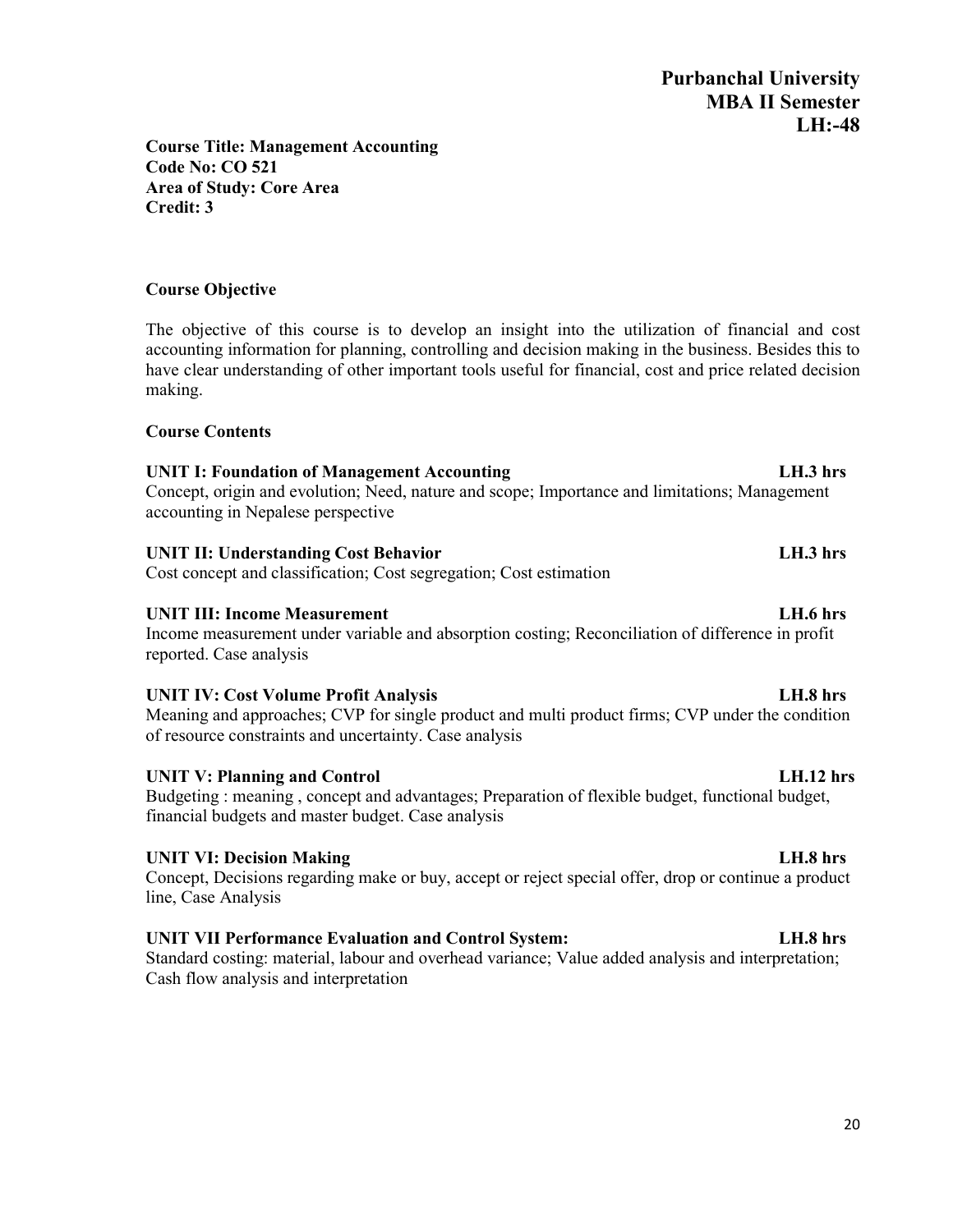### *References:*

Koirala,Gyawali,Fago,subedi and Niraula; *Management Accounting*, Kathmandu: Buddha Publication.

Lynch,R.M. &Williamson,R.W.(2001). *Accounting for Management* .New Delhi: Tata Mcgraw-hill

Kaplan and Atkinson; *Advance Management Accounting*, New Delhi: Prentice hall of India.

Munakarmi, S.P. et al; *Management Accounting*, Kathmandu, Januka Publication.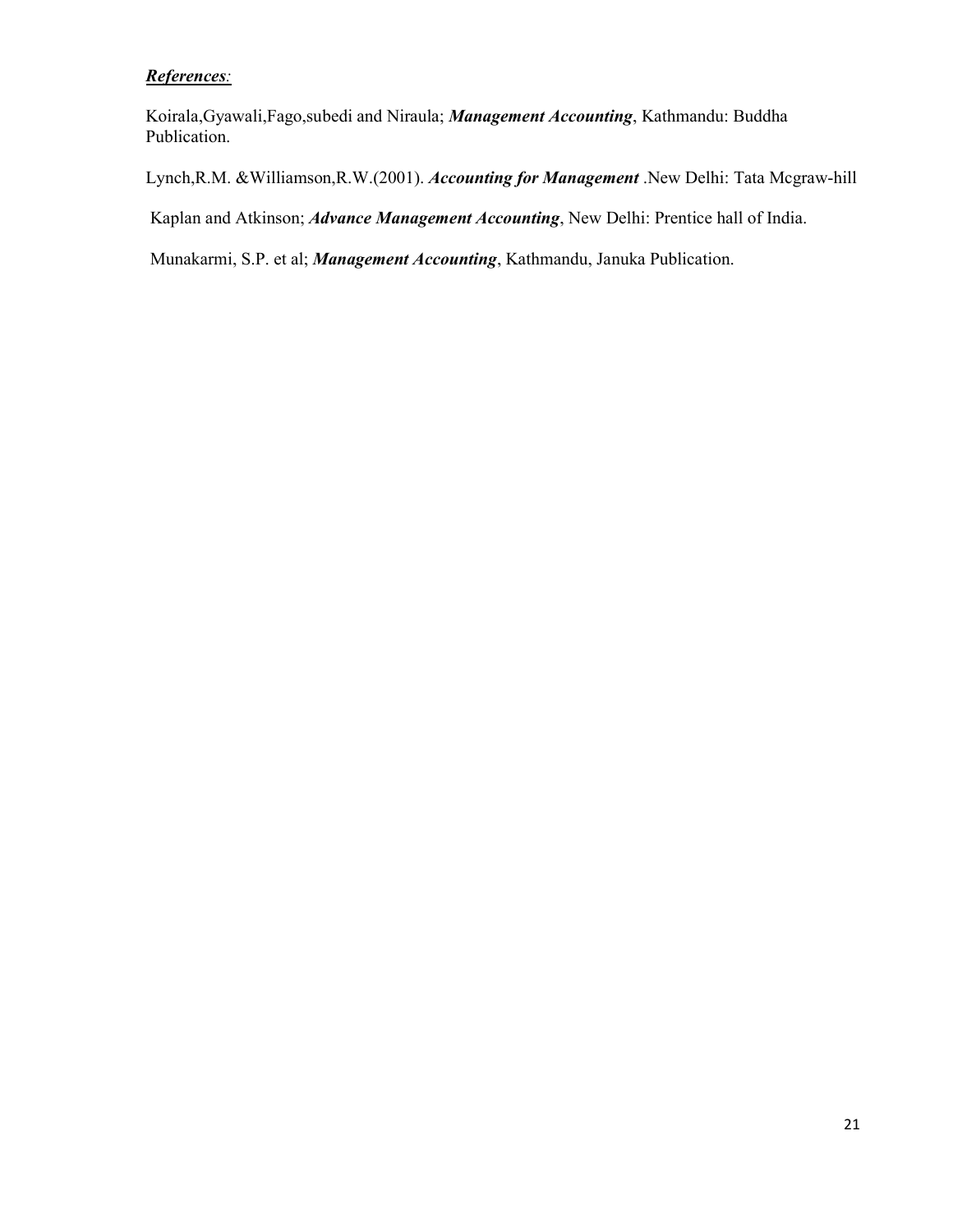#### **Course Title: Macroeconomics and Policy Making Code No: CO 522 Area of Study: Core Area Credit: 3**

#### **Course Objective:**

The basic theme of the course attempts to focus on various sensitive components of macroeconomic analysis. The course content is basically designed to upgrade the capability of students in analyzing the connectivity of macroeconomic models at the grass root level of economic development in the global economy.

#### **Course Content**

#### **UNIT I: National Income Accounting LH.5 hrs**

Various concepts of NI  $[GDP, GNP, NI$  at  $F_c$ , PI, DI, NI at current price, NI at constant price], different methods of measurement, problems in measuring NI, sectoral accounting in NI,

#### **UNIT II: Four sector Economy LH.7 hrs**

Output and employment equilibrium under:

- a) Closed economy [through algebraic derivation]
- b) Open economy [through algebraic derivation ]

#### **UNIT III: Multiplier and Accelerator Interaction LH.11 hrs**

- a) Multiplier; Investment multiplier, super multiplier, Tax (subsidy) multiplier, foreign trade multiplier.
- b) Accelerator; Impact on income generation (through mathematical approach)

### **UNIT IV: Growth Models LH.10 hrs**

- a) Harrod Growth model
- b) Domar Growth model
- c) Kaldor Growth model
- d) Solow Growth model
- e) Recent innovations in growth models

#### **UNIT V: Macroeconomic Policy LH.10 hrs**

- a) Approach of monetary policy
	- a. Objectives
	- b. Instruments (Qualitative and Quantitative)
	- c. Indicators
	- d. Targets
	- e. Goals
	- f. Limitations
- b) Fiscal Policy
	- a. Approaches and objectives
	- b. Counter -cyclical fiscal policy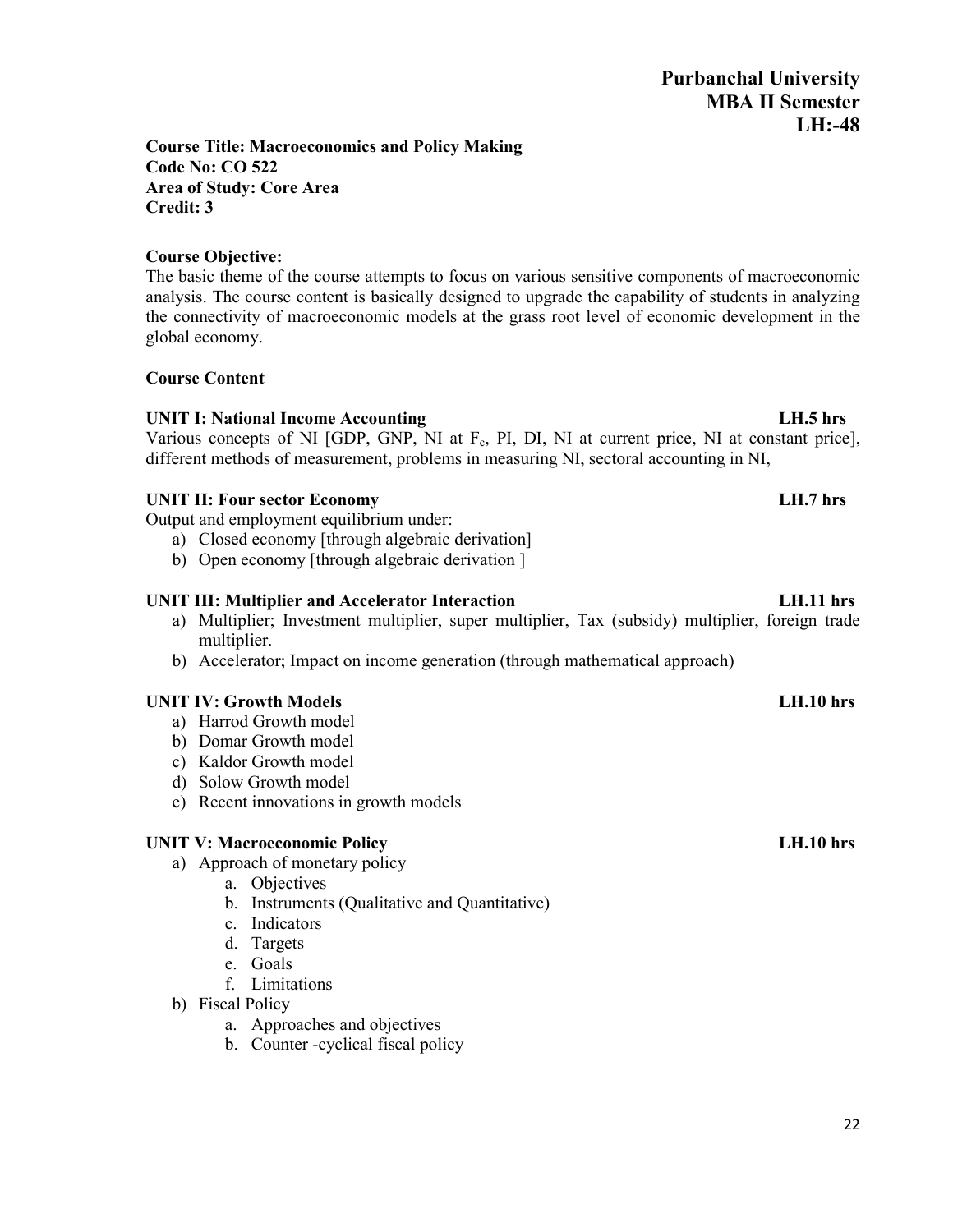#### **UNIT VI: Keynesian approach: Macroeconomic analysis LH.5 hrs**

- a) Three basic propositions of Keynesian analysis
	- a. Deficiency in effective demand as root cause of unemployment
	- b. Equilibrium is maintained within the environment of under employment situation
	- c. Focus of fiscal management for sustainable development

#### *References:*

- 1 Edward Shapiro: *Macroeconomic Analysis*, [ Recent edition]
- 2 David Sneden: *Macroeconomics*
- 3 Amartya Sen; *Growth Models in Economics*
- 4 Dornbusch and Fischer; *Macroeconomic*
- *5* Gerald Meier; *Leading Issues in economic development*
- 6 A.C. Chiang; *Fundamental Methods of Mathematical Economics*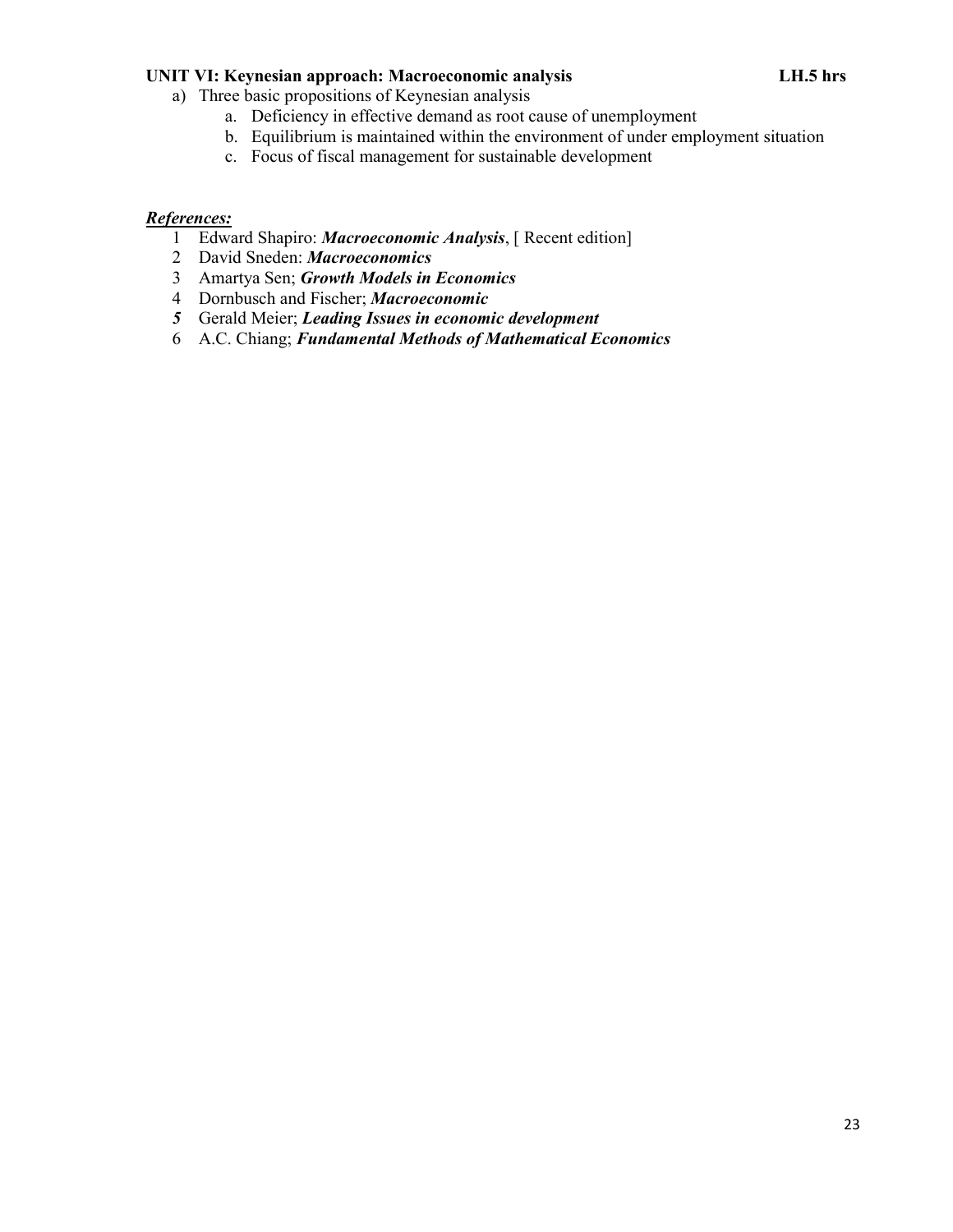#### **Course Title: Financial Management and Analysis Code No: CO 523 Area of Study: Core Area Credit: 3**

## **Course Objective:**

The objective of the course is to familiarize the students with the fundamental concepts of financial management to enable them to understand and apply various analytical tools in financial decisionmaking.

## **Course Content:**

## **Unit I: Introduction LH. 3 hrs**

Meaning and Definition of financial management; Goals of financial management – profit maximization, wealth maximization; Business ethics and social responsibility; Agency relationship – stockholders versus managers, stockholders versus bondholders;

## **Unit II: Financial Statement Analysis LH. 3 hrs**

Need for Financial Analysis; Ratio analysis and its limitations; Du-Pont system of financial analysis – Basic and Modified; Trend analysis and common size statements;

[*Rather than making it intensely mathematical in nature and limiting students to calculate financial ratios only, the aim is to enable the students to interpret those ratios and use those (ratios) in financial decision-making.]*

## **Unit III: Risk and Return Analysis LH. 5 hrs**

Returns; Understanding and Measurement of Risk – Standalone and Portfolio; Selection of Efficient Portfolio; Concept of Beta (β); Capital Asset Pricing Model (CAPM);

## **Unit IV: Time Value of Money LH. 3 hrs**

Future Value – single sum, cash-flow series and annuity; Present Value - single sum, cash-flow series, annuity and perpetuity; Doubling period; Effects of frequent compounding and discounting; Amortized loans;

## **Unit V: Valuation of Securities LH. 8 hrs**

Characteristics of bond; Bond valuation – annual and semi-annual coupon; Bond Yields – Yield to Maturity (YTM) and Yield to Call (YTC); Bond risks;

Rights of Common Stock; Common Stock market; Common Stock valuation; Stock market equilibrium; Stock prices and returns; Preferred Stock Valuation;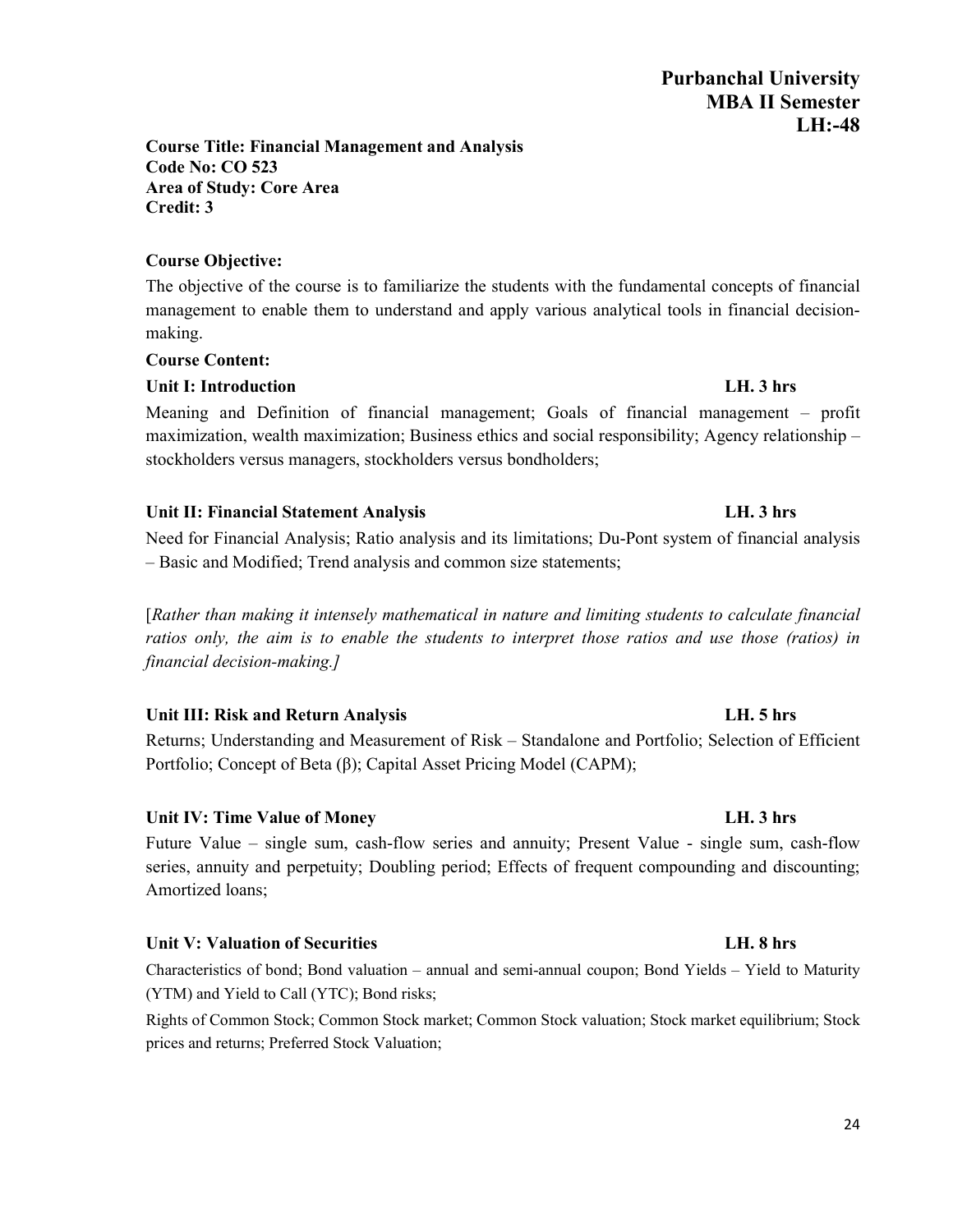### 25

### **Unit VI: Cost of Capital LH. 4 hrs**

Significance of cost of capital; Weighted Average Cost of Capital (WACC) and its components – Cost of Debt, Cost of Preferred Stock, Cost of Common Stock, Cost of Retained Earnings; Factors influencing WACC; Marginal Cost of Capital (MCC) and breaks in MCC schedule;

## **Unit VII: Capital Budgeting LH. 7 hrs**

Features and Significance of Capital Budgeting; Estimation of Cash Inflows and Cash Outflows; Evaluation Techniques – (1) Traditional techniques: Accounting Rate of Return, Payback Period; (2) Discounted Cash-flow techniques: Discounted Payback Period, Net Present Value (NPV), Internal Rate of Return (IRR), Profitability Index (PI), Modified Internal Rate of Return (MIRR); Evaluation of Projects with different lives;

## **Unit VIII: Working capital Management LH.8 hrs**

- a. Defining Working Capital; Importance of Working Capital Management; Working Capital Cashflow Cycle – Operating cycle and Cash cycle; Working Capital Policies – Working Capital Investment and Current Assets Financing Policies;
- b. Cash Management Importance of Cash Management; Motives to hold Cash; Cash Management Techniques; Cash Management Models – Baumol (Inventory) Model and Miller-Orr (Stochastic) Model
- c. Inventory Management Motives to hold Inventory; Costs associated with Inventory Carrying Cost, Holding Costs, Total Inventory Costs; Inventory Management Techniques – Economic Order Quantity (EOQ) Approach and ABC System; Determination of Level of Stock – Reorder Point, Safety Stock, Quantity Discount;
- d. Receivables Management Importance of Receivables Management; Costs related to maintaining receivables; Credit policy and its Variables; Evaluation of Credit Policy;

## **Unit IX: Capital Structure LH. 4 hrs**

Features of an Ideal Capital Structure; Factors Affecting Capital Structure; Theories of Capital Structure – Net Income Approach; Net Operating Income Approach; Traditional Approach; Miller and

Modigliani Approach and its Appraisal;

## **Unit X: Dividend Policy LH. 3 hrs**

Objectives and Importance of Dividend Policy; Factors that Influence Dividend Policy; Issues in Dividend Policy; Stock Dividend; Stock Splits and Stock Repurchases;

## *References:*

 Brigham, E.F., and M.C. Ehrhardt, *Financial Management: Theory and Practice*, Thomson South-Western, New Jersey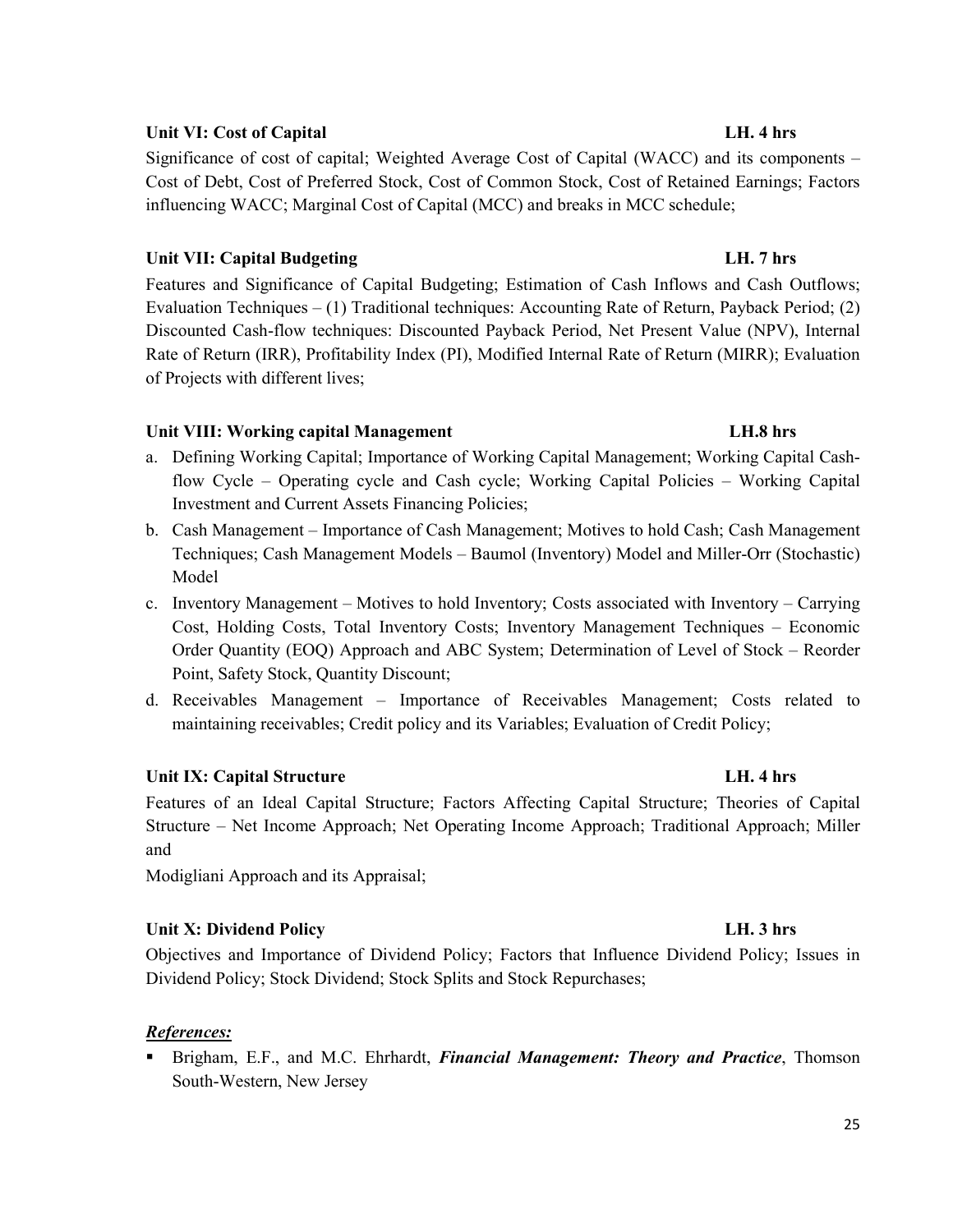- **Horne, V,** *Financial Management and Policy*, Prentice-Hall of India, New Delhi
- Keown, A.J., J.D. Martin, J.W. Petty, and D.F. Scott Jr, *Financial Management: Principles and Applications*, Prentice-Hall of India, New Delhi
- Pandey, I.M., *Financial Management*, Vikas Publishing House, New Delhi, India
- Pradhan, R.S., *Financial Management*, Buddha Academic Publishers and Distributors Pvt. Ltd., Kathmandu
- Prasanna, Chandra, *Financial Management: Theory and Practice*, Tata-McGraw Hill, India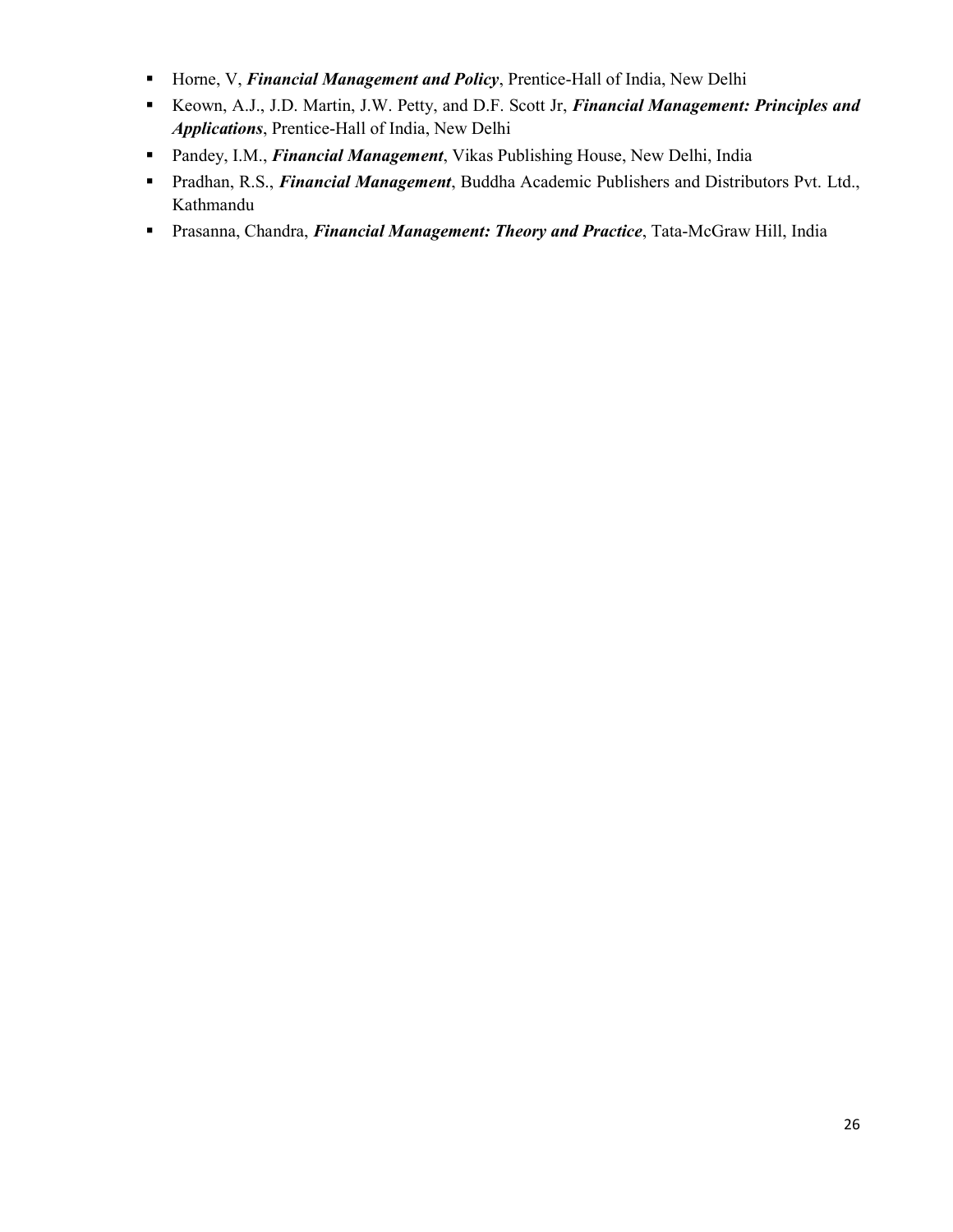#### **Course Title: Operations Management Code No: CO 524 Area of Study: Core Area Credit: 3**

### **Course Objectives:**

The course aims at equipping students with the knowledge of operations management as applied to product and service design, location decisions, technology decisions, new facility decisions at strategic level, quality control and layout planning at the tactical level and operations scheduling and inventory management at the operational level of management.

#### **Course Content:**

|                | <b>UNIT I: Introduction to Operations Management</b>                               | LH.3 hrs |
|----------------|------------------------------------------------------------------------------------|----------|
| 1              | Introduction, Scope, Importance.                                                   |          |
| $\overline{2}$ | The operations manager and the management process.                                 |          |
| $\overline{3}$ | Operations management and decision making.                                         |          |
| $\overline{4}$ | Trends in operations management                                                    |          |
| 5              | Competitiveness, productivity                                                      |          |
|                | <b>UNIT II: Operations Strategy</b>                                                | LH.3 hrs |
| $\mathbf{1}$   | Operations strategy across the organization.                                       |          |
| $\overline{2}$ | Developing a customer driver operations strategy.                                  |          |
| $\overline{3}$ | Corporate strategy                                                                 |          |
| $\overline{4}$ | Global Strategy                                                                    |          |
| 5              | Market analysis                                                                    |          |
| 6              | Competitive priorities and capabilities                                            |          |
|                | <b>UNIT III: Forecasting</b>                                                       | LH.5 hrs |
| $\mathbf{1}$   | Elements of a good forecast                                                        |          |
| $\overline{2}$ | Steps in the forecasting process                                                   |          |
| $\overline{3}$ | Approaches to forecasting: Judgmental and opinion, Time series, linear regression, |          |
|                | associative forecasting technique.                                                 |          |
| 4              | Accuracy and control of forecast                                                   |          |
| 5              | Choosing a forecasting technique                                                   |          |
|                | <b>UNIT IV: Product and Service Design</b>                                         | LH.5 hrs |
| $\mathbf{1}$   | Issues in product and service design                                               |          |
| $\overline{2}$ | Phases in the product design and development.                                      |          |
| $\mathfrak{Z}$ | Designing for manufacturing                                                        |          |
| $\overline{4}$ | <b>Quality Function development</b>                                                |          |
| 5              | Service design                                                                     |          |
|                |                                                                                    |          |
|                | <b>UNIT V: Process Selection and facility layouts</b>                              | LH.7 hrs |
| 1              | Process selection                                                                  |          |
| $\overline{2}$ | Facilities layout                                                                  |          |
| 3              | Designing product layout : line balancing                                          |          |
| $\overline{4}$ | Designing process layouts                                                          |          |
|                |                                                                                    | 27       |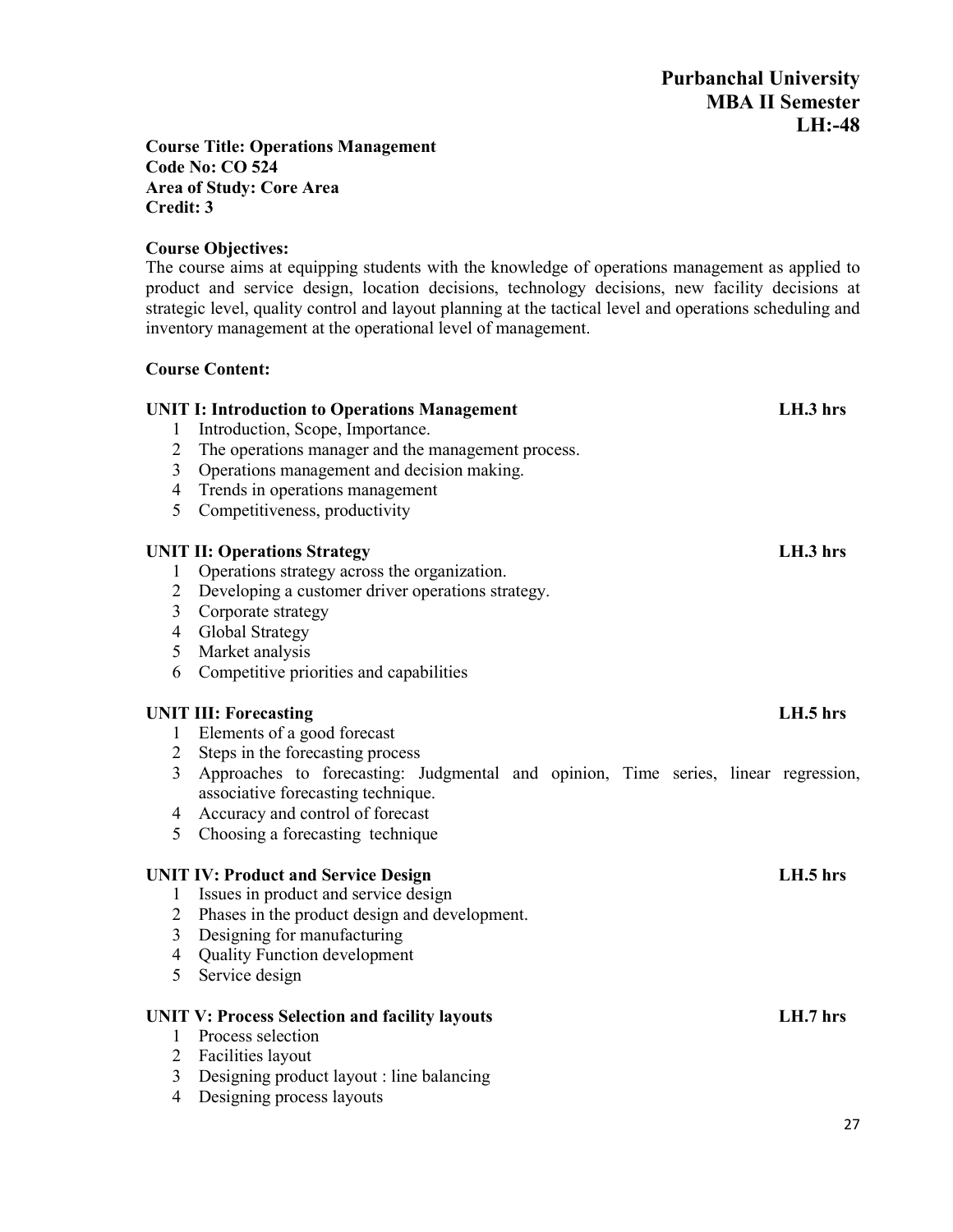|                | <b>UNIT VI: Location Planning and analysis</b>                                                       | LH.5 hrs |
|----------------|------------------------------------------------------------------------------------------------------|----------|
| 1              | Need and nature of location decisions                                                                |          |
| $\overline{2}$ | General Procedures for making location decisions                                                     |          |
| $\overline{3}$ | Factors affecting location decisions                                                                 |          |
| $\overline{4}$ | Evaluating location alternatives                                                                     |          |
|                | <b>UNIT VII: Management of Quality and Quality control</b>                                           | LH.7 hrs |
| 1              | Foundations of modern quality management                                                             |          |
| $\overline{2}$ | Quality awards and certifications                                                                    |          |
| 3              | Total quality management                                                                             |          |
| $\overline{4}$ | Process improvements                                                                                 |          |
| 5              | Quality tools                                                                                        |          |
| 6              | Inspection for quality control                                                                       |          |
| $\tau$         | Statistical process control                                                                          |          |
| 8              | Process capabilities                                                                                 |          |
| 9              | <b>Acceptance Sampling</b>                                                                           |          |
|                | <b>UNIT VIII: Inventory Management</b>                                                               | LH.4 hrs |
| $\mathbf{1}$   | Requirements for effective inventory management                                                      |          |
| $\overline{2}$ | Inventory Models: EOQ model, Fixed order interval model, single period model                         |          |
|                | <b>UNIT IX: MPS, MRP and ERP</b>                                                                     | LH.5 hrs |
| $\mathbf{1}$   | MPS and MRP in manufacturing and services                                                            |          |
| $\overline{2}$ | Benefits and requirements of MRP                                                                     |          |
| 3              | <b>MRP II</b>                                                                                        |          |
| $\overline{4}$ | Capacity requirements planning                                                                       |          |
| 5              | ERP                                                                                                  |          |
|                | <b>UNIT X: JIT and Lean Operations</b>                                                               | LH.4 hrs |
| $\mathbf{1}$   | Transitioning to a JIT system                                                                        |          |
| $\overline{2}$ | JIT in services                                                                                      |          |
| 3              | <b>JIT II</b>                                                                                        |          |
| $\overline{4}$ | Lean system across the organization                                                                  |          |
| 5              | Characteristics of lean systems for services and manufacturing                                       |          |
| 6              | Flexible workforce                                                                                   |          |
| $\tau$         | Line flows                                                                                           |          |
| 8              | Automation                                                                                           |          |
|                | At the end of the course, students are required to present a case study covering important topics of |          |

### *References:*

William J. Stevenson, *"Operations Management",* Tata McGraw Hill

operations management in Nepalese context.

- Lee Krajewski, Larry Ritzman, Manoj Malhotra, *"Operations Management, Process and value Chains",* Pearson Practice Hall.
- Richard B. Chase, F Robert Jacobs, Nicholas J. Aquillaw, Nitin K Agarwal, *"Operations Management, for Competitive Advantage",* Tata McGraw Hill
- Ferry Hill, *"Operations Management, Strategic Context and Manager and Analysis",* Palgrave Publishers Ltd.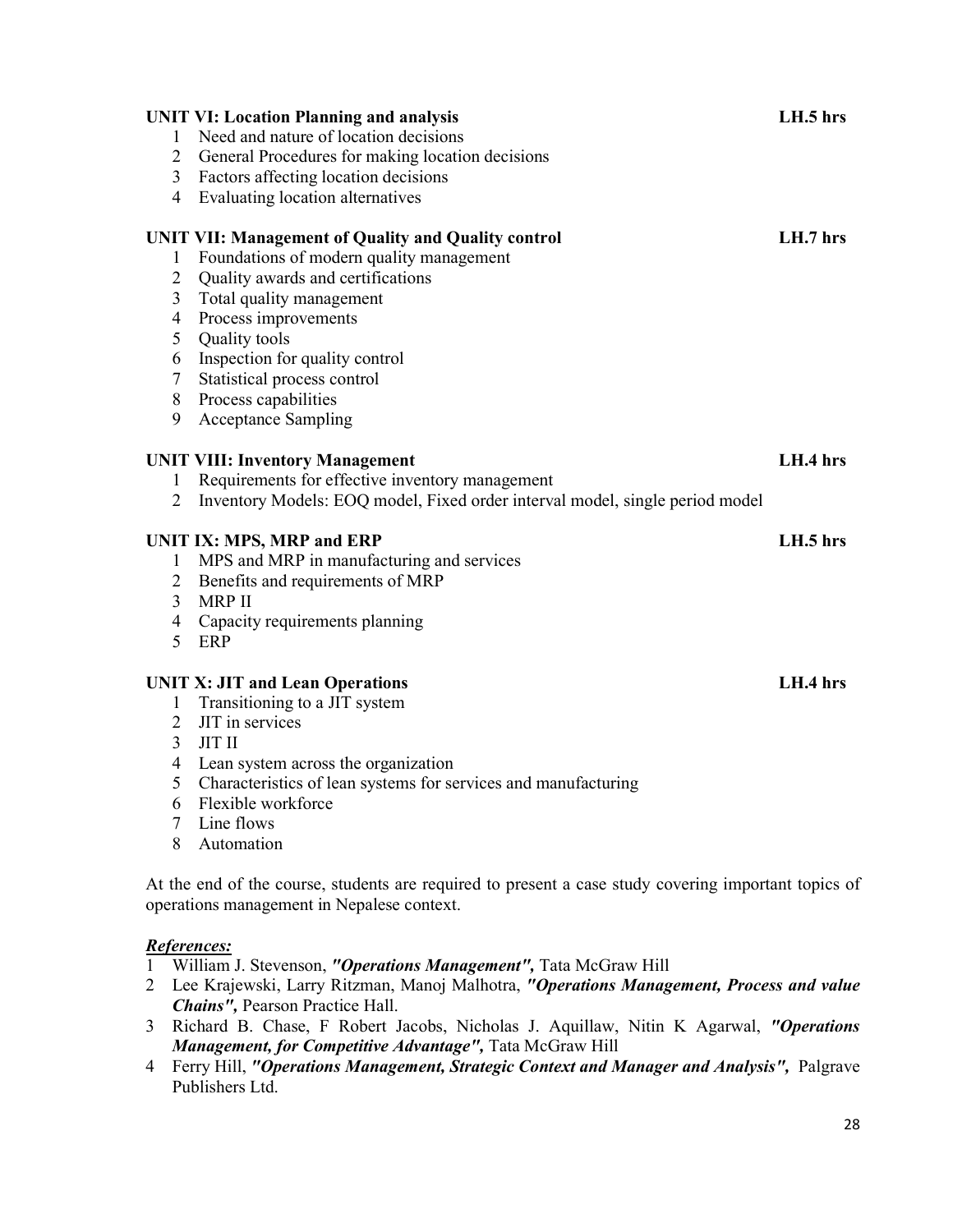#### **Course Title: Human Resource Management Code No: CO 525 Area of Study: Core Area Credit: 3**

#### **Course Objective**

The objective of this course is to develop understanding, abilities and skills to enable the students to meet the challenges of managing human resources in the ever-changing perspective of organizational management.

#### **Course Content**

#### **Unit I: Fundamentals of human resource management (HRM) LH 4 hrs**

Concept, nature, importance, scope and objectives of HRM. HRM system. Process and models of HRM.. Environmental influences. Roles and responsibilities of HR managers. Ethics in HRM. Strategic aspects of HRM (concept, elements, and theoretical perspectives).

#### **Unit II: Planning for job and human resource LH 10 hrs**

*Job analysis and design*: An overview of job analysis and design. Uses, process and techniques (methods) of job analysis. Approaches to job design. Impact of job design on motivation, satisfaction, productivity and quality of work life.

*Human Resource planning and strategy:* Concept, objectives and process of HRP. Human resource information system and inventories. Relationship of HRP to strategic planning and job analysis. Methods of forecasting HR demands and supply. Action decisions of planning for a new start-up and shortage and surplus of HR) Succession planning. HRP practices in Nepal.

### **Unit III: Acquiring human resource LH 8 hrs**

*Recruitment:* Concept and process of recruitment. Strategic issues in recruiting (goals, philosophy, sources, countercyclical hiring. Alternative to recruitment. Cost-benefit analysis of recruitment. Sources and methods of recruitment. *Selection:* Meaning, process, methods of selection. Selection tests and interviews. . Cost-benefit analysis for the selection decision. Environmental circumstances and recruitment and selection practices in Nepal. *Socialization:* Concept, purposes and process.

#### **Unit IV: Developing and motivating human resource LH 12 hrs**

Human resource development system. Training needs assessment: Purposes, methods and levels. Design, development and administration of training programs. Training methods. Management development program. Evaluation of training and development programs. Career planning and development for different groups of employees.

Developing performance appraisal system. Deciding and using the methods of performance appraisal. .MBO approach to appraisal. Problems in performance appraisal.

Factors influencing pay and compensation policies. Establishing pay structure and incentives plans. Techniques of determining pay (job worth, skill, knowledge, competency, feedback). Job evaluation and pay structure. Criteria for effective compensation plan. Impact of compensation on motivation,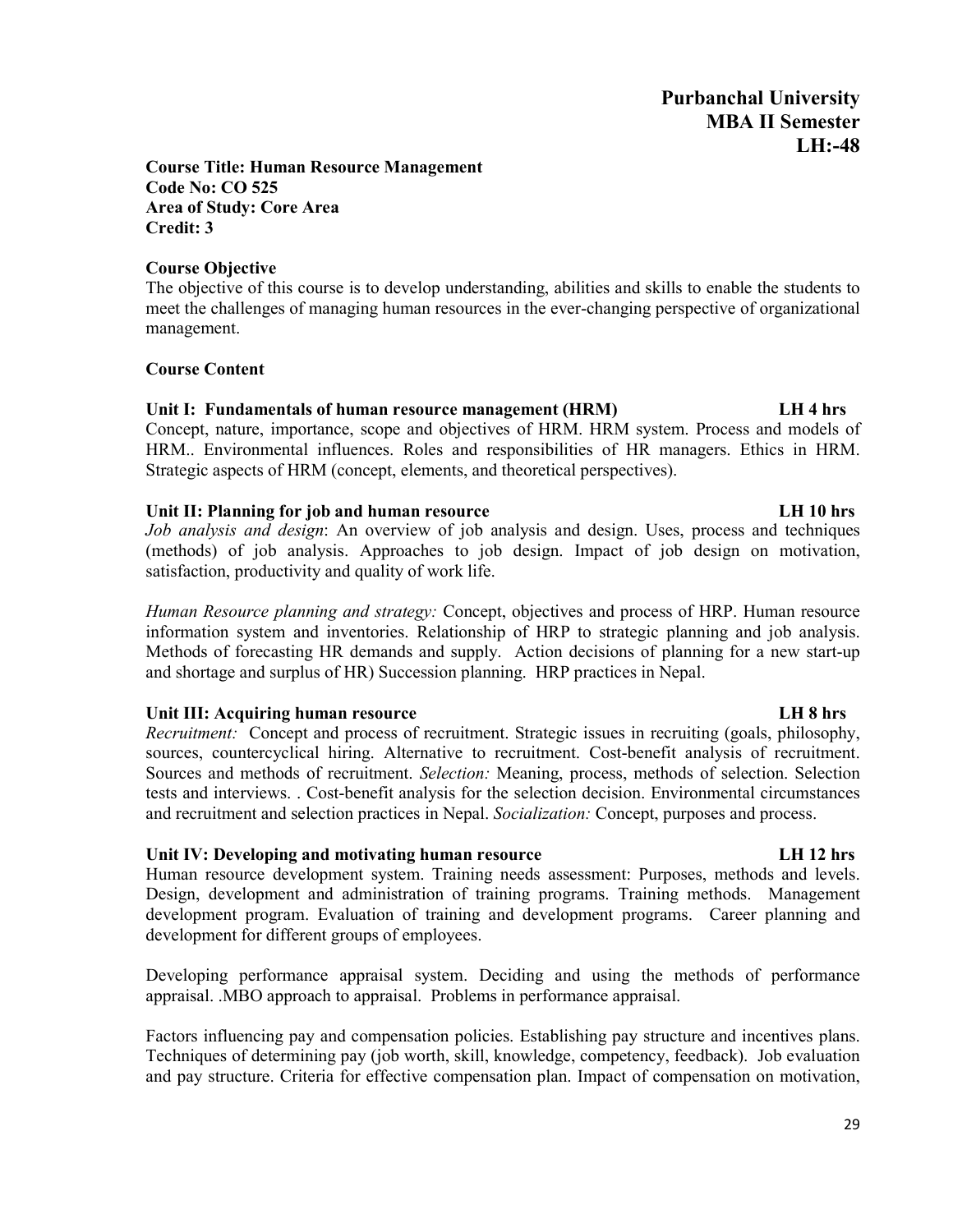#### satisfaction, productivity. Issues in compensation administration in Nepal, Overview of motivation theories

### **Unit V: Maintaining human resource LH 7 hrs**

Designing and administering benefits and services, Managing effective benefits programs, Concept of protecting HR, health and safety programs, Issues of safety, health and violence in Nepalese organizations, Disciplinary problems. Process and approaches of handling discipline. Challenges to disciplinary action, Process and approaches of handling grievances, Concept of labor management relations, Labor disputes. Prevention and settlement of disputes, Collective bargaining: Concept, process and effectiveness.

#### Unit VI: Global aspects of HRM **LH** 3 hrs

Concept, Environmental influences and ethics, HR and labor issues in international corporations, Challenges for Global human resource management (GHRM)

### Unit VII: Challenges and issues of HRM **Let us a set of the UK and Allen**tic LH 4 hrs

*Challenges:* Technology Workforce Diversity, Organizational restructuring and downsizing. Contingent workforce and Employee Empowerment

*Issues:* Creating High Performing HR Systems: Wellness Programs and Work Life Balance and Green HRM Human Resource Audit, and Human Resource Accounting, HR in knowledge industry, HR in virtual organizations, HR in mergers and acquisitions, outplacement, outsourcing, employee leasing.

### *References:*

Ivanceivich, John M (2010)., *Human Resource Management*, , New Delhi:Tata McGraw Hill

- Fisher Cynthia D., Schoenfeldt, Lyle F. and shaw, james B. ( 2010). *Human resource management.* Delhi: Biztantra.
- Adhikari Dev Raj (2005): *Human Resource Management,* Kathmandu: Budha Academic Publishers and Distributors Pvt. Ltd., Kathmandu.
- Agrawal, G.R.(2011). *Dynamics of Human Resource Management in Nepal*. Kathmandu: M.K. Publishers & Distributors

Dessler et al (2008*). Human Resource Management.* Delhi: Pearson Education.

- DeCenzo David A. and Stephen. P. Robbins (Eighth edition). *Fundamentals of Human resource Management,* new Delhi: Wiley- India.
- Shell, Scott and George Bohlander (2010). *Human resource management.* Thomson Learning (Indian Edition)..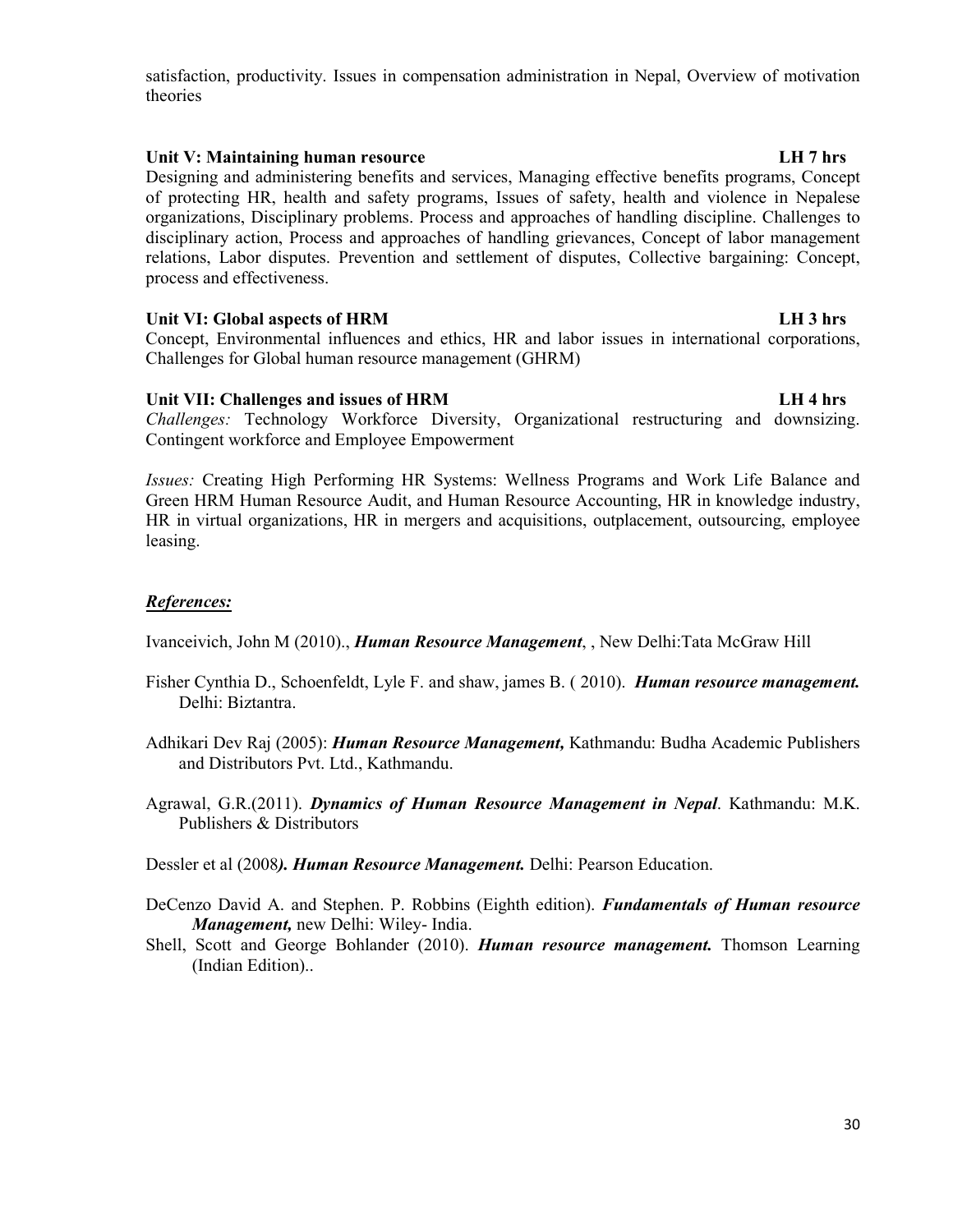### **Course Title: Business Research Code No: CO 526 Area of Study: Core Area Credit: 3**

#### **Course Objectives**

This course is designed to introduce students to the principles and methods of research. The course will provide a basic overview of quantitative and qualitative research methodologies followed by an exploration of research methods in business context. Students will also acquire the skills they need to undertake research and to master the technologies associated with pursuing academic studies. After completion of the course, students will become acquainted with a variety of designs and approaches to research. This will help them in the development of their own research proposals and projects.

#### **Course Contents**

#### **UNIT I: Foundations of Research L.H. 10 hrs**

The meaning of research; the nature and types of research; scientific research process; competing paradigms and epistemological considerations positivism and interpretivism; research strategy- quantitative and qualitative; theory and research; deduction and induction; mixed methods research; participatory and action research; management research- types and value for decision making; ethical considerations in research.

### **UNIT II: Theoretical Framework and Hypothesis Formulation L.H. 5 hrs**

Literature review- purpose and phases; searching; obtaining and evaluating the literature; meta- analysis; problem definition; theoretical framework; hypothesis and research questions- functions and types; criteria of good hypothesis statement.

### **UNIT III: Research Design L.H. 5 hrs**

Definition; elements of a research design; classification of research design descriptive, survey, longitudinal, cross-sectional; case study, causal- comparative and experimental research designs; common sources of error in research designs.

### **UNIT IV: Measurement, Scaling and Sampling L.H. 5 hrs**

Variables; Measurement and scales, attitude measurement and scale construction; classification of scaling techniques; validity and reliability; sampling - concept, techniques and errors.

## **UNIT V: Data Collection and Analysis L.H.18 hrs**

Date and its types; sources of primary and secondary data; questionnaire construction; research interview; courses of qualitative data - ethnography and participant observation, conducting focus groups: e-research using Internet and websites to collect data from individuals; web surveys, e-mail surveys; getting data ready for analysis; data processing; statistical analysis of data - descriptive and inferential statistics; hypothesis testing (Z, t, F, ANOVA and Chi-Square test with numerical problems); methods of analyzing qualitative data.

### **UNIT VI: Writing Proposals and Research Reports L.H. 5 hrs**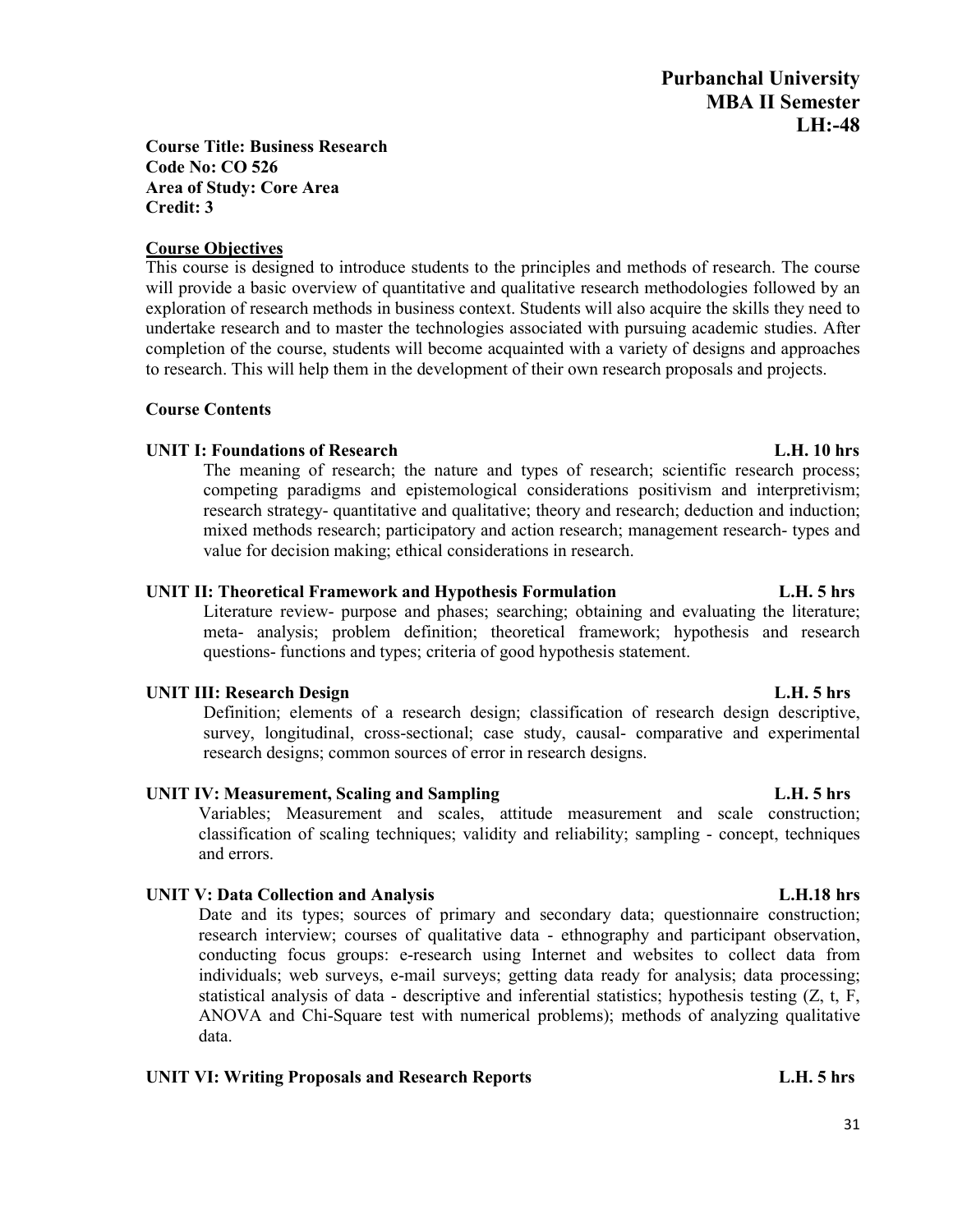Research proposals - functions, types and components; features of thesis proposal; procedure for writing research reports; conventions of academic writing; components of the research report; body of the report; APA style of citation and referencing.

#### *References:*

Bryman. A and Bell, E. *Business Research Methods*. Oxford University Press, New Delhi.

Zikmund, W.G. *Business Research Methods,* Thompson, New Delhi.

Pant, Prem R. *Social Science Research and Thesis Writing*. Buddha Academic Enterprises, Kathmandu.

Azaya B. Sthapit and Others, *Statistical Methods*, Buddha Academic Enterprises, Kathmandu, Nepal.

Shyam B Katuwal, Research Methodology made easy, Molung Foundation, Bhatapur, Nepal,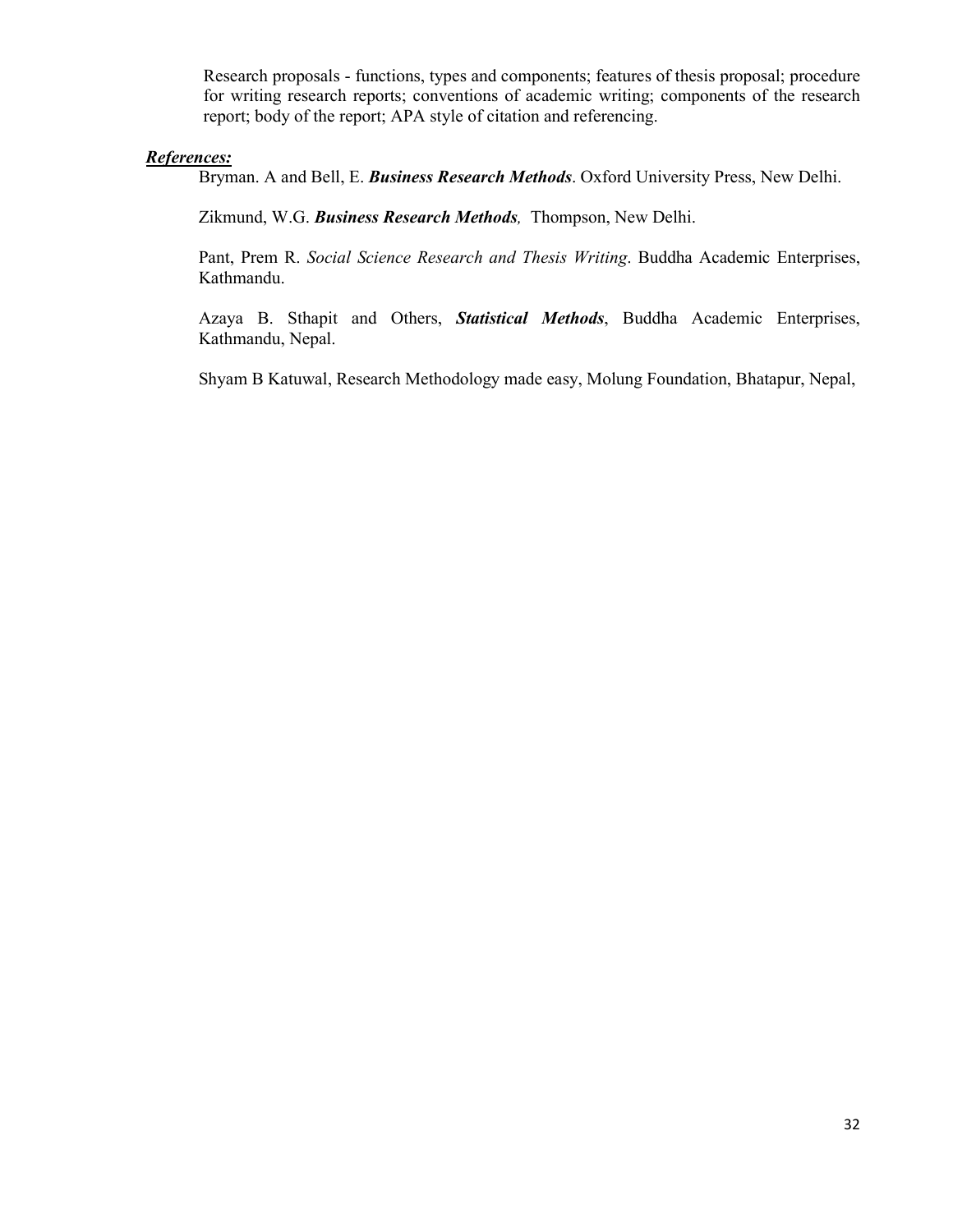#### **Course Title: Management Information System and Electronic Commerce Code No: CO 531 Area of Study: Core Credit: 3**

#### **Course Objectives:**

The course aims to provide students with the knowledge of Management Information Systems and Electronic Commerce from managerial perspective.

After completing this course, students will be able to:

- Know different types of Information Systems needed to meet information needs facilitating decision making at strategic, tactical and operational levels of management.
- Explain why Information Systems and Information Technology are critical resources that can have strategic impact on organization.
- Explain how Information Systems help organizations enhance business processes and the application of Electronics Commerce streamline existing business processes.
- Describe how Information Systems and application of Electronics Commerce provide competitive edge to organizations.
- Know how Information Systems and Electronic Commerce can help organization s successfully meet global challenges created by Globalization of business markets.
- Know the use of web for developing public and private intranet and private intranet applications.
- Know online retailing, marketing and advertising.

#### **Course Contents:**

#### **UNIT I: Introduction to Information Systems LH.3 hrs**

- 1. Information Systems versus Information Technology
- 2. Computer literacy Versus Information literacy
- 3. Process of converting data into information
- 4. Need of Information Systems
- 5. Information Systems and Organizational Structures
- 6. Contribution of Information Systems to individual, work group and organization wide decision making

#### **UNIT II: Information systems for managerial decision making LH.5 hrs**

- 1. Transaction processing systems
- 2. Management Information Systems
- 3. Intelligent Support Systems
	- 1. Decision Support Systems
	- 2. Executive Information Systems
- 4. Office Automation Systems
- 5. Case Study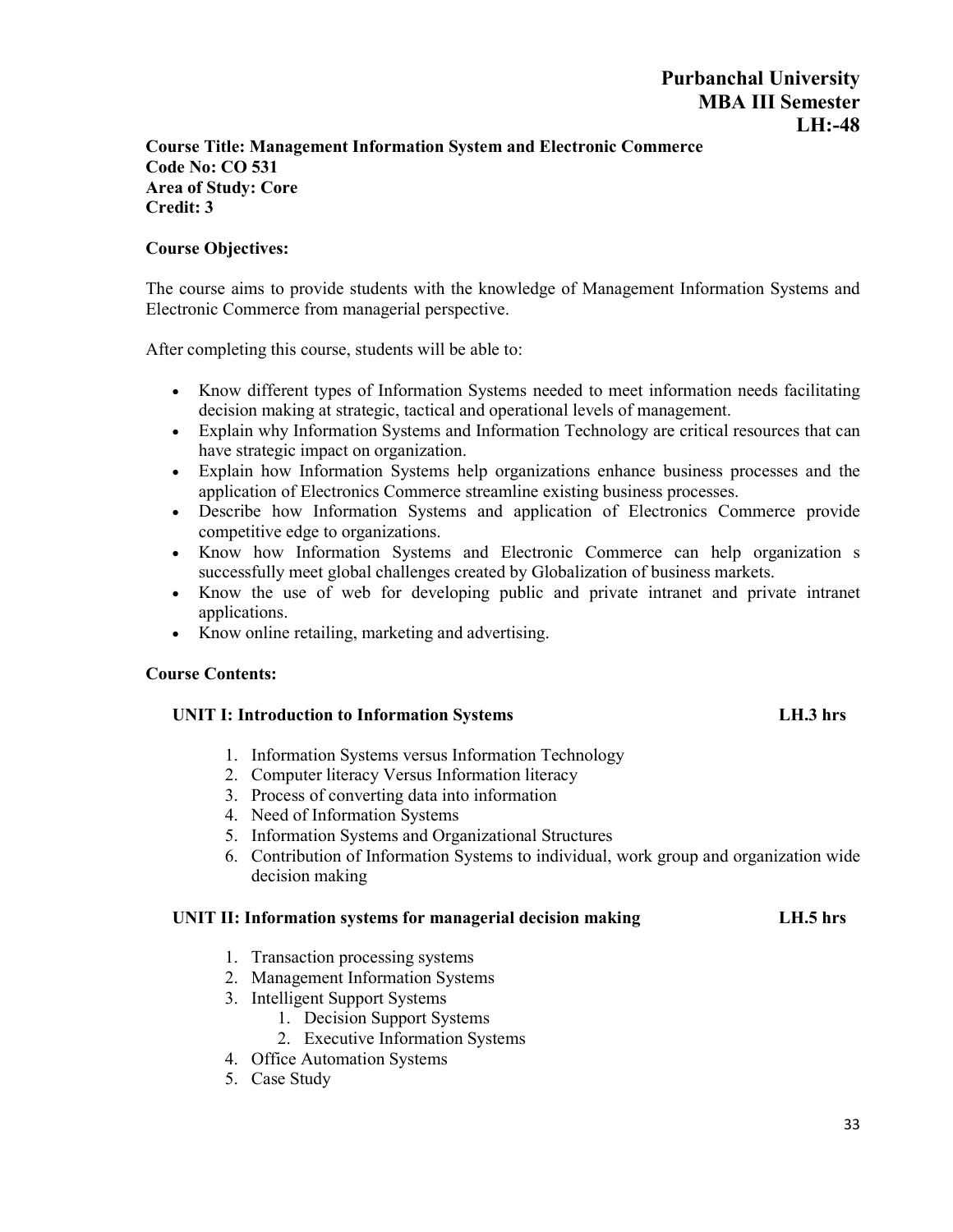| <b>UNIT III: Decision Support Systems</b>                                                                                                                                                                                                                                                                                                                                                                                                                                                                                                                                   | LH.4 hrs   |
|-----------------------------------------------------------------------------------------------------------------------------------------------------------------------------------------------------------------------------------------------------------------------------------------------------------------------------------------------------------------------------------------------------------------------------------------------------------------------------------------------------------------------------------------------------------------------------|------------|
| Application of Decision Support System<br>1.<br>2. Components of Decision Support System<br>3. Functions of Decision Support System<br>4. Group Decision Support System<br>5. Case Study                                                                                                                                                                                                                                                                                                                                                                                    |            |
| <b>UNIT IV: Business Information Systems</b>                                                                                                                                                                                                                                                                                                                                                                                                                                                                                                                                | LH.6 hrs   |
| 1. Functional Information Systems<br>2. Marketing Information Systems<br>3. Manufacturing Information Systems<br>4. Quality Information Systems<br>5. Human Resource Information Systems<br>6. Case Study                                                                                                                                                                                                                                                                                                                                                                   |            |
| <b>UNIT V: Strategic Information Systems</b>                                                                                                                                                                                                                                                                                                                                                                                                                                                                                                                                | LH.6 hrs   |
| 1. Characteristics of Strategic Information Systems<br>2. Strategies for developing Strategic Information Systems<br>3. Strategic Information System plan<br>4. Case Study                                                                                                                                                                                                                                                                                                                                                                                                  |            |
| <b>UNIT VI: Introduction to Electronic Commerce</b>                                                                                                                                                                                                                                                                                                                                                                                                                                                                                                                         | LH.4 hrs   |
| 1. Definitions of Electronic Commerce<br>2. Forces fueling Electronic Commerce<br>1. Electronic forces<br>2. Marketing and commercial interaction forces<br>3. Technology and digital convergence<br>4. Implication of various forces<br>3. Types of Electronic Commerce<br>1. Inter organizational Electronic Commerce<br>2. Intra organizational Electronic Commerce<br>4. Key questions for management<br>1. Competitive pressure<br>2. External threat<br>3. Incorporating changes<br>4. Designing new organizational structure<br>5. Management options and priorities |            |
| <b>UNIT VII: World Wide Web applications</b>                                                                                                                                                                                                                                                                                                                                                                                                                                                                                                                                | $LH.4$ hrs |
| 1. Components of the web architecture<br>2. Reasons of popularity of the web<br>1. Ease of publishing<br>2. Web as the new distribution channel                                                                                                                                                                                                                                                                                                                                                                                                                             |            |

3. Network centric computing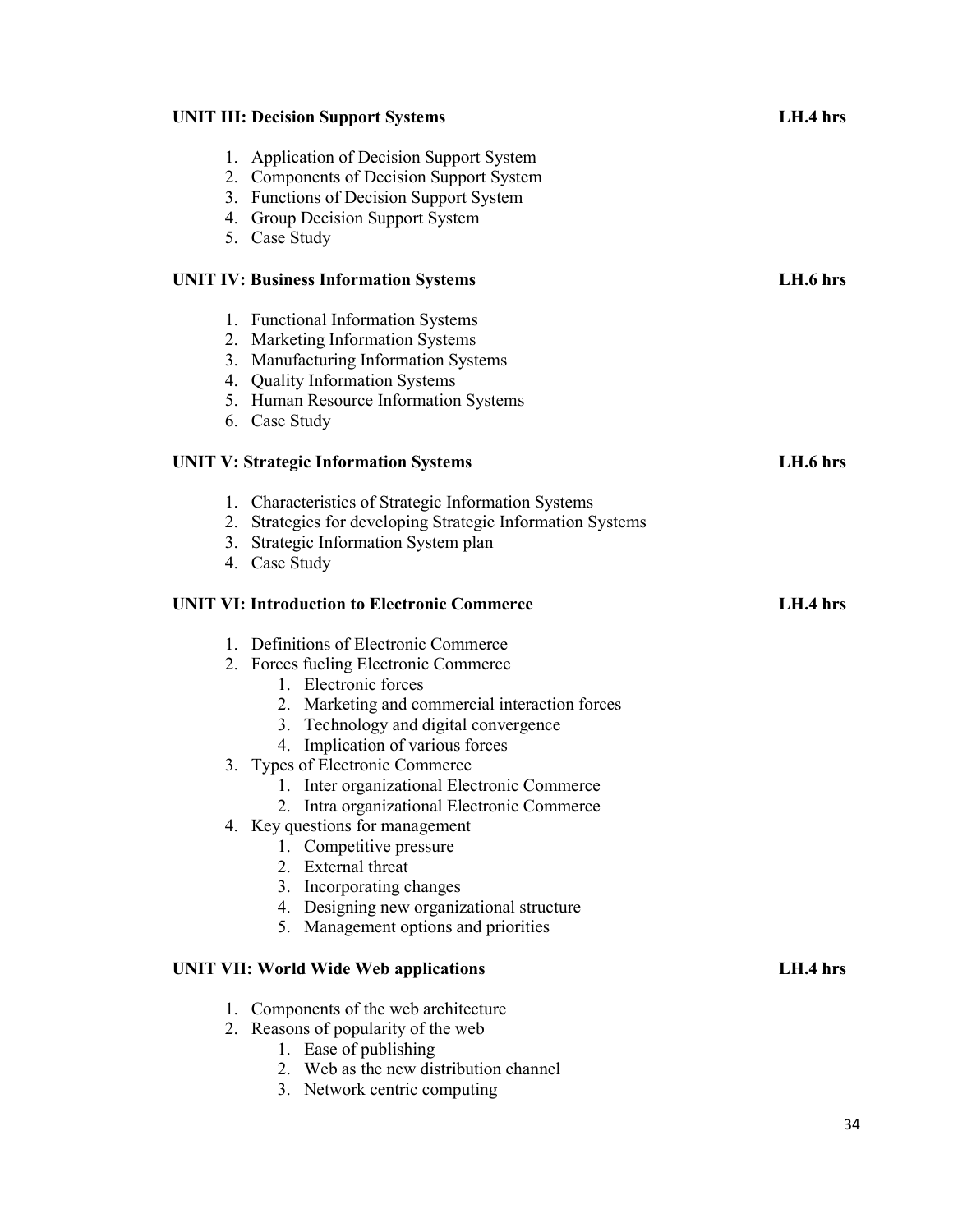## 4. New Intra business architecture

- 3. The web and the Intra Business commerce
- 4. Intranet architecture

| <b>UNIT VIII: Firewalls and Transaction security</b>   | LH.4 hrs |
|--------------------------------------------------------|----------|
| 5. Firewalls and network security                      |          |
| 1. Types of firewalls                                  |          |
| 2. Firewall security policies                          |          |
| 6. Transaction security                                |          |
| 1. Types of online transactions                        |          |
| 2. Requirements of transaction security                |          |
| 7. Encryption and transaction security                 |          |
| 1. Secret Key encryption                               |          |
| 2. Public Key encryption                               |          |
| 3. Implementation and management issues                |          |
| <b>UNIT IX: Electronic payment systems</b>             | LH.7 hrs |
| 1. Overview of electronic payment technology           |          |
| 1. The online shopping experience                      |          |
| 2. Limitations of traditional payment instruments      |          |
| 2. Electronic or Digital cash                          |          |
| 1. Properties of electronic cash                       |          |
| 2. Digital cash in action                              |          |
| 3. Electronic checks                                   |          |
| 1. Benefits of electronic checks                       |          |
| 2. Electronic checks in action                         |          |
| 4. Online credit card based systems                    |          |
| 1. Types of credit card payments                       |          |
| 2. Secure electronic transaction                       |          |
| 5. Online financial instruments                        |          |
| 1. Debit cards at point of sale                        |          |
| Debit cards and electronic benefit transfer<br>$2_{-}$ |          |
| Smart cards<br>3.                                      |          |
| 6. Consumer, legal and business issues                 |          |
| <b>UNIT X: Electronic commerce and retailing</b>       | LH.4 hrs |
| 1. Changing retail industry dynamics                   |          |
| 1. Overbuilding and capacity                           |          |
| 2. Demographic changes                                 |          |
| 3. Consumer behavior                                   |          |
| 2. Mercantile models from the consumer's perspective   |          |
| Distinct phases of a consumer Mercantile model<br>1.   |          |
| Pre-purchase preparation<br>2.                         |          |
| 3. Purchase consummation                               |          |
| 4. Post-purchase interaction                           |          |
| 3. Management challenges in online retailing           |          |
|                                                        |          |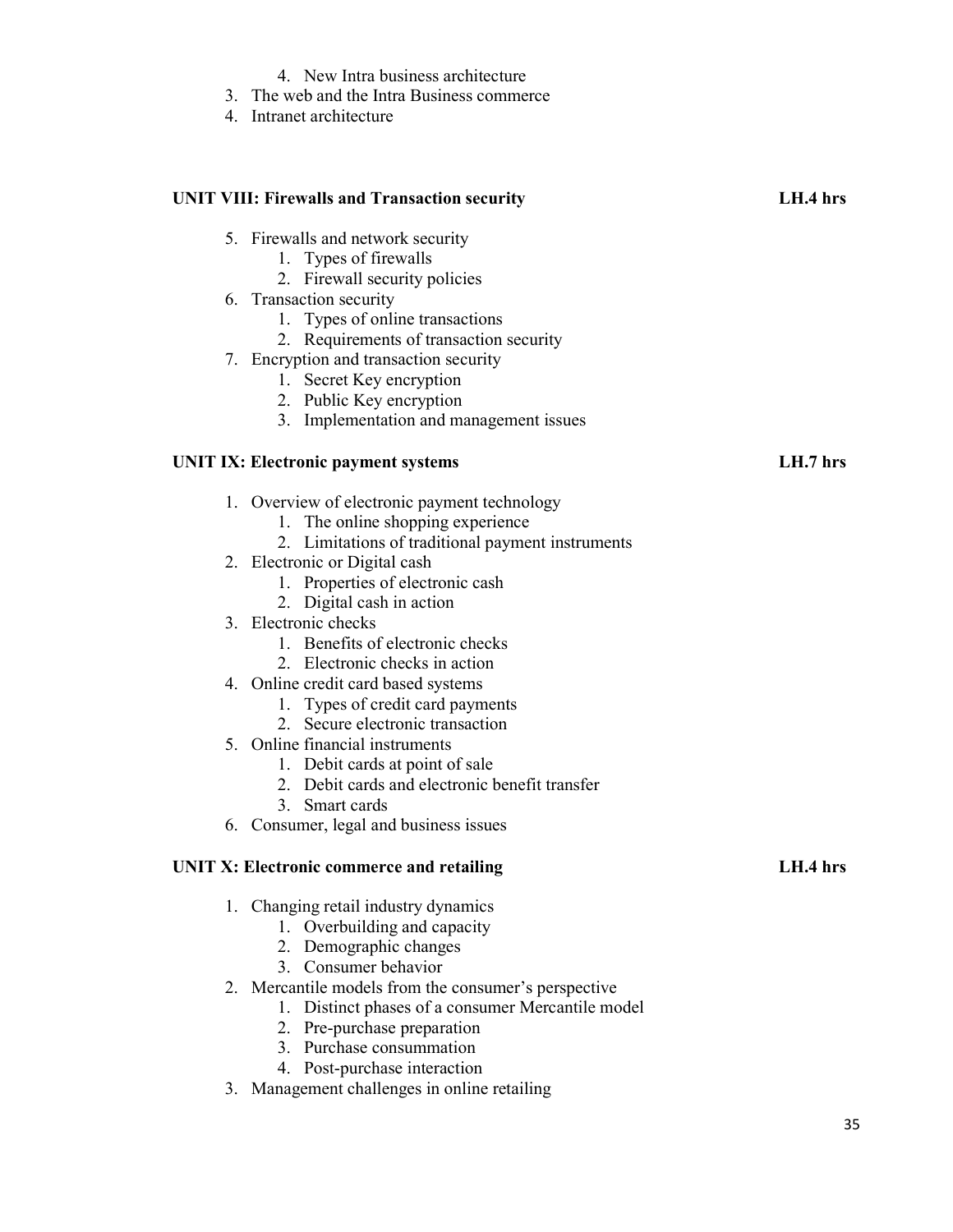- 1. Retailing strategy
- 2. Managing channel conflict
- 3. Pricing online products and services
- 4. Design of layout of an online store

#### UNIT XI: Marketing and advertising **LH.3** hrs

- 4. Getting found on the Internet
- 5. Personalization
- 6. Virtual societies
- 7. Localization
- 8. Banner Ads
- 9. Launching a new product

#### *References:*

- 1. Uma G Gupta, "*Management Information System, A Managerial Perspective*", Galgotia Publication Pvt. Ltd.
- 2. Larry long, "*Management Information System*", PHI
- 3. Ravi Kalkota, Andrew B. Whinston, "*Electronic Commerce, A Manager's Guide*", Pearson Education Asia
- 4. Ravi Kalkota, Andrew B. Whinston, "*Frontiers of Electronic Commerce*", Pearson Education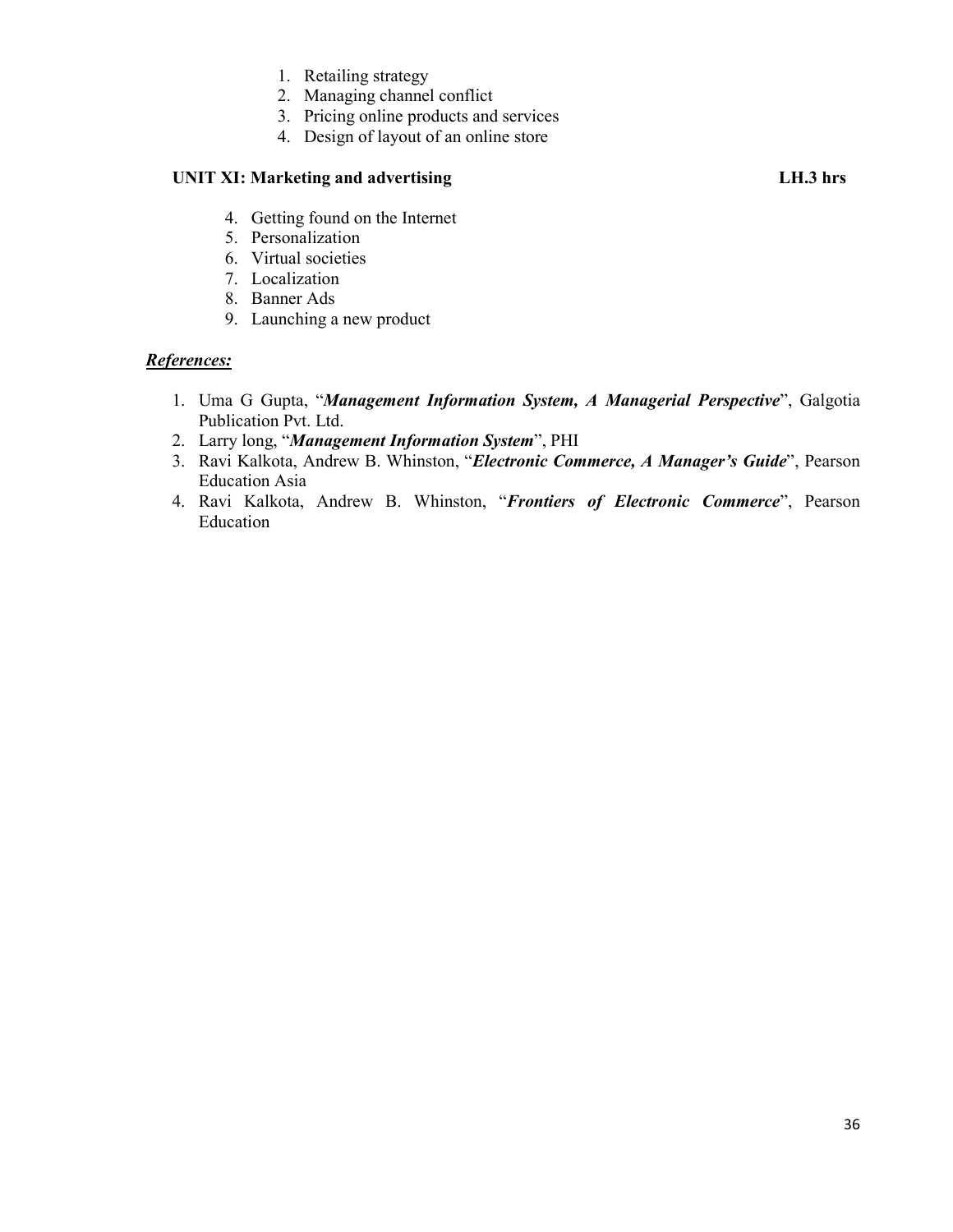#### **Course Title: Organization Change and Design Code No: CO 532 Area of Study: Core Credit: 2**

### **Course Objectives**

The Course will discuss how to manage organization-wide structural and cultural changes that lead to organizational design(s) that enhance organizational effectiveness. From this course the student will be understand the mechanics of organizational change and apply theoretical analysis to design organizational change processes

#### **Course Contents**

### **Part I: The Organization and Its Environment LH. 4 hrs**

- Organizations and Organizational Effectiveness
- Stakeholders, Managers, and Ethics
- External Environment & Organizational Relationships
- Managing in a Changing Global Environment
- Case Study

### **Part II: Organizational Change LH. 8 hrs**

- Types and Forms of Organizational Change
- Planning and process of organizational change
- Organizational Transformations: Birth, Growth, Decline, and Death
- Strategies for change: Directive strategy, Expert strategy, Negotiating strategy, Educative strategy, Participative strategy
- Case Study

### **Part III: Organizational Decision Making in changing environment LH. 8 hrs**

- Decision Making, Learning, Knowledge Management, and Information Technology
- Innovation, Entrepreneurship, Creativity, transformation and change management
- Managing Conflict, Power, and Politics
- Case Study

### **Part IV: Organizational Development and Design LH. 5 hrs**

- Basic Challenges of Organizational Design
- Designing Organizational Structure: Authority and Control
- Designing Organizational Structure: Specialization and Coordination
- Case Study

### Part V: Organizational Culture **LH. 4** hrs

Creating and Managing Organizational Culture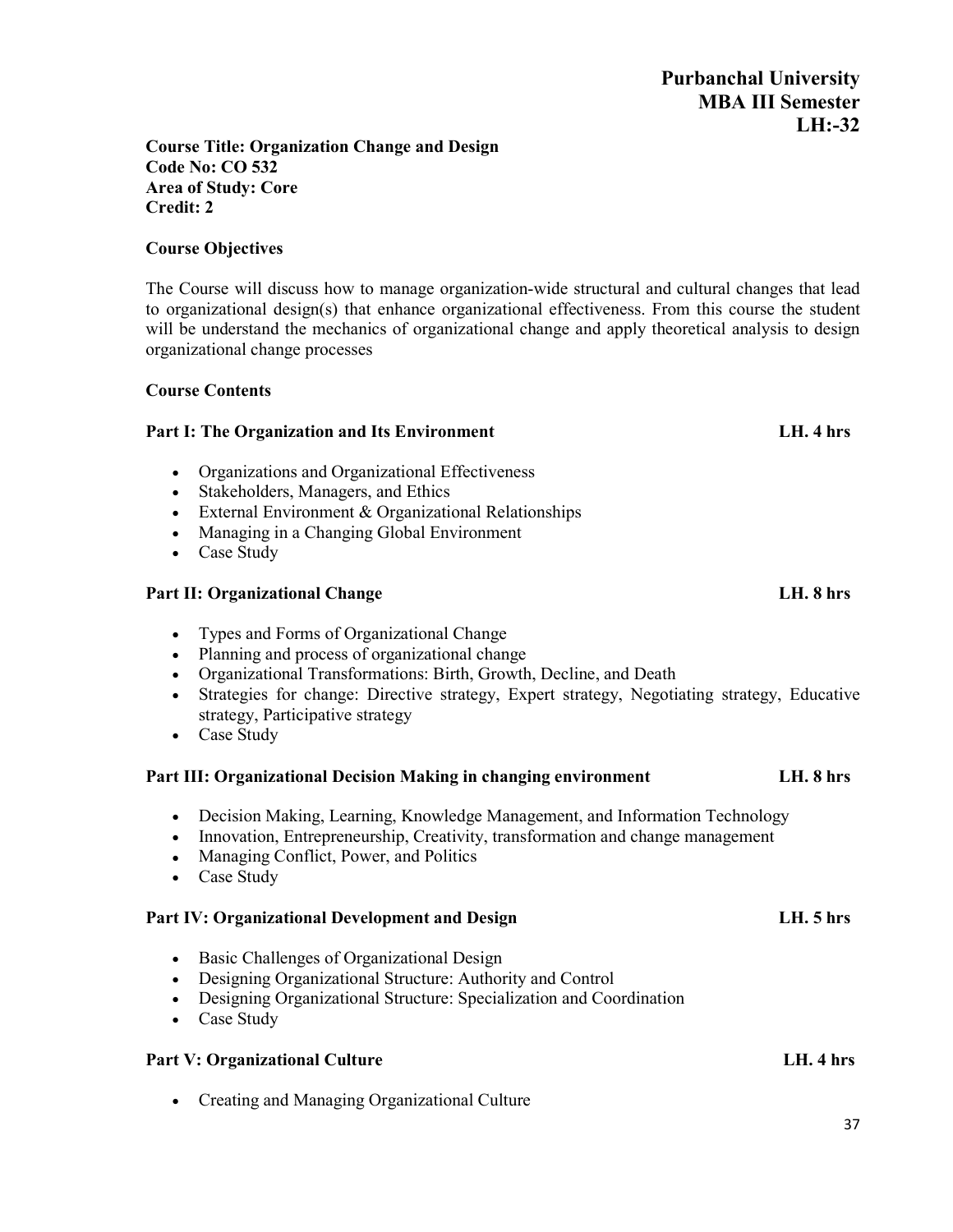- Organizational Design and Strategy in a Changing Global Environment
- Case Study

### **Part VI: Technology and organizational effectiveness LH. 3 hrs**

- Organizational Design, Competences, and Technology
- Case Study

#### *References:*

Cummings, Thomas G. and Christopher G. Worley**,** *Organisation Development and Change,* Thomson Learning

Ramnarayan S., T.V. Rao and Kuldeep Singh, *Organisation Development Interventions and Strategies***,** Response Books, New Delhi

French, Wendell L. and Lecil H. Bell, *Organisation Development*, PHI, New Delhi

Huse, F E. and Cummings, T G. *Organization, Development and Change.* 3rd ed. New York, West, 1985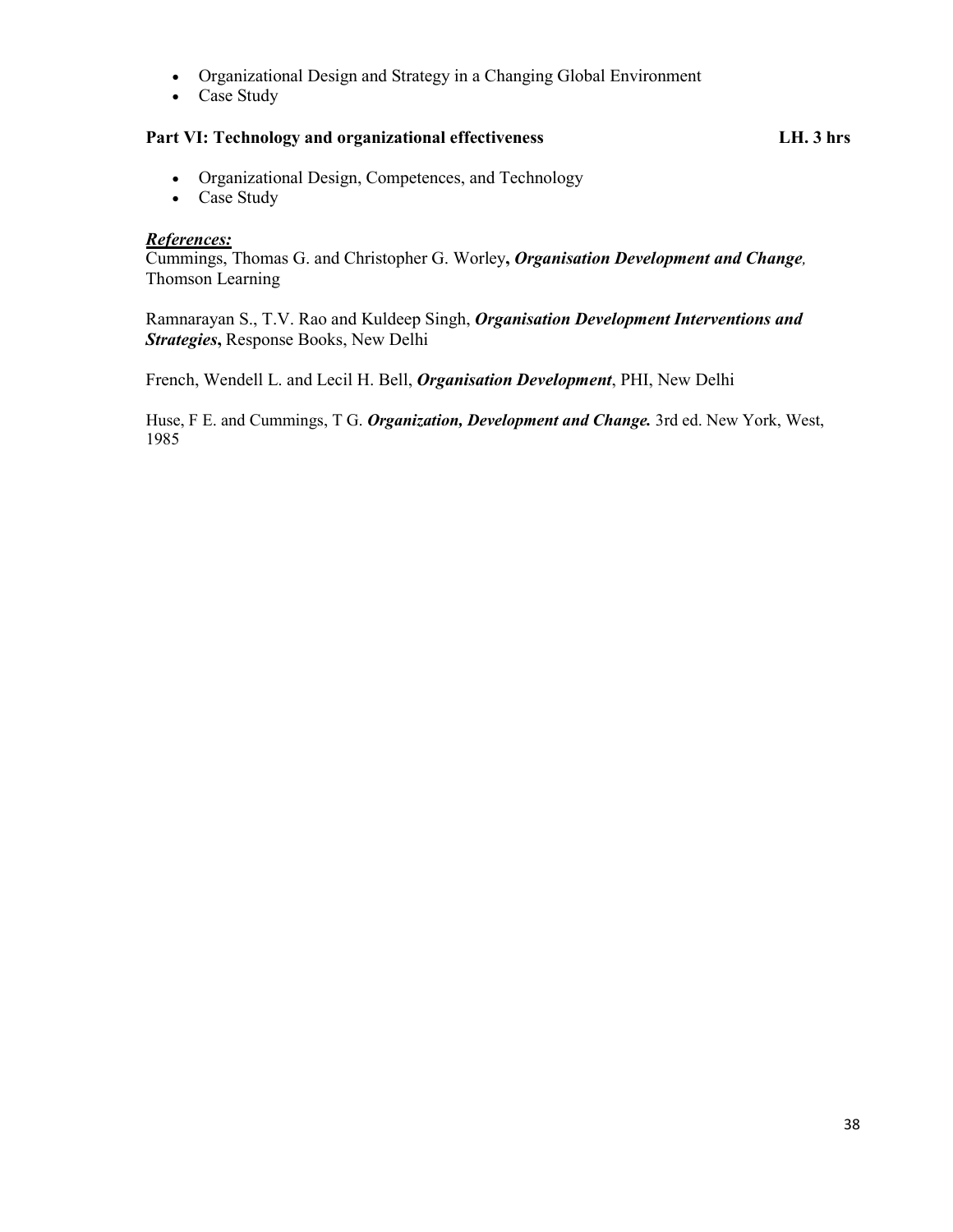### **Course Title: Entrepreneurship Code No: CO 533 Area of Study: Core Credit: 2**

### **Course Objectives:**

This course aims to acquaint the students with challenges of starting new ventures and enable them to investigate, understand and internalize the process of setting up a business

## **Course Content**

## **Unit I: Concept of Entrepreneurship LH. 4 hrs**

Definition, Types and Significance, Entrepreneurial Traits/Characteristics, Functions of an entrepreneur

## Unit II: An Overview of Entrepreneurship **LH.** 8 hrs

Role and importance of entrepreneur in economic growth, Distinction between an entrepreneur and a manager, Entrepreneurship and innovation, Meaning of Small Enterprises, Problems of small enterprises in Nepal and Global, Women entrepreneurship: Scope, importance and problems, Case Study on Women Entrepreneurship

## **Unit III: Entrepreneurship Motivation LH. 4 hrs**

Maslow's Need Hierarchy Theory, Mc Cleilland's Acquired Needs Theory, Motivating Factors,

## **Unit IV: Growth of Entrepreneurship in Nepal LH. 8 hrs**

Growth of Entrepreneurship in Nepal, Factors for Growth (Economic and Non-economic), Rural Entrepreneurship, Importance and problems of rural entrepreneurship, INGOs and NGOs in ED in Nepal, Entrepreneurship Competency Development (ECD) in Nepal, Case study in Rural Entrepreneurship and ECD

## **Unit V: Institutional Support to Entrepreneurship in Nepal: Financial Support Agencies**

### **LH. 4 hrs**

Role of Commercial Bank (ADB, NABIL, NBL, RBB etc), Role of Development Bank (Gramin Bank, Nirdhan Bank etc.), Role of Finance Companies and Cooperatives

## **Unit VI: Institutional Support to Entrepreneurship in Nepal: Technical & Logistic Support**

**LH. 4 hrs** Government Agencies: DoI, IEDI, CTEVT, and Industrial States, Specialized Agencies: FNCCI, BMOs, Consultancy Agency: Law Firm, Audit Firm, BDS providers

## *References:*

Hisrich, Robert D., Michael Peters and Dean Shephered, *Entrepreneurship***,** Tata McGraw Hill, New Delhi Lall, Madhurima, and Shikha Sahai, *Entrepreneurship*, Excel Books, New Delhi 4.

### Charantimath, Poornima, *Entrepreneurship Development and Small Business Enterprises*, Pearson Education, New Delhi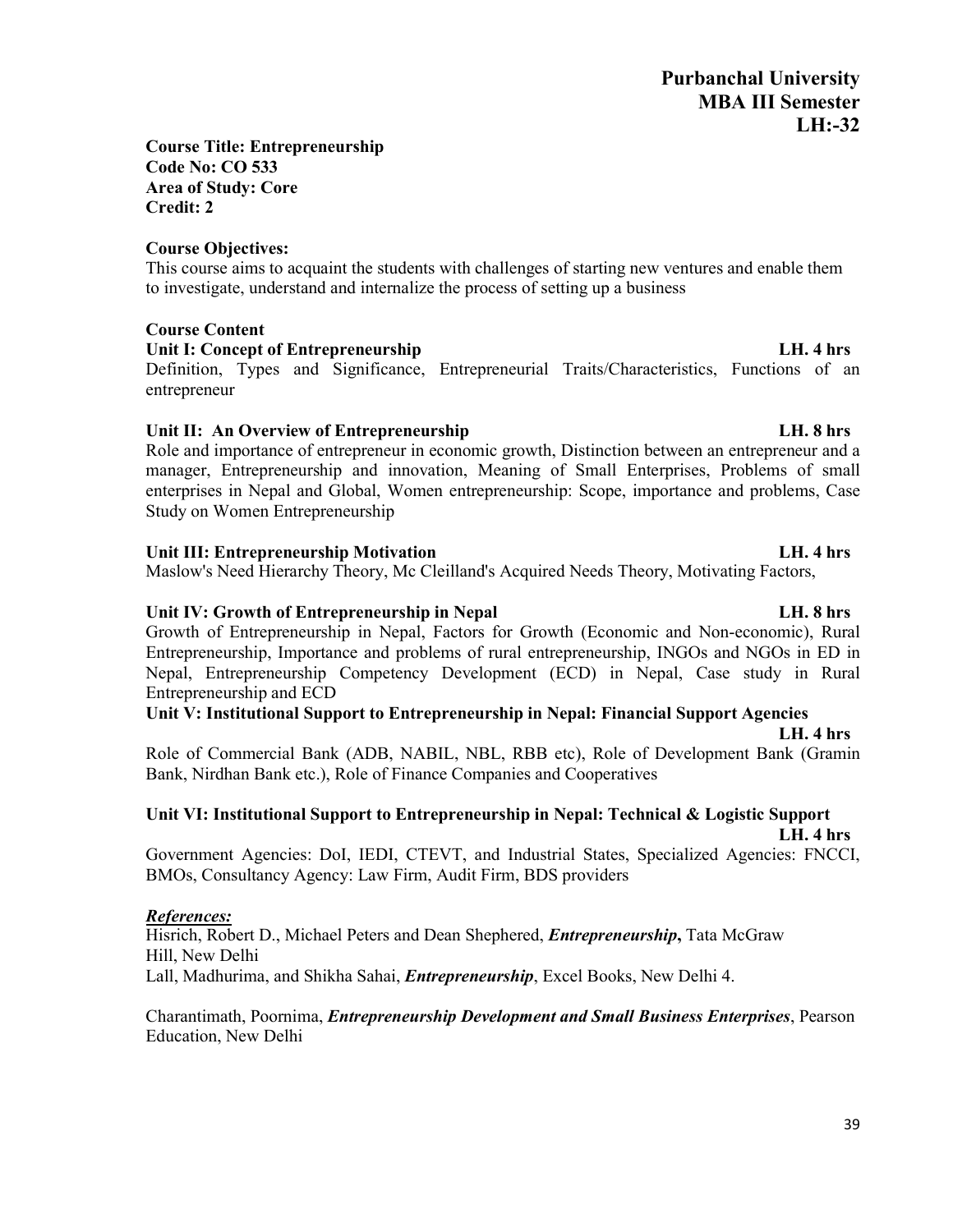#### **Nature of Course: Specialization Finance Course Title: Financial Theory & Corporate Policy Code No: FN 531 Credit: 3**

#### **Course Objectives**

The objective of this course is to enable the students to understand financial theory, empirical evidence, and applications and provide an appreciation for their significance in the real world so developing the skills required for conducting research in finance.

#### **Course Description**

#### **Unit I: Introduction LH.3 hrs**

Overview of nature of finance, finance functions, goals of financial management, concepts and practice of agency theory within the corporation, empirical evidences on financial management practices.

#### **Unit II: Financial ratios as predictors of corporate failure LH.6 hrs**

Overview of financial statements and financial ratios; financial ratios, empirical evidences on financial ratios as predictors of corporate failure.

#### Unit III: Portfolio Theory & Market Equilibrium **LH.** 12 hrs

Overview of portfolio theory: Utility theory, mean & variance of single asset, mean & variance of portfolio of assets, correlation & covariance, the portfolio opportunity set, the efficient set, selection of optimal portfolio, market equilibrium (the CML), pricing inefficient portfolios, the capital asset pricing model (the SML), the CAPM: applications & evidences, portfolio beta, required return on securities, inflation and SML, the CAPM and the market return on risky debt, CAPM and cost of equity, CAPM and WACC, CAPM and capital budgeting, CAPM & investment decision, factors affecting beta, empirical evidences on CAPM, arbitrage pricing theory: macroeconomic variables related to the APT, difference between the CAPM and the APT, and current status of the APT.

#### **Unit IV: Investment decisions LH.6 hrs**

Overview of techniques of capital budgeting, comparison of net present value with internal rate of return, cash flows for capital budgeting problems, projects with different lives, empirical evidence and applications.

#### **Unit V: Capital structure and cost of capital LH.9 hrs**

Overview of capital structure and cost of capital; empirical evidences; cost of capital, corporation finance and the theory of investment.

#### **Unit 6: Working capital management LH. 6 hrs**

Overview of working capital management including the management of cash, receivables, and inventories; Empirical evidence and applications.

#### **Unit 7: Dividend policy LH. 6 hrs**

Overview of dividend policy, theory, empirical evidences and applications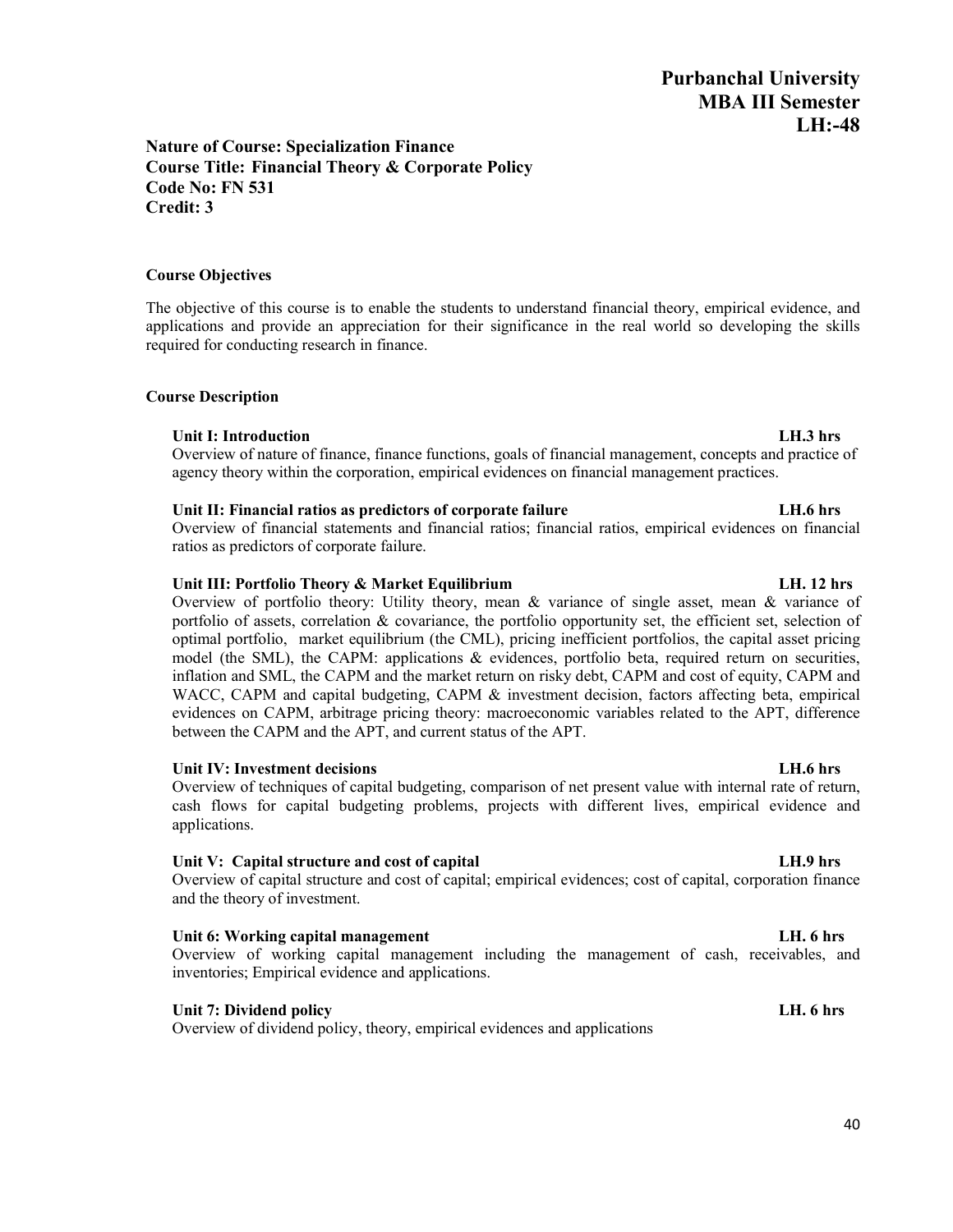#### *References:*

- 1. Thomas E. Copeland, J. Fred Weston and Kuldeep Shastry, *Financial Theory and Corporate Policy*, Pearson Education.
- 2. Eugene F. Brigham, and Michael C. Ehrhardt, *Financial Management: Theory and Practice*, Thomson Asia, Singapore.

#### **Articles:**

- 1. Brandon Julio and Youngsuk Yook, 'Political Uncertainty and Corporate In Cycles', *The Journal of Finance,* VOL. LXVII, NO. 1, February 2012.
- 2. Cecilla Wagner Ricci "*A survey & analysis of receivables practices in American Corps.*", *FPE*, 1999.
- 3. Choong Tze Chua, Jeremy Goh, and Zhe Zhang, 'Expected Volatility, Unexpected volatility, and the Cross-section of Stock Returns', *The Journal of Financial Research***,** Vol. XXXIII, No. 2, Summer 2010, Pages 103–123.
- 4. G. William Schwert, 'Stock Volatility during the Recent Financial Crisis', *European Financial Management*, Vol. 17, No. 5, 2011, 789–805.
- 5. Harold Bierman, "Capital Budgeting in 1993", *Financial Management*, Vol. 24, 1993
- 6. Hyun-Han Shin and Luc Soenen, "Efficiency of working capital management and corporate profitability", *Financial Practice and Education*, (Fall/Winter 1998), 37-45.
- 7. James O. Horrigan. "*A Short history of Financial ratio analysis*", The Accounting Review, (April, 1968),pp. 284-294.
- 8. Laurence Booth, Varouj Aivazian, Asli Demirguc-Kunt, and Vojislav Maksimovic, "Capital structure in developing countries", *The Journal of Finance*, (February 2001), pp.87-119.
- 9. Lawrence D. Schall, Gary L. Sundem and William R. Geusbeek Jr., " Survey and analysis of capital budgeting methods", *The Journal of Finance*, (March 1978), pp.281-286.
- 10. Lawrence J. Gitman and Pieter A. Vandenberg, "Cost of capital techniques used by major US firms:1997 vs 1980", *Financial Practice and Education***,** (Fall/Winter 2000), pp. 53-68.
- 11. Marc Deloof, "Does working capital management affect profitability of Belgian firms?", *Journal of Business Finance & Accounting***,** 30 (3) & (4), April/May 2003, pp.573-587.
- 12. Nicolae G. Arleanu, Stavros Panageas and Jianfeng Yu, 'Technological Growth and Asset Pricing' *The Journal of Finance,* VOL. LXVII, NO. 4, August 2012, pages 1265-1292.
- 13. Robert Connolly and Chris Stivers, 'Macroeconomic news, stock turnover, and volatility clustering in daily stock returns', *The Journal of Financial Research*, Vol. XXVIII, No. 2, Summer 2005, Pages235– 259.
- 14. Stephen H. Archer and Charles A. D'Ambrosio, *The Theory of Business Finance*, (New York: The Macmillan Company), 1968.
- 15. Varouj Aivazian, Laurence Booth and Sean Cleary, 'Do emerging market firms follow different dividend policies from US firms?', *The Journal of Financial Research*, Vol. XXVI, No. 3, Fall 2003 Pages 371– 387.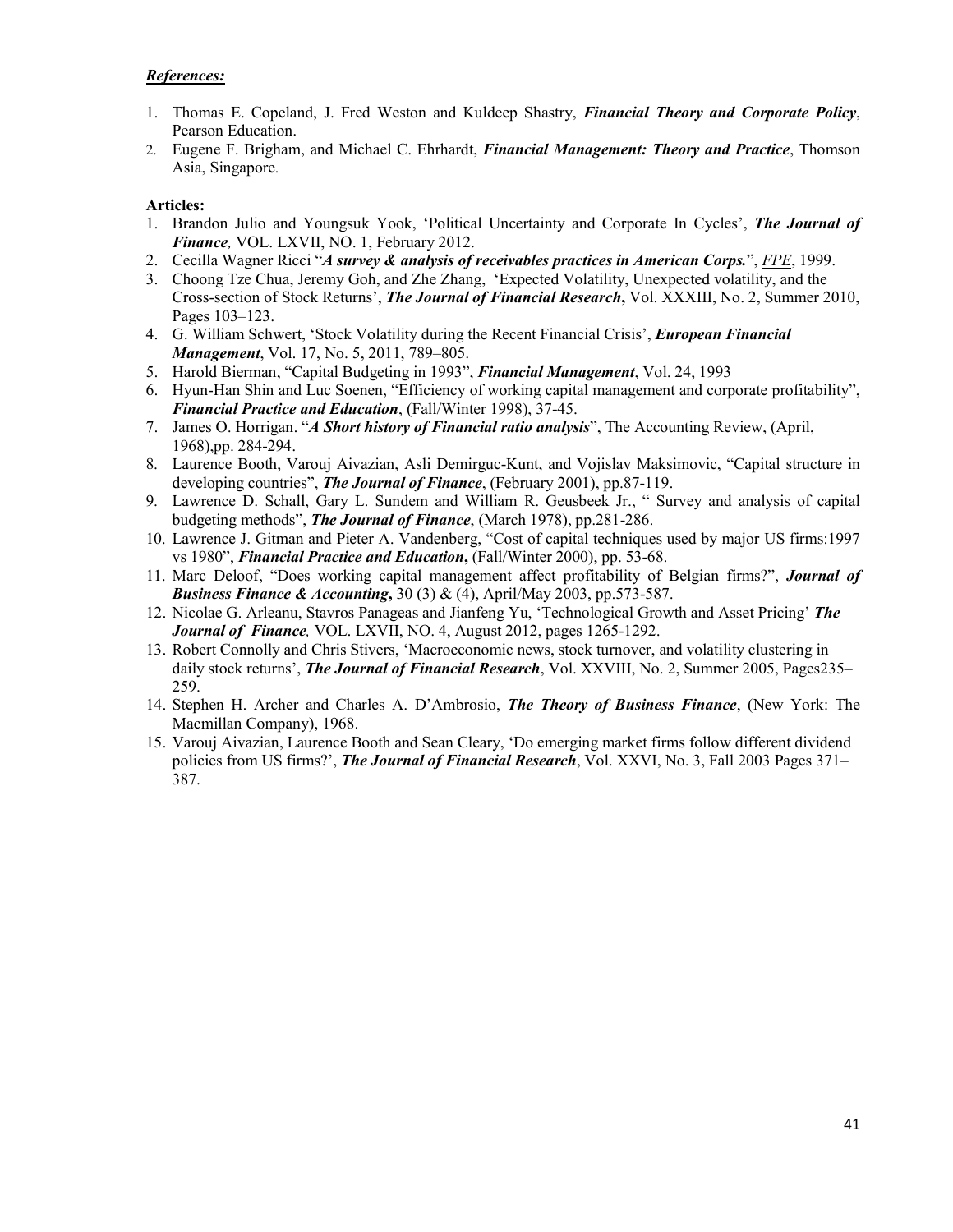#### **Nature of Course: Specialization Finance Course Title: Capital Structure Management Code No: FN 532 Credit: 3**

## **Course Objectives:**

This course aims to provide the graduates with an understanding of the concept and principles of capital structure and thus develop analytical skill particularly in taking appropriate capital structure decision.

#### **Course Content**

#### **Unit I: Introduction. LH.3 hrs**

Capital structure decisions and maximization of shareholders' wealth; Distinction between financial structure and capital structure; Optimal capital structure: significance, goals, and features; Considerations in designing appropriate capital structure.

#### **Unit II: Intermediate Financings LH.10 hrs**

Term loans: characteristics of bank term loan, terms of loan, loan installment and repayment schedule; Lease financing: significance, types of leasing (operating, financial, sales and lease back, direct), determination of lease rent by lessor; Leasing versus owning decision ( present value cost and IRR method of analysis)

#### **Unit III: Common Stock Financing LH.8 hrs**

Rights of holders of common stock; Nature of voting rights: cumulative and non-cumulative voting; Preemptive right; Use of rights in financing: value of rights and effect on shareholders' wealth.

#### **Unit IV: Refunding Operation LH.5 hrs**

Refunding decision of debt and preferred stock under present value approach

#### **Unit V: Warrants and Convertibles LH.12 hrs**

Meaning of warrants; Characteristics; Valuation of warrants and use of warrants in financing; Meaning of convertibles; Rationale for the use of convertibles; Conversion ratio and conversion price; Conversion value; call policy on convertibles ; Convertibles and their effect on capital structure.

#### **Unit VI: Theory of Capital Structure LH.10 hrs**

Introduction; Approaches to capital structure: NI approach, NOI approach, and traditional approach; Modigliani and Miller position: Arbitrage argument; Corporate and personal taxes; Effect of bankruptcy costs and agency costs; Pecking order theory; Empirical evidence concerning capital structure.

#### *References:*

- 1. Van Horne, James C., *Financial Management and Policy*: PHI, New Delhi
- 2. Weston, J. Fred and Thomas E. Copeland, *Managerial Finance*: The Dryden Press, NY
- 3. Copeland, T.E., Weston, J.F., Shastri, K., & Katz, J.M., *Financial Theory and Corporate Policy*: Pearson, New Delhi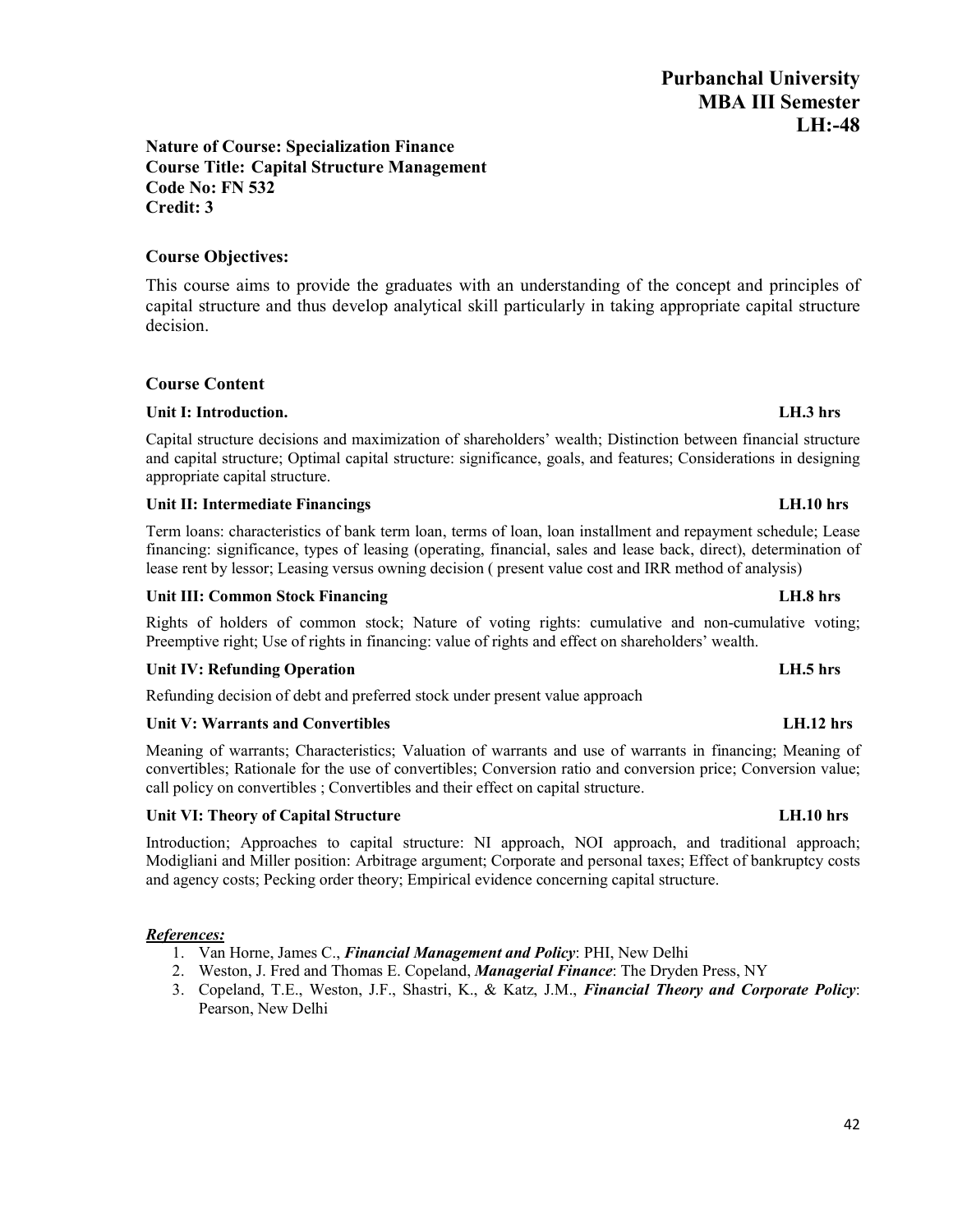**Nature of Course: Specialization HRM Course Title: Human Resource Planning and Development Code No: HR 531 Credit: 3**

#### **Course objective:**

The objective of this course is to develop a conceptual and advance understanding of human resource planning and career development.

#### **Course Content**

#### **Unit I: Introduction L.H. 8**

Concept and objectives of HRP, Types of HR plan, Factors affecting HRP, Approaches- Social Demand Approach, Rate of Return Approach and Manpower Requirement Approach, Qualitative and quantitative dimensions of HRP, Labour market behavior and its impact on HRP, Analysis of performance and productivity, Micro and macro HRP, Labour economics.

#### **Unit II: Human Resource Information System L.H. 8**

Concept, Objectives of HRIS, HRIS states of development, HRIS module, HRIS stages and development, Types of information, sources of information, Method of data collection, Procedure of maintaining HRIS at macro and micro level.

#### **Unit III: Human Resource Planning Process L.H. 12**

Forecast and Projection, Types of HR forecasts, Time scale of HRP forecasts, Methods of HR demand forecasting at macro and micro level, Supply forecasting, Wastage analysis, age population balance, Pattern of internal movement of employees in the organization Issues and difficulties in manpower forecasts, Manpower planning models; productivity, technology and HRP.

#### **Unit IV: Career Planning L.H. 12**

Succession planning: Concept, Objectives and process, Career planning and development, Stages of career, early career and mid career crisis and its management, types of career development programs, issues in career development process, careers anchors, career development and employment empowerment.

Strategic Human Resources Planning, HR accounting and audit

Concepts, methods and tools for strategic manpower, key steps for strategic HRP, a business process approach to HRP. Strategic HRP in Nepalese organizations. Methods for valuation of human resources, HRD audit- concepts and importance, HRD research, HRD and national planning.

## **Unit V: Human Resource Planning in Nepal L.H. 8**

Demographic trend analysis, Forecasting of demand and supply of technical and non-technical manpower in Nepal, gap analysis, Shortage of skilled manpower and its effect on development, issues of human resource development at the national level.

### **References:**

James W Walker, *Human Resource Planning*, McGraw Hill M.J. Kavanagh , *Human Resource Information System: Development and Application*. D.K. Bhattacharya, *Human Resource Planning*, 2012, Second edition, Excel Books Vivek Paranjpee, *Strategic Human Resource Planning*, 1997 ed., Allied Publisher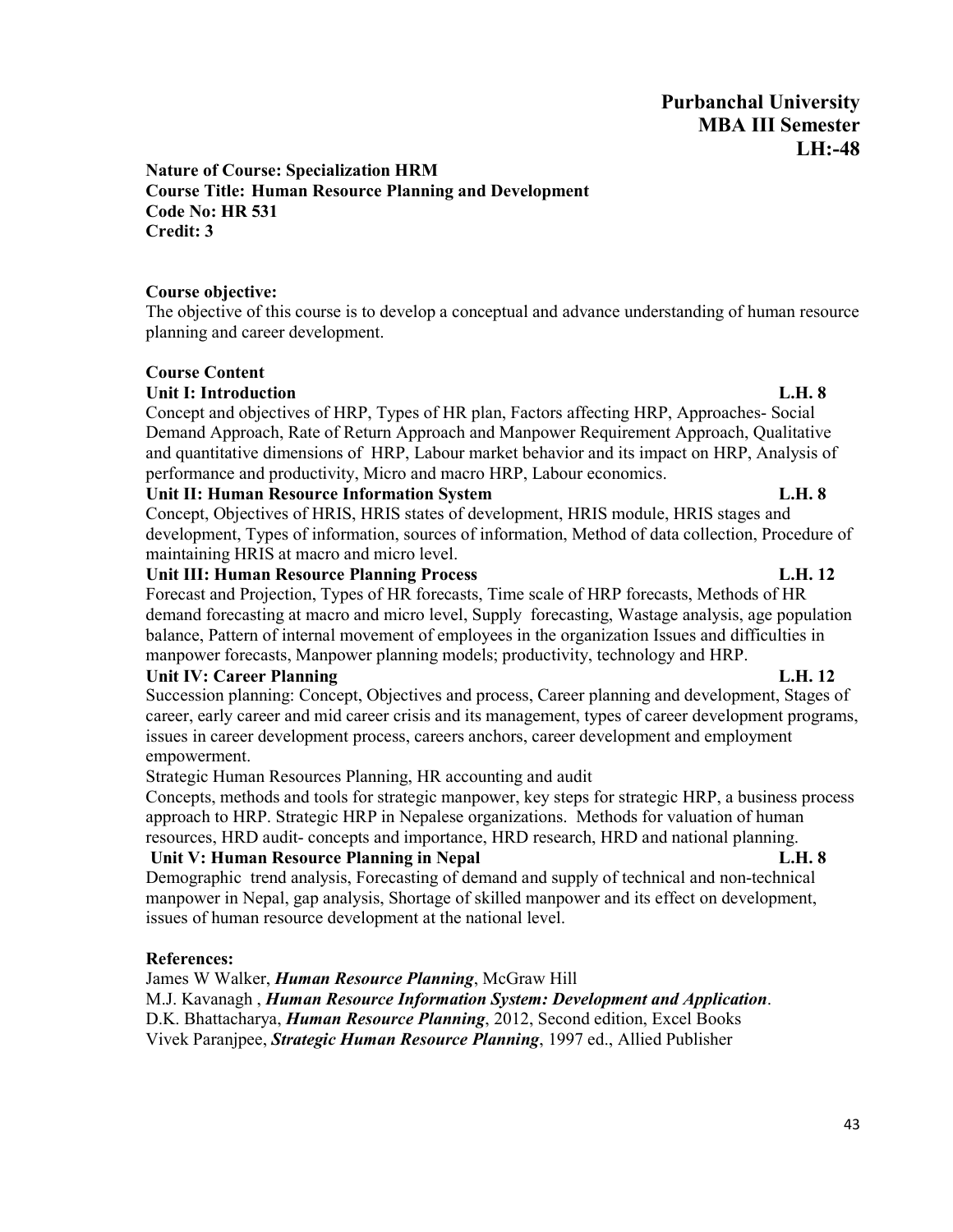#### **Nature of Course: Specialization HRM Course Title: Industrial Labour and Managerial Relations Code No: HR 532 Credit: 3**

#### *Course Objective*

The course prepares the students to grasp and apply the principles of Industrial Relations and develop an awareness of the significance of industrial peace, causes of various labor relations, conflict and its techniques and resolution.

#### *Course Content*

- **Unit I**: Industrial Relations Definition and Main Aspect L.H. 5 Concept and Definition of Industrial Relations, Evolution of Industrial Relations, Approaches to Industrial Relations.
- **Unit II**: Labor Unions L.H. 5

Concept and Definition, Objectives of Labor Unions, Functions of Labor Unions, Labor Union in Nepal.

- Unit III: Labor Laws and Legislation. L.H. 5 Labor Act, Trade Union Act, Labor Legislation in Nepal, Minimum Wage Legislation
- **Unit IV**: Industrial Conflict **L.H.** 5 Causes if Industrial Conflict and Strike, Prevention and Resolution of Industrial Conflict
- **Unit V**: Labor Management Cooperation/ Worker's Participation in Management L.H. 8 Meaning and Goals, Level and Forms of Labor Management Cooperation and Worker's Participation, Worker's Participation in Management in Nepal.
- **Unit VI**: Labor Welfare and Social Security L.H. 10 Concept and Objectives of Labor Welfare, Types of Labor Welfare Program, Concept and Method of Social Security, Labor Welfare and Social Security in Nepal.
- **Unit VII**: ILO and Nepal L.H. 5 Governing Principles and Objectives of ILO, Functions and Activities of ILO, Structure of ILO, Labor Standards, ILO and Nepal.

Unit VIII: Comparative Industrial Relations **L.H.** 5 Comparison of Industrial relations of different major countries

#### *References:*

- Mamoria, C.B., S. Mamoria and S.V. Gankar, *Dynamics of Industrial Relations*, Mumbai: Himalaya Publishing House
- Monappa, Arun, *Industrial Relations*, New Delhi, Tata McGraw-Hill Publishing House
- ILO, *Labor Administration, A profile on Nepal*, Kathmandu: ILO Office
- Shyam B Katuwal, *Management of Industrial Relations*, Molung Foundation, 2011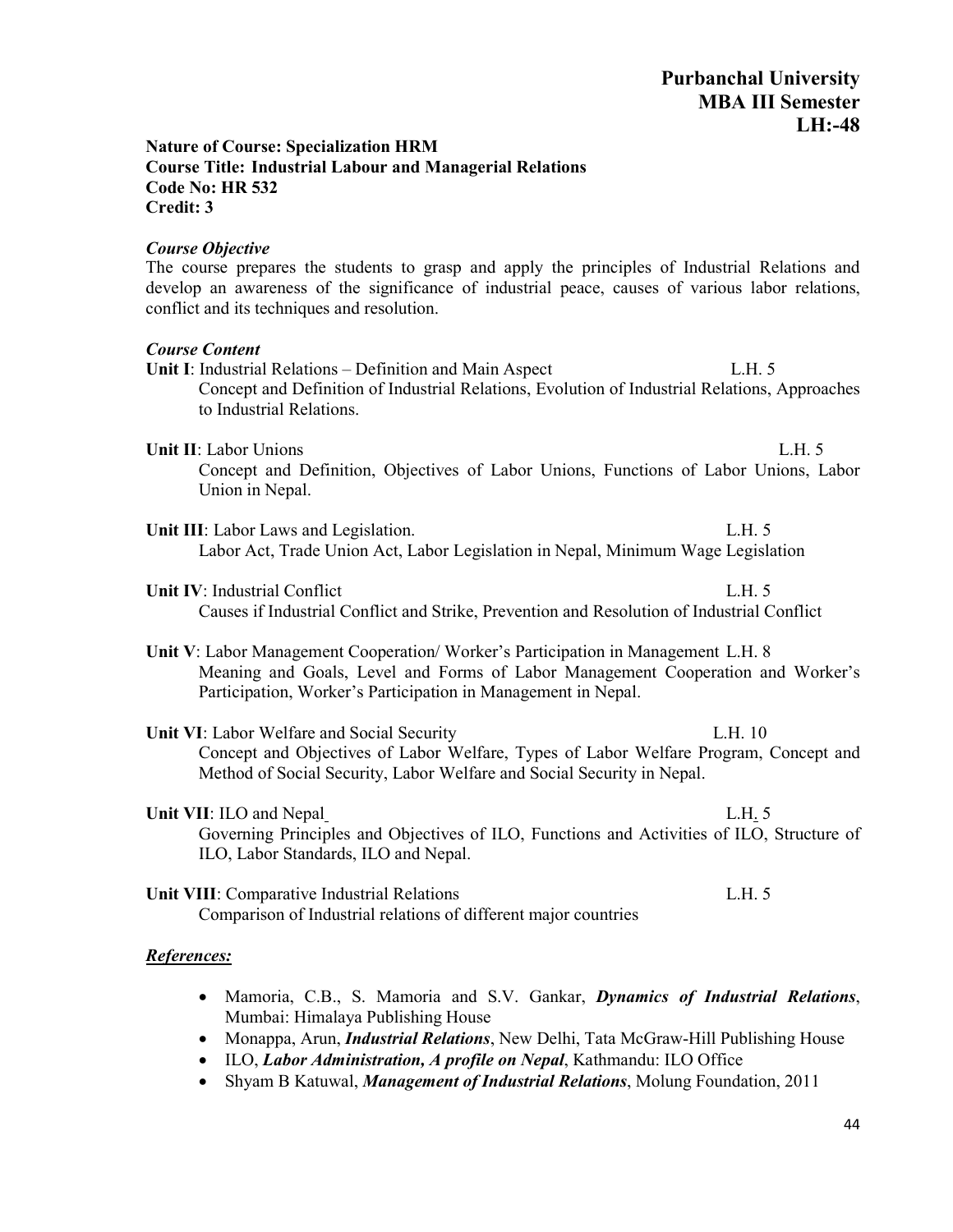**Nature of Course: Capstone Course Title: Strategic Management Code No: CA 541 Credit: 3**

### **Course Objectives:**

This capstone course aims to develop students' skill in using the tools and techniques of strategic management to analyze business environment, and formulate and implement business strategies in the dynamic and competitive environment.

## Unit 1: Introduction **[6]**

Business Policy and the Evolution of Strategic Management; Conceptual Introduction to Strategy, Levels of Strategy; Introduction to Strategic Management – Definition, Model of Strategic Management Process; Understanding Strategic Intent, Business Vision, Mission, Objectives, Goals

## **Unit 2: Environment and Analysis [10]**

*Part A*

- Environmental Analysis Components of External environment; Models of External Environment Analysis – PESTEL, SWOT, ETOP; Pitfalls in Environmental Scanning;
- Industry Analysis Industry features; Industry Boundaries; Industry structure; Industry attractiveness;
- Competitive Analysis Role of competitive forces in shaping strategy; Porter's Five Forces Model; Competitor Analysis – Competitor's strategy, Competitor's performance, Competitor's strengths and weaknesses, Competitor's retaliation;

## *Part B*

- Internal Analysis Importance; Dynamics Organizational resources, Organizational behavior, Strengths and Weaknesses, Synergistic effects, Competencies, Organizational capability, Strategic and Competitive advantage;
- Value Chain Analysis Concept, Usefulness of Value Chain Analysis;
- Core Competence Concept, Relationship between core competence and core competitive advantage;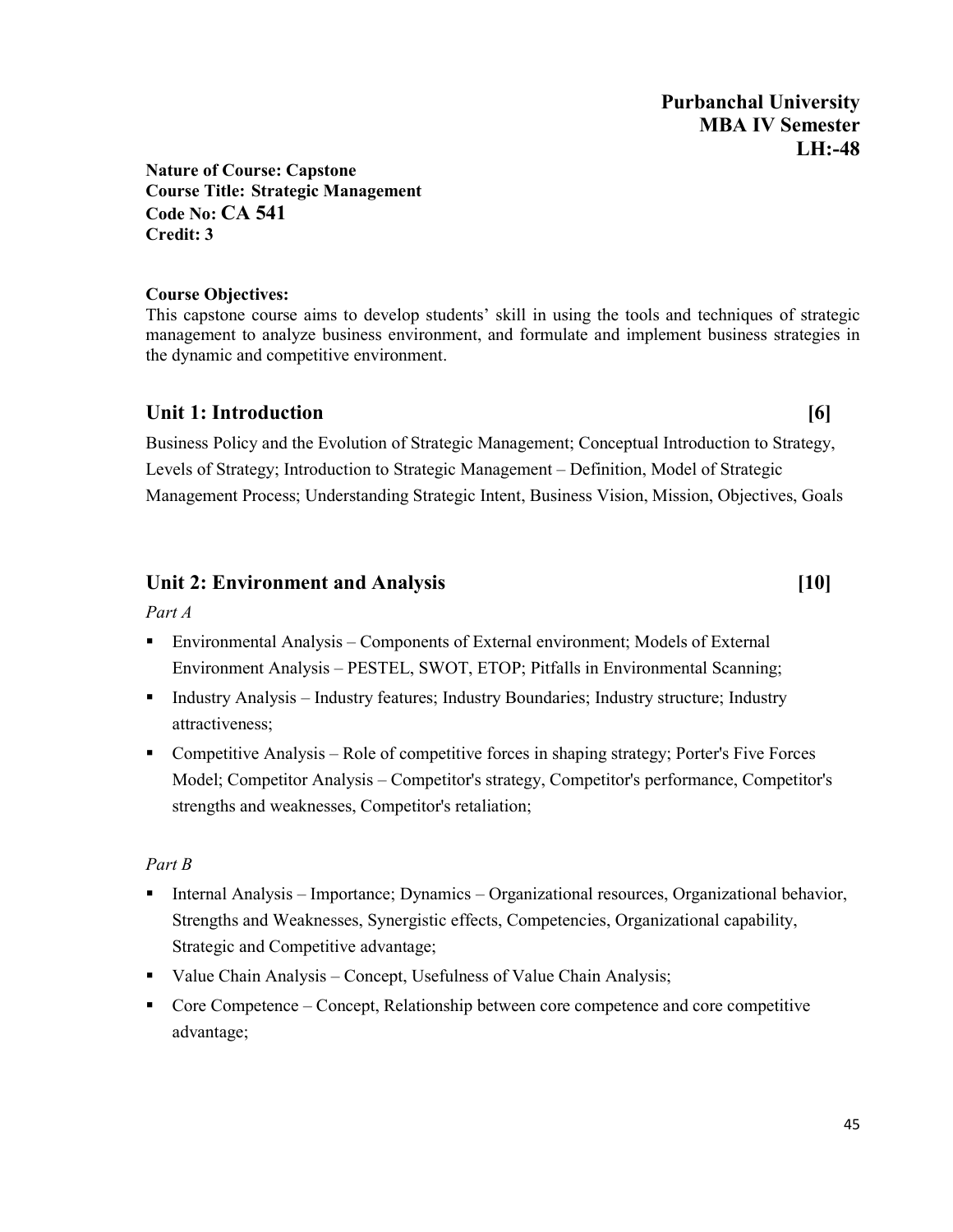Competitive Advantage – Concept, Sources of competitive strategy, Building blocks of competitive advantage – super efficiency, superior quality, superior innovation, superior responsiveness, Sustaining Competitive advantage;

## **Unit 3: Strategy Formulation and Choice [10]**

- **Introduction; Generating Strategic Alternatives;**
- Strategic Analysis and Choice Nature of Strategic Analysis and Choice; Portfolio Analysis Concept and Assessment of Portfolio Analysis; BCG Matrix and GE-Nine Cell; Relationship between culture and strategy choice;
- Corporate Strategy Expansion, Stability, Retrenchment, Combination strategies; Concentration strategies; Integration strategies; Diversification strategies;
- Business Strategy Concept; Generic Business strategies Cost leadership, Differentiation, Focus; Industry Life Cycle Model;

## **Unit 4: Strategy Implementation [10]**

- Nature of strategy implementation; Interrelationship between formulation and implementation forward linkages and backward linkages;
- Resource Allocation Importance; Approaches Top-Down, Bottom-Up, Strategic budgeting; Factors affecting resource allocation;
- Structural Implementation Importance of Organizational structure; Types of Organizational Structures; Organizational Design and Organizational Change;
- Leadership and Behavioral Implementation Strategic leadership and its importance; Role of the strategic leader; Corporate culture and its relationship with strategy; Corporate Politics and Strategic Use of Power;

## **Unit 5: Strategic Evaluation and Control [6]**

- Nature of Strategic Evaluation and Control; Importance and Barriers;
- Strategic control Premise control, Implementation control, Strategic surveillance, Special Alert control;
- Operational control Process of Evaluation, Setting standards, Measurement of performance, Analyzing variance, Taking corrective actions

## **Unit 6: Current Issues in Strategic Management [6]**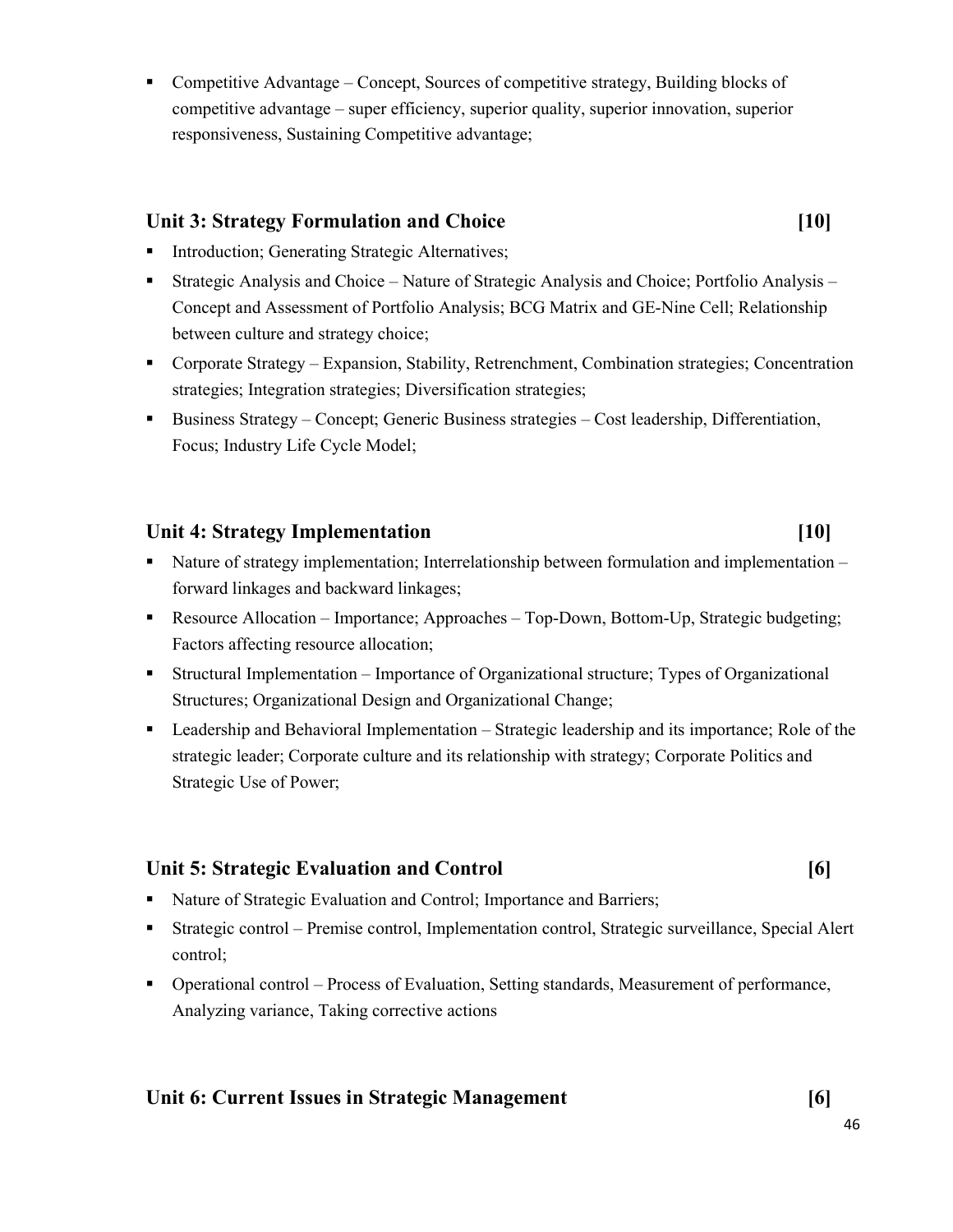Corporate Social Responsibility (CSR) – Introduction, Need and Benefits of CSR; Business Ethics – Introduction, Importance, Unethical Behavior, Ethical Dilemma; Corporate Governance – Governance and Social Responsibility, Social Responsiveness;

#### **References:**

*Azhar Kazmi,* **Strategic Management & Business Policy,** Tata McGraw Hill, Third Edition*, 2008. Thomas L. Wheelen, J. David Hunger and Krish Rangarajan,* **Strategic Management and Business policy***,* Pearson Education., 2006 *Fred. R. David*, **Strategic Management and cases**, PHI Learning, 2008. *Charles W.L. Hill & Gareth R. Jones,* **Strategic Management Theory: An Integrated approach***,*  Biztantra, Wiley India, 2007*.*

Gautam, Dhruba Kumar, S**trategic Management Concept & Application***,* Asmita Publication, Kathmandu, 2006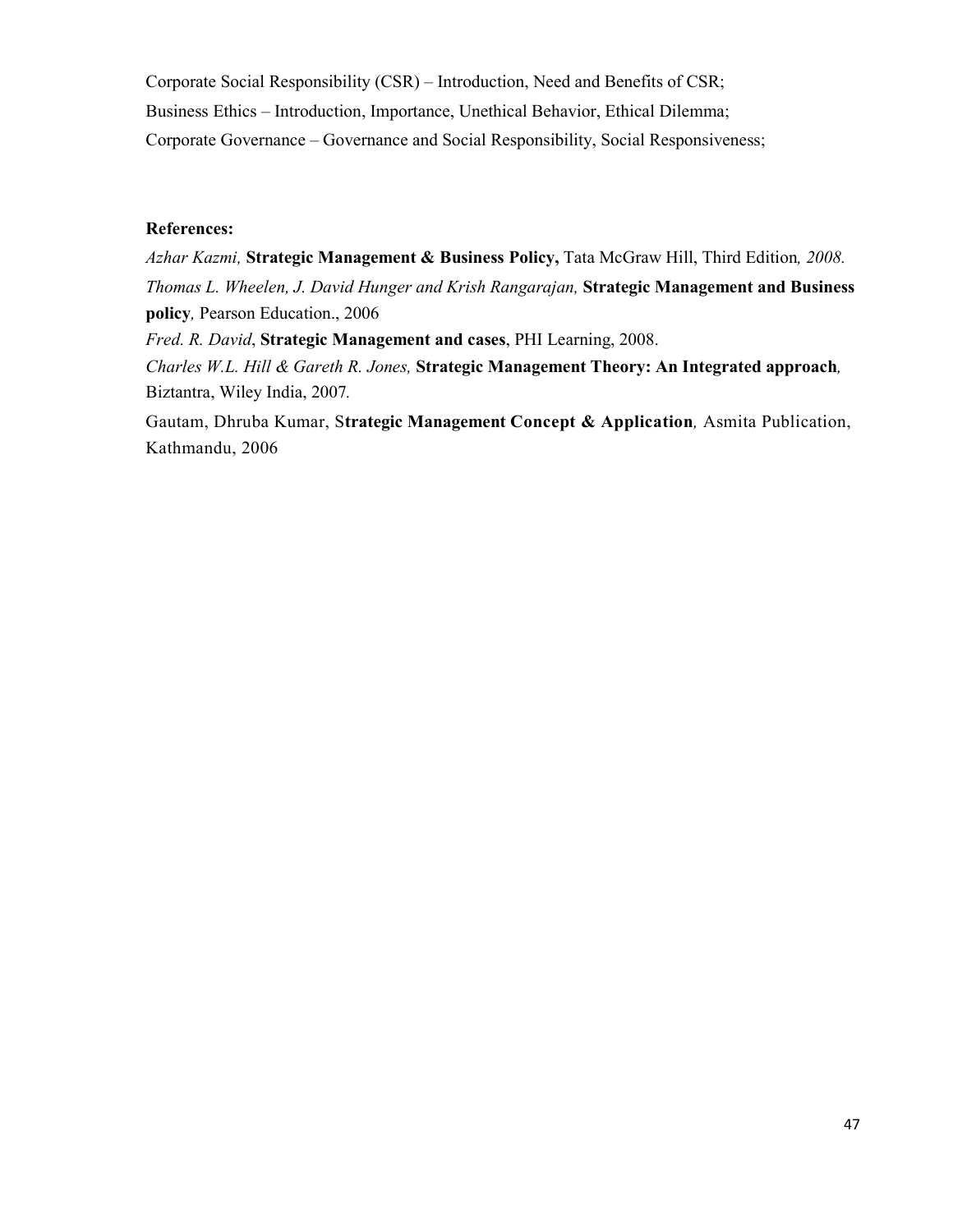## **Nature of Course: Capstone Course Title: International Business Code No: CA 542 Credit: 2**

## **Unit I: Introduction LH 5**

International Business –Definition; Internationalizing business-Advantages –factors causing globalization of business; International business environment; Protection Vs liberalization of global business environment.

## **Unit II: International Trade and Investment LH 8**

Promotion of global business – the role of WTO – Multilateral trade negotiation and agreements, Tariff and Non-tariff Barriers, Regional trade blocks; Challenges for global business; Global trade and investment scenarios; Theories of international trade and theories of international investment. Balance of Trade and Balance of Payment

## **Unit III: International Business Strategy LH 8**

Foreign market entry strategies; Country evaluation and selection, Country Risk Analysis – Political, Social and Economic – Cultural and Ethical practices – Halsteade model; Factors affecting foreign Investment decisions; Impact of FDI on home and host countries; Types and motives for foreign collaboration; Control mechanisms in IB.

## **Unit IV: Financial Management of International Business LH 6**

Methods of payment in International Trade; Harmonizing accounting difference across countries; currency translation methods for consolidating financial statements; the LESSARD-LORANGE Model;

## Unit V: Challenges in IB **LH 5**

Cross cultural challenges in IB; International staffing decisions; Expatriate staff; Conflict in international business- sources, types and negotiation, Ethical dilemmas in International Business, and social responsibility issues.

## **References:**

*Charles W.I. Hill and Arun Kumar Jain,* **International Business**, 6th edition, Tata McGraw Hill, 2009.

*John D. Daniels and Lee H. Radebaugh*, **International Business**, Pearson Education Asia, New Delhi, 2000.

*Sundaram, Anant K and Steward J. Black*, **The International Business Environment: Text and Cases,** Prentice Hall of India, New Delhi

*K. Aswathappa*, **International Business**, Tata McGraw Hill, 2008.

*Michael R. Czinkota, Ilkka A. Ronkainen and Michael H. Moffet*, **International Business**, Thomson, Bangalore, 2005.

*Aravind V. Phatak, Rabi S. Bhagat and Roger J. Kashlak*, **International Management**, Tata McGraw Hill, 2006.

*Oded Shenkar and Yaong Luo*, **International Business**, John Wiley Inc, Noida, 2004.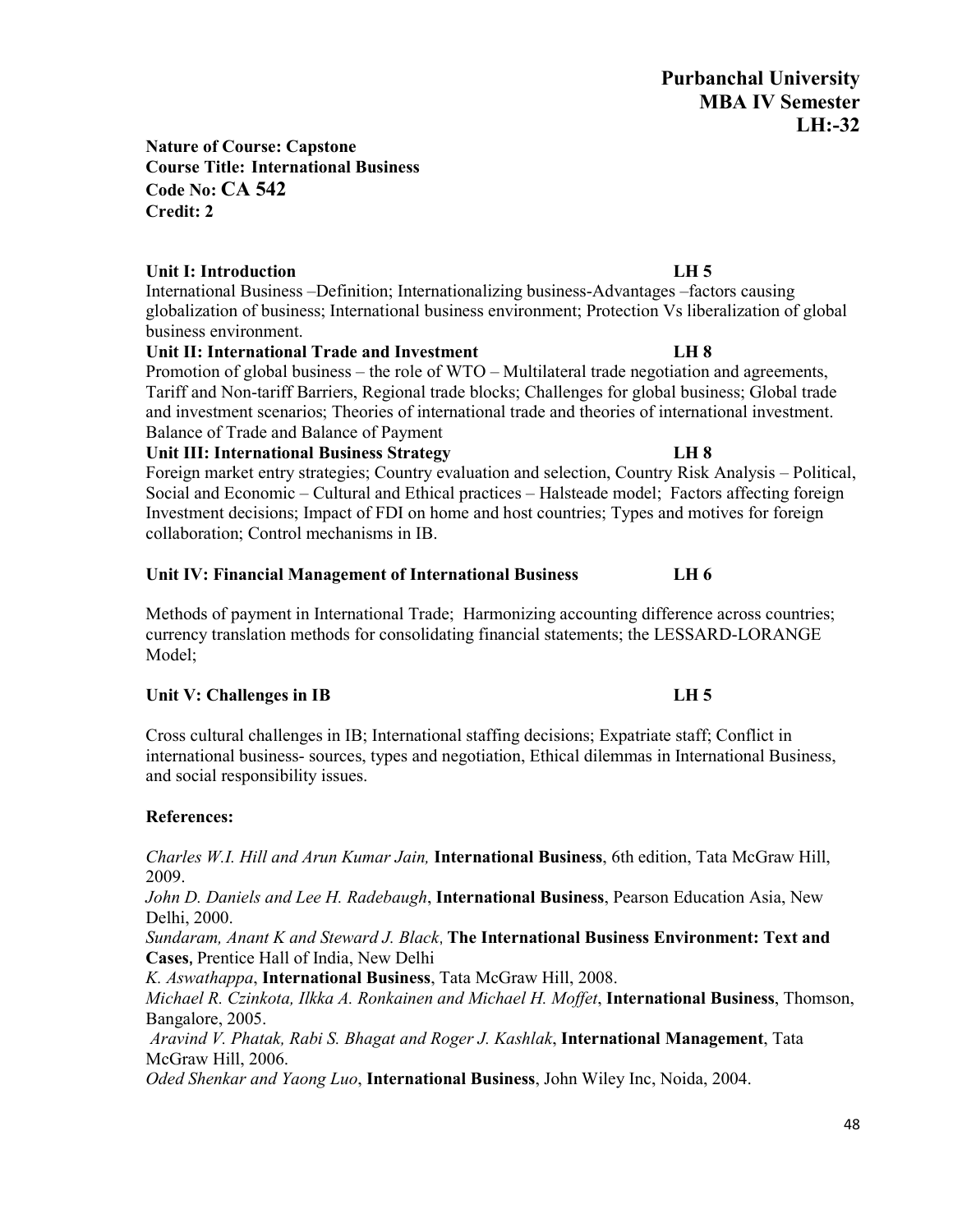### **Nature of Course: Specialization Finance Course Title: Financial Derivatives and Engineering Code No: FN 545 Credit: 3**

## **Course Objective:**

This course aims at providing the students with the knowledge of different types of financial derivatives and the mechanisms of their markets, and the fundamentals of financial engineering.

## **Unit I: Introduction**

Exchange-traded Markets; Over-the-counter Markets; Forward Markets; Definition and characteristics of derivative instruments; Application of financial derivatives; No-arbitrage principle; Speculation Vs Hedging; Types of Traders; Hedgers; Speculators; Arbitrageurs.

## **Unit II: Future Markets L.H. 8**

Forward Contracts: definition, advantage, disadvantage; Futures contract: definition and characteristics; Distinction between forward contract and futures contract; Role of clearing house in trading futures contracts and futures position administration; Ways to close futures position; Types of futures contracts; Purpose of futures markets.

## **Unit III: Option Markets L.H. 8**

Definition of call and put option; Option buyer and option writer; European and American option; Mechanics of option market: clearing house, types of option trade, margin rule, and price quotation; 'In the money', 'out of the money', and 'at the money' put and call options.

### **Unit IV: Option Payoffs and Option Strategies L.H. 10**

Analyzing Short and long option positions and payoff diagram; Covered call strategy; Portfolio hedging strategy; Option valuation using Binomial and Black and Scholes model.

## **Unit V:** Swaps Market **L.H.** 8

Motivations for entering into a swap agreement; Swap agreement terminology; Interest rate swaps; Currency swaps

## **Unit VII: Financial Engineering L.H. 8**

Option combinations**;** Synthetic instruments**;** The Swap as a portfolio; Portfolio insurance **References:**

Robert W. Kolb, **Futures, Options & Swaps**, Blackwell, Oxford John C. Hull., **Options, Futures, and Other Derivatives**, Pearson Education, Inc S. Eckl, J.N. Robinson, and D.C. Thomas, **Financial Engineering**, Blackwell, Oxford Kiran Thapa , Jhabindra Pokharel, Financial Derivatives and Risk Management, Ashmita Books Publishers & Distributors

## **L.H. 6**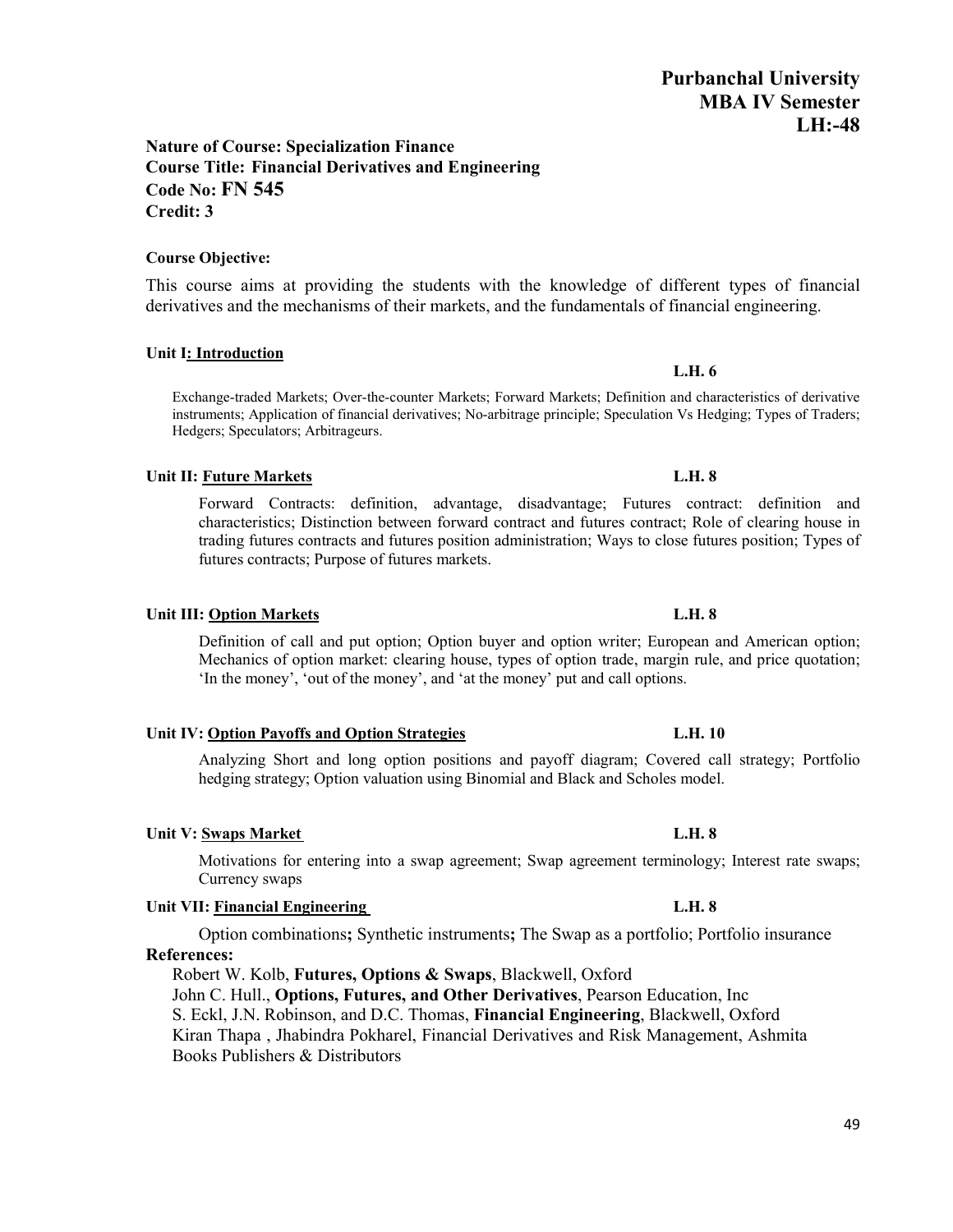### **Nature of Course: Specialization Finance Course Title: Management of Financial Institutions Code No: FN 544 Credit: 3**

## **Course Objective:**

The main objective of this course is to provide a conceptual framework of current issues in managing financial institutions and their risk management. The course basically aims at imparting conceptual and analytical skills to the students on the issues relating to management of financial institutions. The specific objectives of this course are as follows:

- To understand the role of financial institutions in financial system.
- To understand and analyze the bank performance measures.
- To understand the operations and management of commercial banks and other depository institutions.
- To understand the basics of insurance functions and mutual funds operations.
- To comprehend the legal-regulatory environment in which banks and other financial institutions operate.
- To learn the basics of financial institution management, including analysis of their financial statements; asset management; liability management; and capital adequacy management.
- To understand the financial risks faced by the various financial institutions and the various methods to manage them.

#### **Course Contents:**

| <b>UNIT I: Introduction and Overview of Financial Institutions</b> | LH 4   |
|--------------------------------------------------------------------|--------|
| Overview of Financial Institutions.                                |        |
| Economic Functions Performed by Financial Institutions.            |        |
| Role of Financial Institutions in the Financial System as a whole. |        |
| Types and Growth of Financial Institutions in Nepal.               |        |
| Structure of the Nepalese Economy and Financial System.            |        |
| <b>UNIT II: Regulatory body - Central Bank</b>                     | $LH_3$ |
| Introduction                                                       |        |
| Objectives                                                         |        |
| <b>Functions</b>                                                   |        |
|                                                                    |        |

• History of Central Banking system in Nepal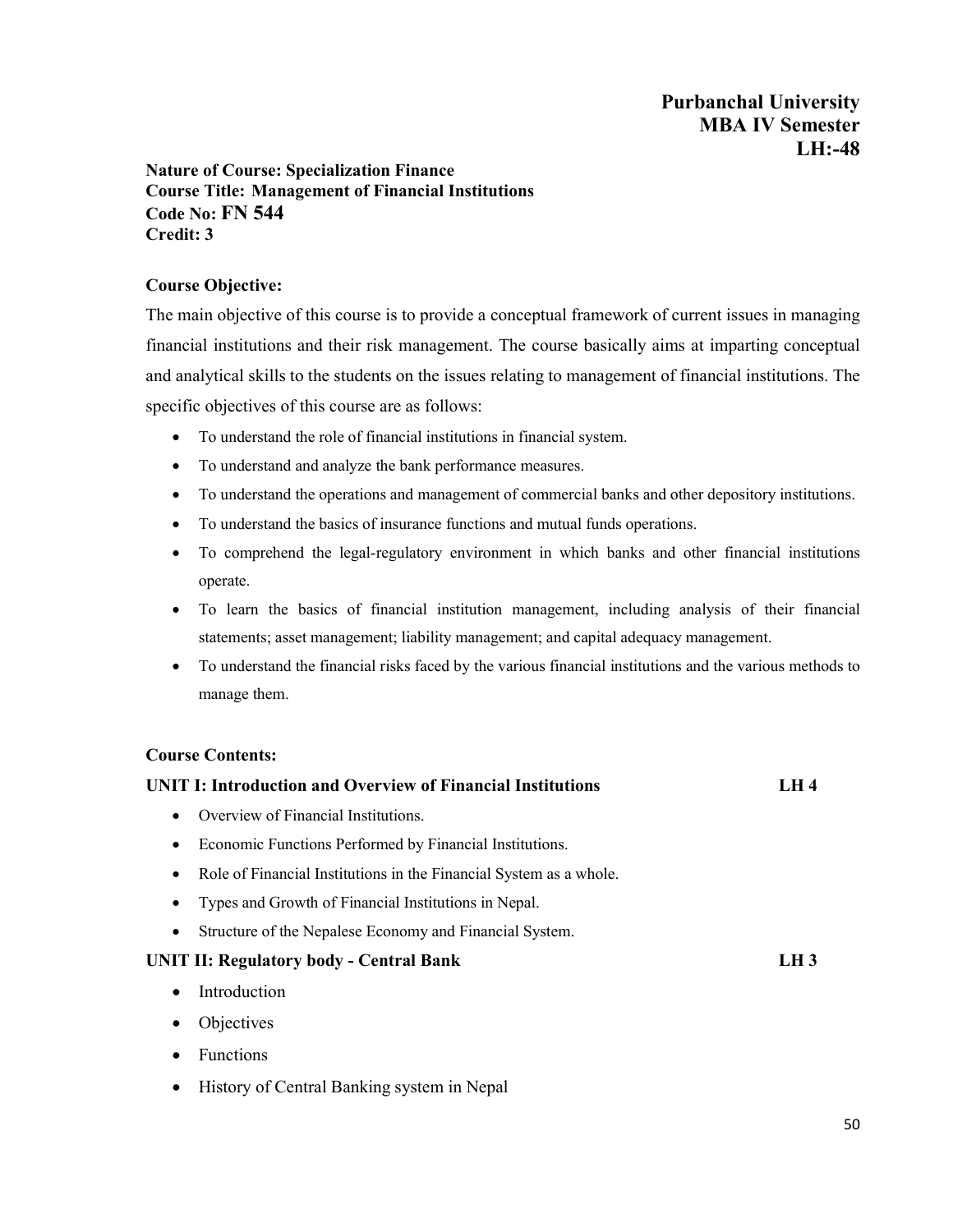#### **UNIT III: Banking and the Management of Financial Institutions LH 8**

- The Bank Balance Sheet.
- Basics of Banking.
- General Principles of Bank Management: Liquidity Management, Asset Management, Liability Management and Capital Adequacy Management.
- Off-Balance Sheet Activities: Loan Sales, Generation of Fee Income, Trading Activities and Risk Management Techniques.
- Measuring Bank's Performance: Bank's Income Statement, Measures of Bank Performance.
- Recent Trends of Bank Performance Measures in Nepal.

### **UNIT IV: Commercial Banking Industry and Other Depository Institutions LH 8**

- Definition of a Commercial Bank.
- Size, Structure and Composition of the Commercial Banking Industry.
- Technology in Commercial Banking.
- Financial Statements of Commercial Banks and Their Analyses.
- Regulation of Depository Institutions in Nepal: Balance Sheet and Off-Balance Sheet Regulations.
- Development Banks, Finance Companies and Finance Cooperatives in Nepal: Their Roles, Size, Structure and Compositions.

#### **UNIT V: Management of Insurance Companies LH 6**

- Overview of Insurance Companies
- Fundamentals of Insurance
- Types of Insurance
- Life Insurance Companies: Meaning and Their Functions
- Types of Life Insurance Policies and Their Determination.
- Property and Liability Insurance Companies: Meaning and Their Functions
- Determining the Profitability to Property and Liability Insurance Companies.
- Regulation of Insurance Companies in Nepal.
- Existing Scenario of Insurance Industries in Nepal.

#### **UNIT VI: Credit Risk Management in Financial Institutions LH 7**

- Need to Manage Risk by Financial Institutions.
- Types of Risks Incurred by Financial Institutions.
- Overview of Credit Risk Management.
- Credit Risk Analysis: Cash Flow Analysis, Ratio Analysis, Common Size Analysis
- Credit Scoring Models
- Calculating Return on a Loan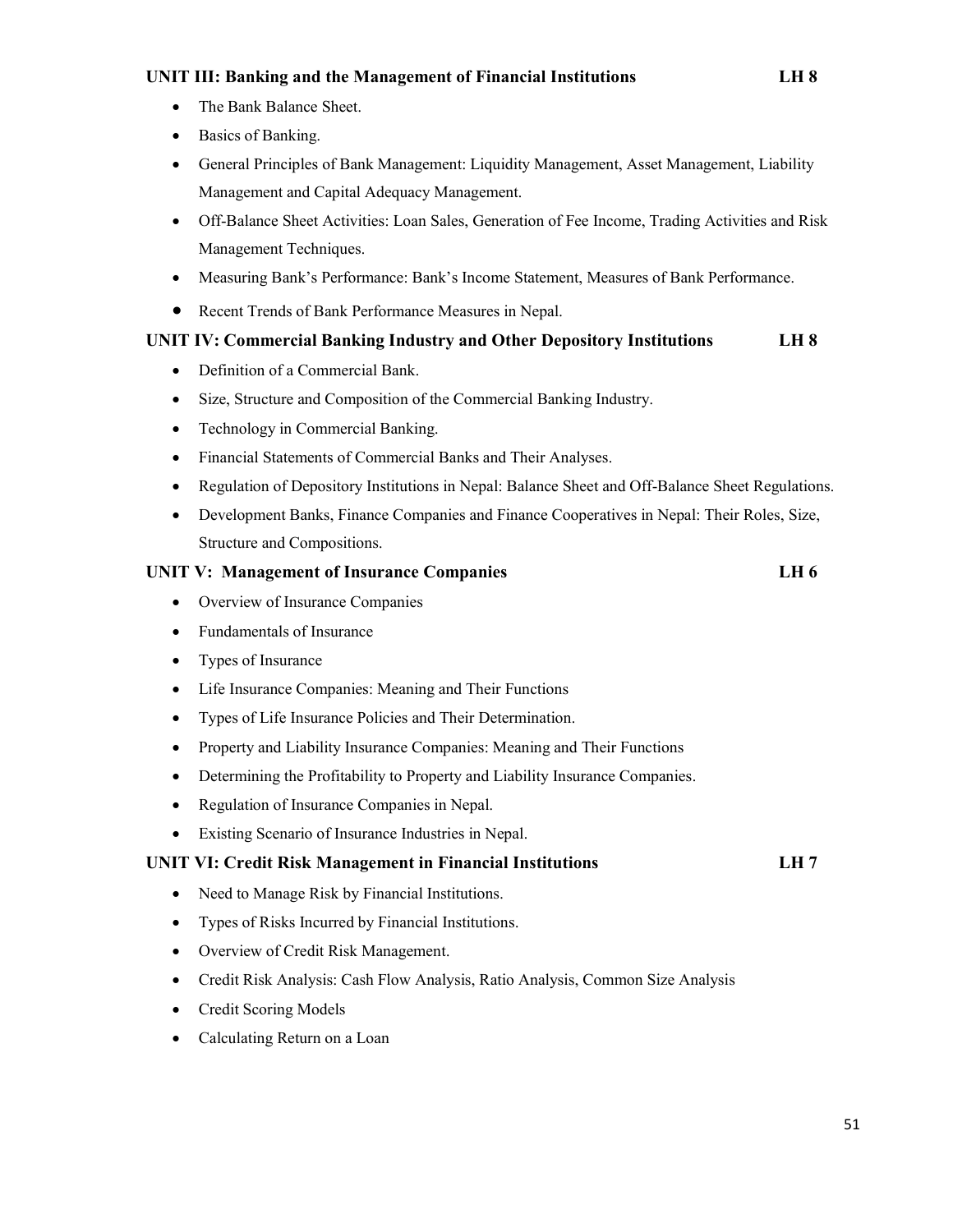#### **UNIT VII: Liquidity Risk Management in Financial Institutions LH 6**

- Overview of Liquidity Risk Management.
- Causes of Liquidity Risk.
- Liquidity Risk and Depository Institutions: Asset Side Liquidity Risk, Liability side Liquidity Risk and Measuring bank's Liquidity Exposure
- Liquidity Risk and Insurance Companies.
- Liquidity Risk and Mutual Funds.

#### **UNIT VIII: Interest Rate Risk Management in Financial Institutions LH 6**

- Overview of Interest Rate Risk Management.
- Methods of Interest Rate Risk Measurement and Management: Repricing Model and Duration Model.
- Insolvency Risk Management.

#### **References:**

- Anthony Saunders and Marcia Millon Cornett. (2006). *Financial Markets and Institutions*. Tata McGraw Hill Publishing Company Limited, New Delhi.
- Anthony Saunders and Marcia Millon Cornett. (2003). *Financial Institutions Management: A Risk Management Approach*. McGraw Hill, Irwin, USA.
- Frederic S. Mishkin and Stanley G. Eakins. (2006). *Financial Markets and Institutions.* Pearson Education Inc. and Dorling Kindersley (India) Pvt. Ltd.
- L.M. Bhole. (2005). **Financial Institutions and Markets: Structure, Growth and Innovations**. Tata McGraw Hill Publishing Company Limited, New Delhi.
- Meir Kohn. (2005). **Financial Institutions and Markets**. Tata McGraw Hill Publishing Company Limited, New Delhi.
- Ram Sharan Kharel and Dilli Ram Pokhrel. (April 2012). *Does Nepal's Financial Structure Matter for Economic Growth?* NRB Working Paper. Nepal Rastra Bank Research Department.
- Nepal Rastra Bank. (2012). *Banking and Financial Statistics*. NRB: Bank and Financial Institution Regulation Department, Statistics Division.
- Banks and Financial Institutions Act, 2063 (2006).
- Nepal Rastra Bank. *Quarterly Economic Bulletin* **(various issues)**. NRB: Central Office, Baluwatar, Kathmandu.
- Dipak Bahadur Bhandari, Financial Institutions and Markets, Ashmita Books Publishers & Distributors,
- Insurance Act, 1992.
- Insurance Regulation, 1993
- Insurance Board, Nepal. *Annual Reports* (Various Issues)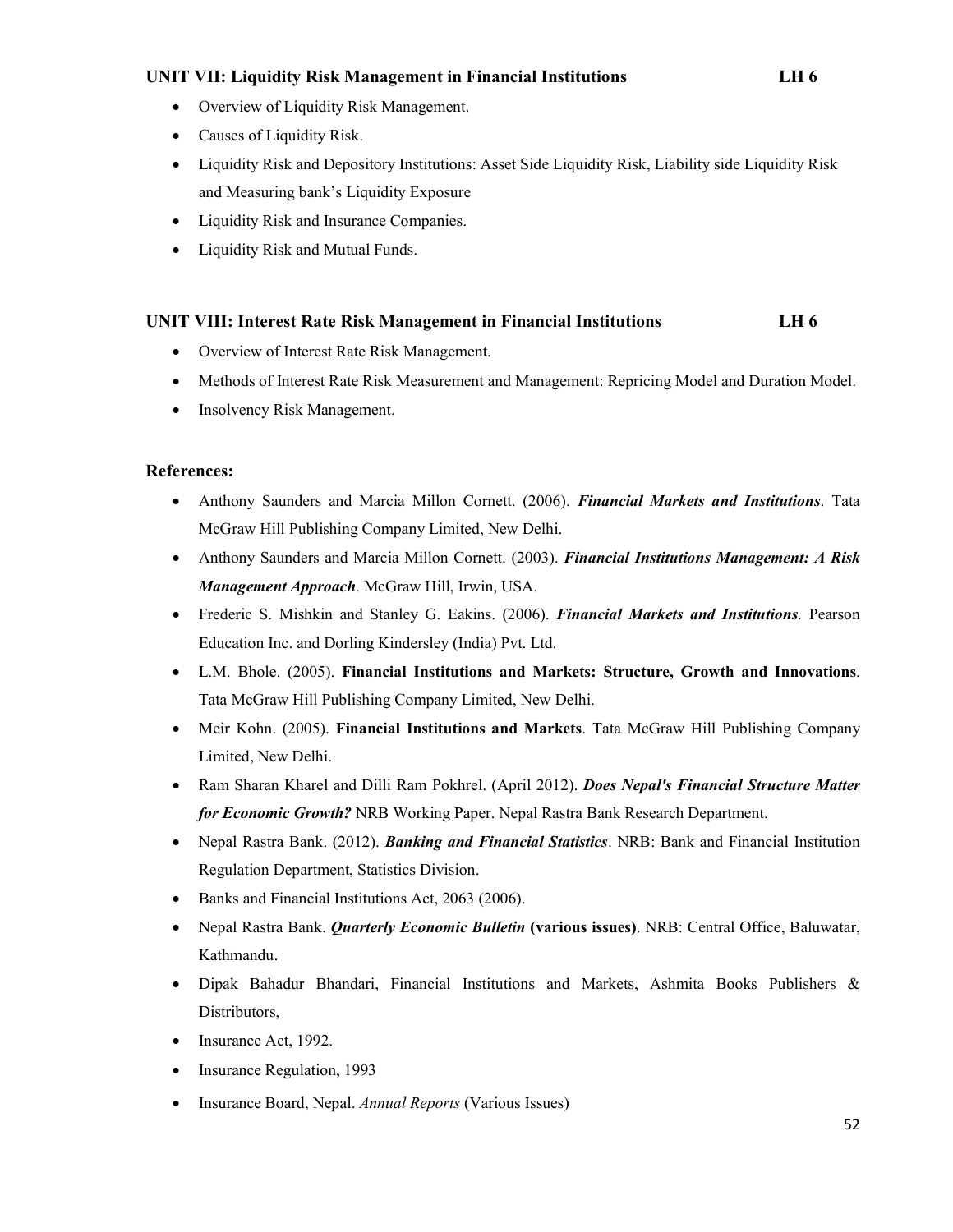## **Implementation of Seminar Series Course**

#### **Introduction**

The MBA program provides some additional courses to provide diverse exposure for students in additional and emerging areas of management on the basis of seminar. These courses will be given in the form of additional seminar courses and specialization seminar courses.

#### **Courses**

The seminar courses are offered for Semester-II, Semester-III and Semester-IV (Specialization area). A list is provided here with topics of seminar, however, more can be added as found suitable by concerned college upon prior approval from Dean, Faculty of Management. Student has to select only three seminars of which two are general type of **two credit hours** each and the third one is of **three credit hours** which is in the area of specialization chosen.

- 1. Micro-finance & the Role of Financial Institutions in Development
- 2. Real Estate Management
- 3. Management of Banking and Insurance
- 4. Supply Chain Management
- 5. Hospitality Management
- 6. Knowledge Management
- 7. Project Management
- 8. Other courses selected by the concerned college

Besides the additional seminar series courses, one courses is given in specialization area in Semester-IV.

### **Implementation procedure**

The concerned college has to obtain permission from the Dean, Faculty of Management before implementing the additional and specialization seminar courses in the concerned Semester. The college has to recommend faculty to the Dean, Faculty of Management along with the resume of the faculty for the purpose of designing and operating the seminar course(s). On the approval of the faculty as designer and operator of the seminar course, the faculty has to prepare detail syllabus, program and procedure of conducting seminar and get permission from the Dean to implement the seminar course(s).

Students will be given one week extensive classes on focused topic. This week will be kept free from other courses for students. Finally, student has to prepare a paper in his/her topic assigned by the concerned faculty. The size of the paper of should in between 20 to 50 pages in length. It should be presented in the form of research paper that details the concept, problem, literature, objective(s), design and methods, questions, data, findings and analysis, conclusion and recommendations etc. The student will present his/her paper in a seminar organized by the college on the stipulated day

### **Evaluation**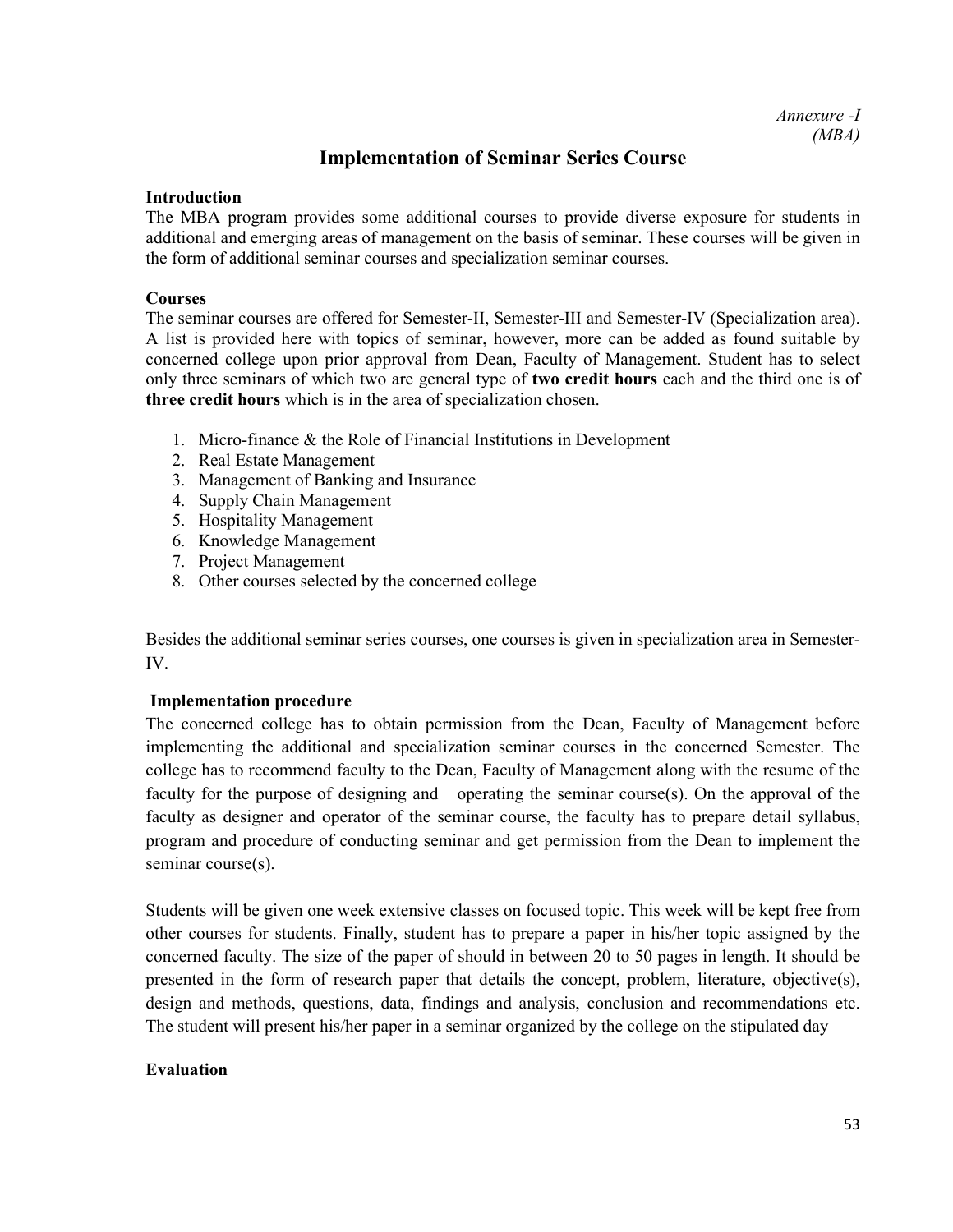Performance of the student is evaluated on 100 marks. The marks are distribution on the following basis:

| Content                               | 20 % of full marks                        |
|---------------------------------------|-------------------------------------------|
| Organization of the paper             | $20\%$ of full marks                      |
| Presentation and communication skills | 20% of full marks                         |
| Response of quarry (at seminar hall)  | $20\%$ of full marks                      |
| Class participation                   | 20 % of full marks (by concerned faculty) |

The performance of student will be judged by a panel of three persons comprised with: Institutional head Chair Person Concerned Seminar Faculty Internal expert Appointee of the Dean External expert

The marks obtained by the student should be sent to the Dean along with a copy of the paper prepared by the student and evaluated by the panel of experts for the purpose of recording in the Office of Examination Management.

> *Annexure II (MBA)*

## **Question Pattern for Semester End Examination, MBA**

| <b>Total Marks-60</b>                                                               | Pass marks-24     |
|-------------------------------------------------------------------------------------|-------------------|
| <b>Section One: Case Study</b>                                                      |                   |
| Compulsory:                                                                         | $1*15 = 15$ marks |
| The case should test the analytical aspect of the major theme of the course and its |                   |
| applications                                                                        |                   |
| <b>Section Two: Long Answer Type Questions</b>                                      |                   |
| Two Questions to Answer from set of three:                                          | $2*10=20$ marks   |
| The questions should test major concepts from the course.                           |                   |
|                                                                                     |                   |

#### **Section Three: Short Answer type Questions**

Five questions to Answer from set of six: **5\*5= 25 marks**

The questions should test basic concept, definitions, relevant examples, and short numerical The last question will be a set of 5 one sentence answer type questions of 1 mark each. This will be compulsory question.

Any **one** of the remaining four questions of Section Three will have internal choice, where both the questions should be from the same unit.

*Note:* 

- *No unit will be left out in terms of distribution of questions.*
- *Questions will be marked serially from start till end.*
- *Question 1 and 9 will be compulsory.*
- *In case of quantitative type subjects, Q 10 should focus on the theoretical part of the subject.*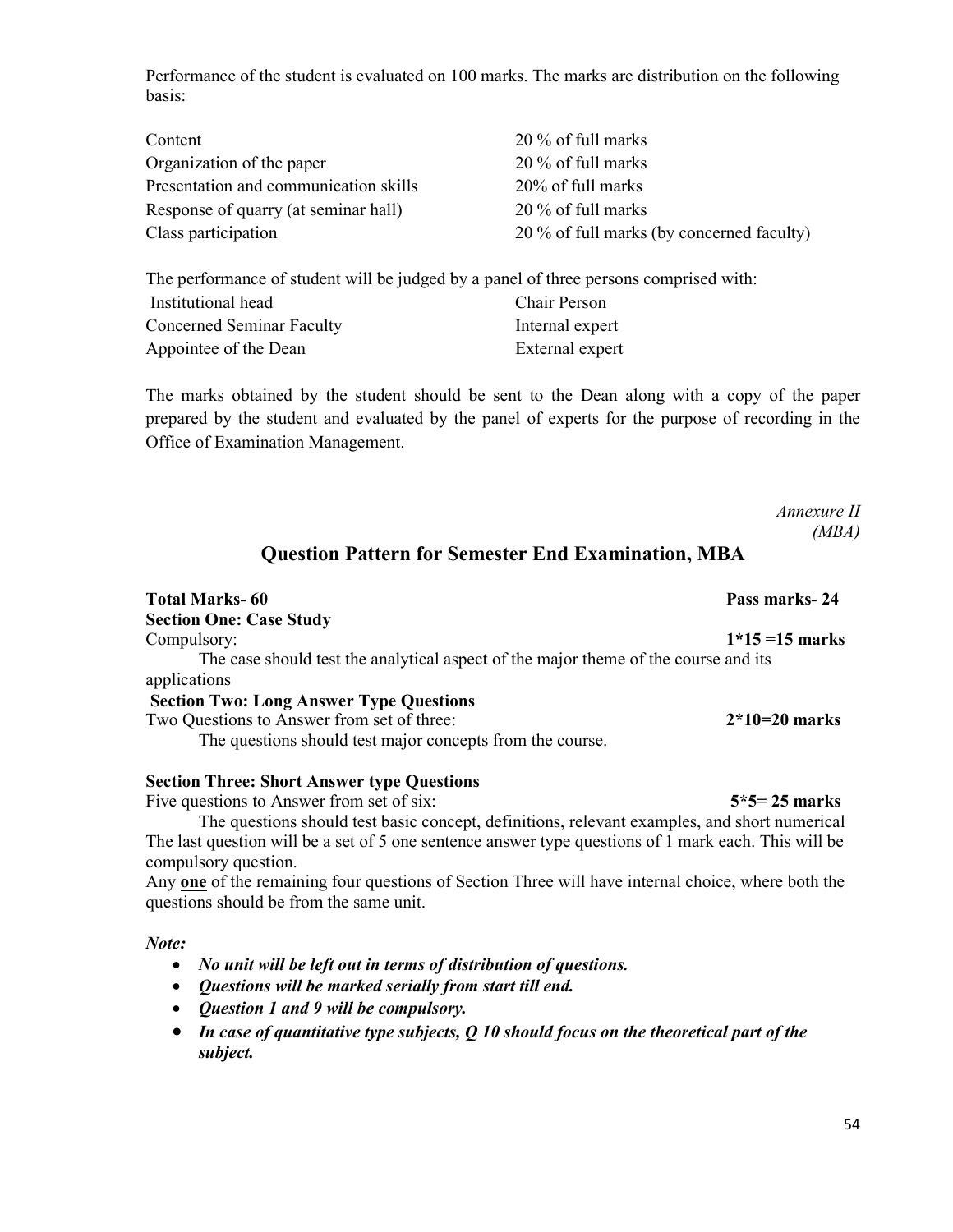# **(A) Format and Guideline for Internship**

Internship is a scheme of arrangements, requiring a student to work in an organization for a specific period of time (four to eight weeks) after/during completing requisite courses. The student of BBA and MBA programs of the Faculty of Management, Purbanchal University has to go for internship as the partial requirement of the program(s).

Internship has certain specific objectives such as to:

- Training in genuine understanding
- Apply management knowledge to practice
- Improve personal skills i.e. organizational analysis, financial analysis, marketing analysis etc.
- Improve report writing skills,
- Help develop concrete plans, including long and short-term action plans, along with financial details

#### **Working in an organization as an internee**

An internee will spend **8 weeks** in an organization. The organization provides its support to a student free of cost. An Internee should acknowledge the fact that the staff of an organization helps a student as a courtesy besides doing their routine work. For an internee, it will be an exercise to know he/she can utilize this opportunity.

In the best way this will be a test of an internee to get maximum support from the staff through his/her human relation skills. It is better not to interface in the regular work of staff of the organization or to find faults with them. An internee is there to observe and not to offend society. He/she can get some background material such as reports pertaining to that organization by following the proper procedure of permission from the concerned persons. People in an organization generally get offended when an outsider tries to get hold of some documents without permission. An internee can sometimes help staff in their work but not as a regular feature. He/he must be very diplomatic in handing situation, if asked to work for the staff in the organization. The internee should be well organized while working in an organization.

Work must be focused and well directed to the subject he/she has selected. One will be expected to give more emphasis on analysis and recommendations. Therefore, an internee should select a section or unit of a big organization only, in case of a large organization one can select **only a section on certain department for work.** An internee should do extensive work on this section and prepare concrete recommendations for its improvement. One is expected to give concrete and implementable recommendations. In short internship report must give all necessary information to a person who is interested to implement recommendations of the report. In case of a small sized organization, it should be reviewed as a while. Focus of work should be on a small unit with more emphasis on analysis and recommendations.

An internee may develop work plan to pursue while doing internship so as to complete within given time frame.

### **Format for writing Internship Report**

The report should follow the following order:

- 1. Cover Page ( The cover page should be written as shown in sky blue background)
- 2. Inside Title Page( as of cover page, but in white paper)
- 3. Certificate of internship training organisation
- 4. Acknowledgements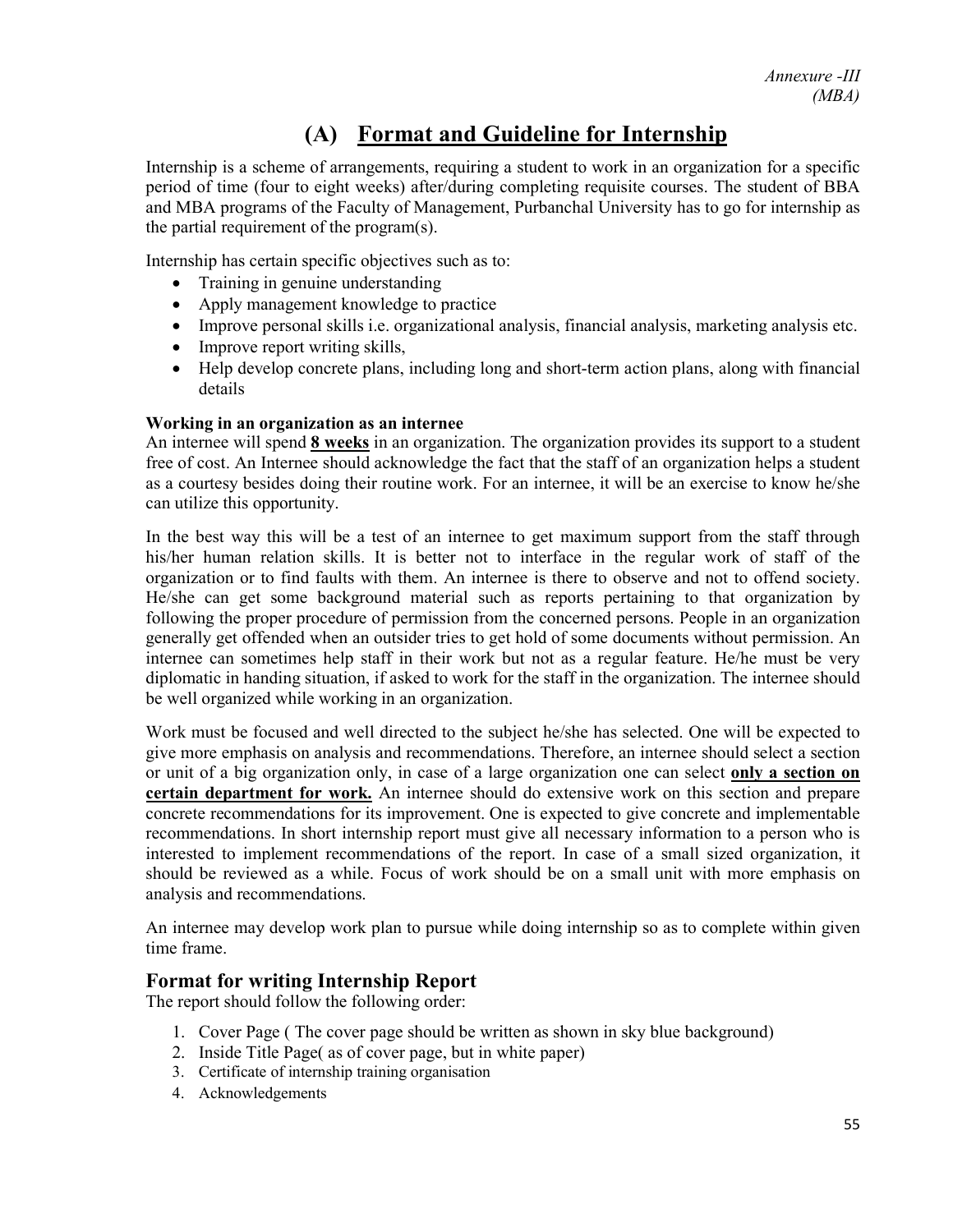- 5. List of Contents
- 6. List of Tables, Figures & Illustrations
- 7. Executive Summary
- 8. Introduction
	- a. Overview of the Organization
	- b. Brief History
	- c. Nature of the organization
	- d. Business Volume
	- e. Nature and number of the employees
	- f. Product and Services
	- g. Organizational Structure
		- i. Overall and Concerned Department
- 9. Objective
	- a. Studying the chosen Organization
	- b. Specific Objective (if any)
- **10.** Methodology **(if specific objective)**
- 11. Observations
	- a. Functions of the concerned departments
	- b. Detail of assigned work responsibilities
	- c. Problem encountered during fulfilling work responsibilities
	- d. Data Collection for specific objective (if any)
- 12. Analysis and Review
	- **a.** Analysis of data collected on any specific issues **(if Specific Objective)**
	- b. Critical Analysis of the theoretical concepts relating to practical experiences in the departments
	- c. Knowledge Gain from the work assigned
- 13. Conclusion and Recommendations
	- a. Contribution of internship in knowledge gain
	- b. General Comments and suggestions for the company
- 14. References (APA format)
- 15. Annexure (if any)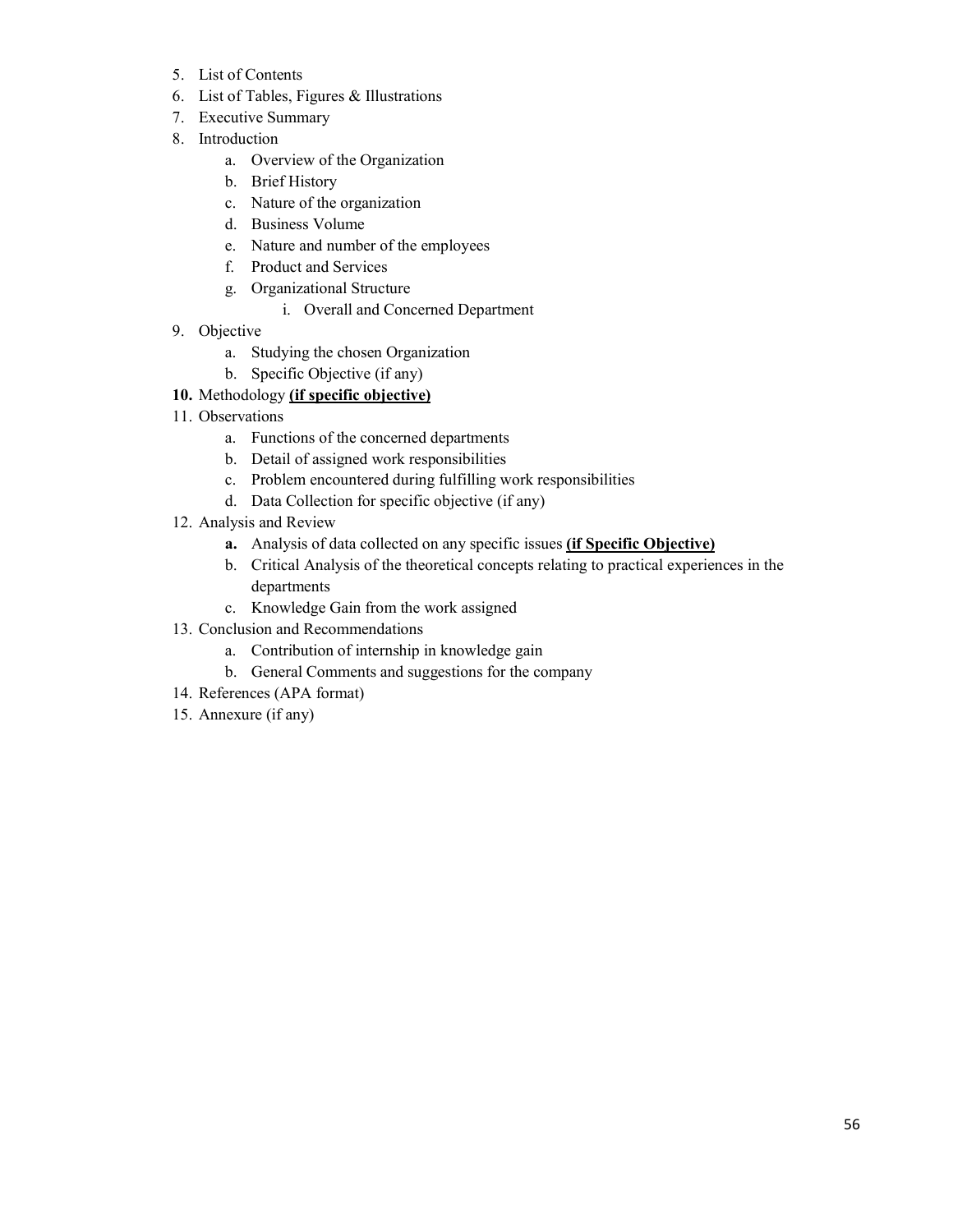*Sample cover page of an internship report*



57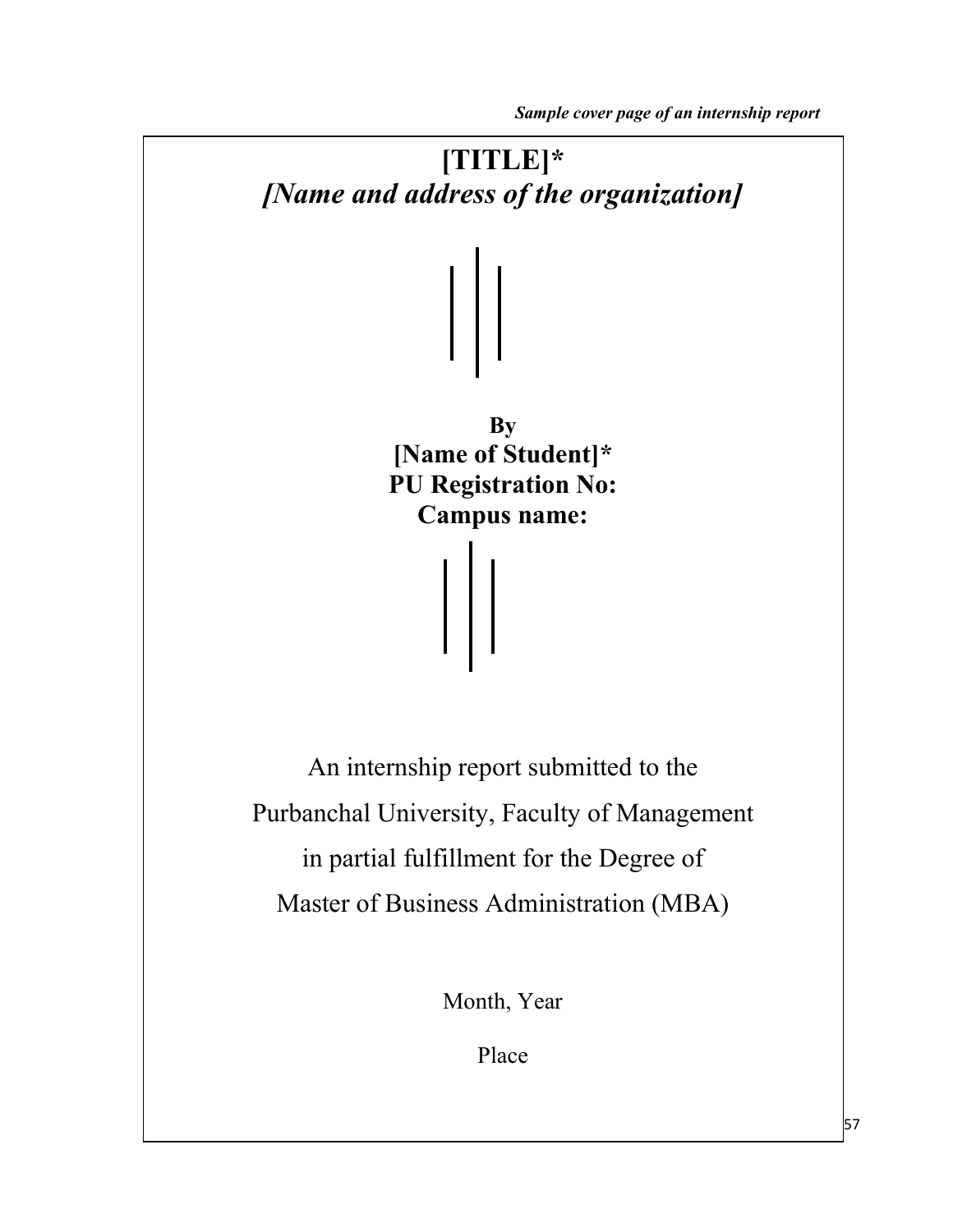#### **Internship Report Production Guidelines**

- Page: Page should be of A4 size. Paper weight should not be **less than** of 75 gram.
- Font: Times New Roman
- Justification: The whole document must be fully  $(\text{left} + \text{right})$  justified.
- Spacing: The body of the report should have 1.5 line spacing.
- Margin: 2.5cm all round (in banding).
- Paragraphs and Sections: Extra blank line before and after every section and subsection, Paragraphs must be separated by blank line. Paragraphs must be justified.
- Headings & Subheadings: All headings and their subheadings should be properly formatted using heading rules.
- Punctuations: Space after each punctuation mark (such as  $; . , etc$ )
- Page Numbering: The page numbers should start with 1 from the first page of the chapter 1 of the report. All page numbers should be centered inside the bottom margin, 2cm from the bottom edge of the paper. All the pages before the first chapter should be given Roman numbers (*i*, *ii*, *iii*, *etc.*)
- Spelling & Grammar Check**:** spelling and grammar should be correct and it should be checked by apply Spelling & Grammar check feature of MS Word on whole document of the report.
- Size of the report: The size of the report may vary with the size of the organization and the area of study.

#### **Page dimension and binding specifications**

The dimension of the intern project report should be in A4 size. Font size should be 12 and line spacing should be 1.5. The project report should be bound using appropriate material, but not spiral banding.

#### **Submission Date & Format**

*Four hardcopies of the thesis (ring-bound; both single-sided and double-sided printings are acceptable) as well as a two softcopies (in PDF format) of the report* must be submitted by the stipulated deadline. The student can also provide a hard copy to the concerned Internee Organization on its request

#### **Evaluation of Internship**

Evaluation of the Internship is based on an assessment of:

- (i) The Internee's organization head
- (ii) The student's performance by his/ her college supervisor and

#### **Weightage of marks for evaluation**

The internship work of the student is evaluated in 100 full marks. Following are the distribution of marks**:** 

| Area of distribution                              | <b>Marks</b> |
|---------------------------------------------------|--------------|
| (i) Internee organization's evaluation            | 20           |
| (ii) Evaluation of written report of Internship   | 40           |
| (iii) Evaluation through Viva – Voice examination | 40           |
|                                                   |              |

Total marks: 100

#### **(i) Internee Organization's Evaluation**

The responsibilities of the Internee Organization's Supervisor are to: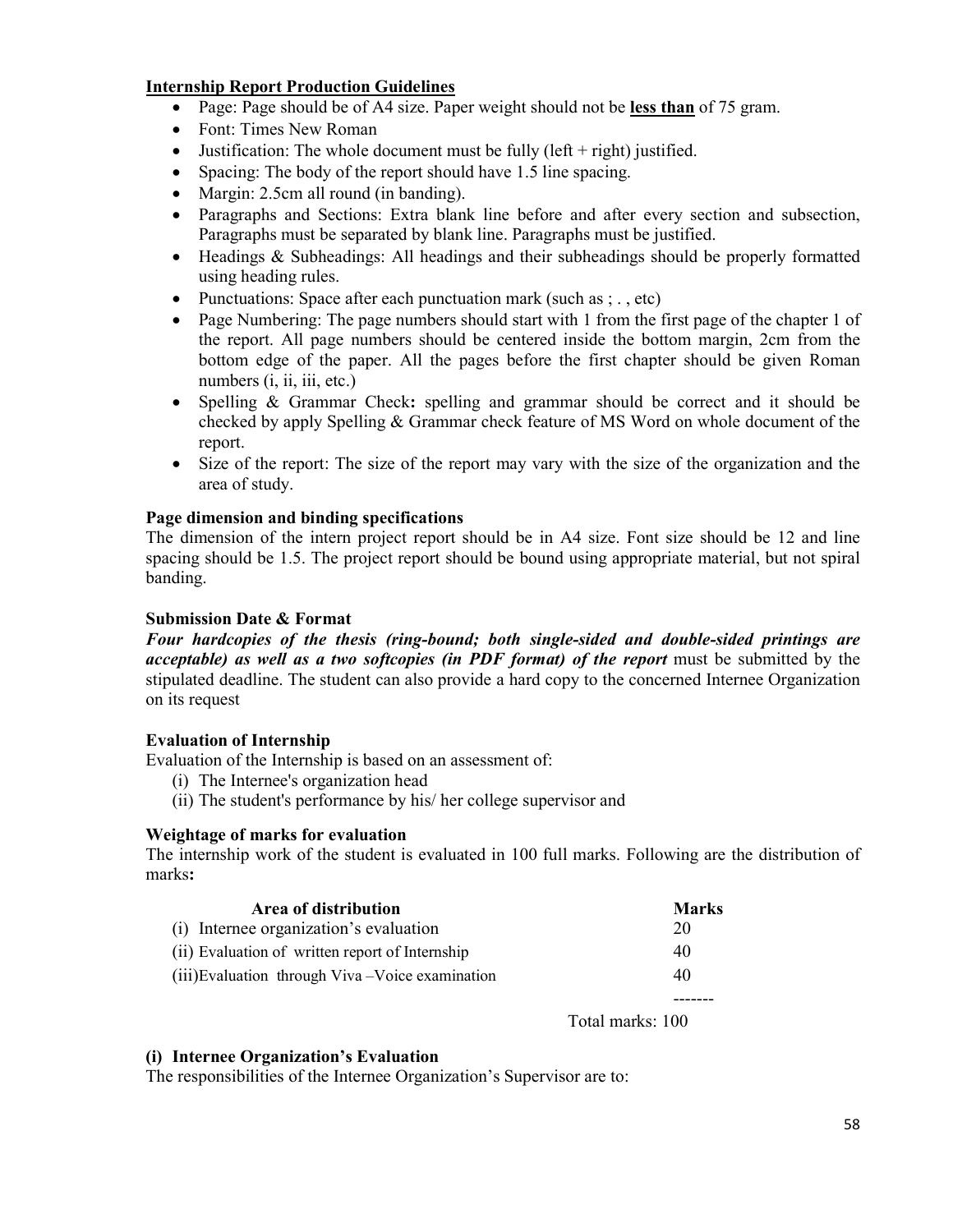- Provide guidance to the student regarding understanding the organization, the analysis of the management problem and other related matters,
- Evaluate the student's progress during the Internship, and
- Evaluate the final copy of the Internship Report and submit a report about internee as prescribed in the form below

## **Organization's supervisor evaluation form**

(This evaluation will be of 20 percent weightage of Total evaluation). The evaluation form should cover the following information:

### **A. Candidate and College Information**

Name of the Candidate:

University Registration Number:

Name of the College:

Internship Commencement date:

Internship Completion date:

### **B. Organization and Organization Supervisors Information**

Name of the Organization:

Mailing Address

Name of the Organization Supervisor:

Position/ Organization Title:

Department:

#### **C. Internee Evaluation:**

In evaluation, please chose only one option for each characteristic listed below of Internee on the basis of his/her time spent during internship at your organization (out of 20 marks).

| <b>Characteristics</b>     | Very Good<br>$(100\%)$ | Good<br>$(80\%)$ | Average<br>$(60\%)$ | Poor<br>$(50\%)$ | Very Poor<br>$(40\%)$ | Total |
|----------------------------|------------------------|------------------|---------------------|------------------|-----------------------|-------|
| Punctuality (2.5):         |                        |                  |                     |                  |                       |       |
| Management Skills (2.5)    |                        |                  |                     |                  |                       |       |
| Analytical Skills (2.5)    |                        |                  |                     |                  |                       |       |
| Communication Skills 2.5)  |                        |                  |                     |                  |                       |       |
| Interpersonal Skills (2.5) |                        |                  |                     |                  |                       |       |
| Sincerity $(2.5)$          |                        |                  |                     |                  |                       |       |
| Confidentiality (2.5)      |                        |                  |                     |                  |                       |       |
| Cooperativeness(2.5)       |                        |                  |                     |                  |                       |       |
| <b>Grand Total (20)</b>    |                        |                  |                     |                  |                       |       |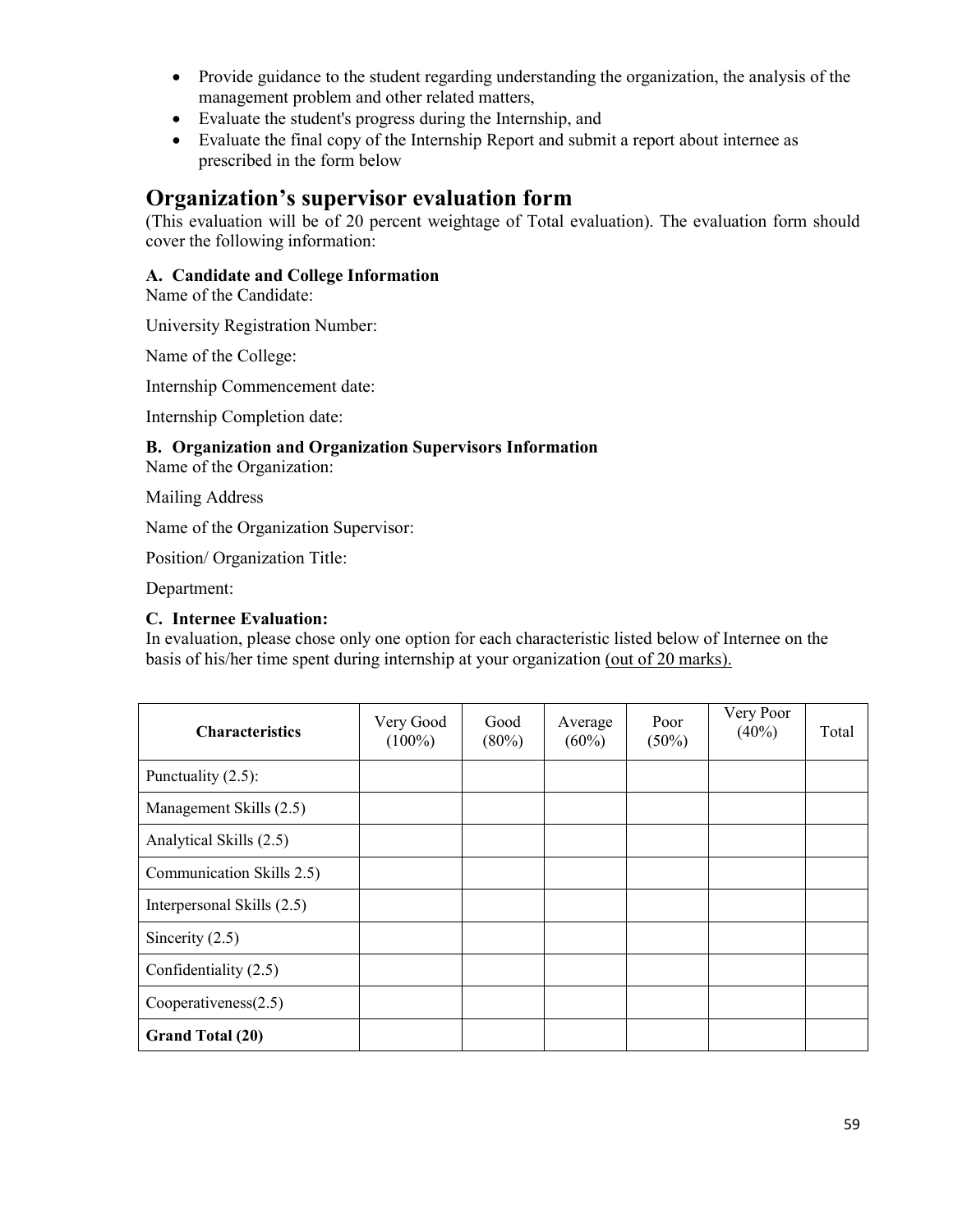#### **(ii) Evaluation of written report of Internship**

University will evaluate the written on 40 percentage weightage of Total evaluation on the basis of following point:

| Format of the report          | 10%    |
|-------------------------------|--------|
| Content of the report         | 40%    |
| Writing of the report         | $20\%$ |
| Analytical part of the report | 30%    |

#### **(iii)Evaluation through Viva –Voice examination**

This evaluation will have 40 percentage weightage of Total evaluation. The viva of the internee will be taken by the College including following members-

- **1. Institutional Supervisor**
- **2. Institutional Head ( campus)**
- 3. **External** (Faculty of Management's approval )

#### **The viva-voce evaluation will be on the basis of following points**

| 1. Presentation skills                                  | 25% |
|---------------------------------------------------------|-----|
| 2. Understanding of the organizations and assigned task | 25% |
| 3. Communication skills                                 | 25% |
| 4. Oueries reply                                        | 25% |
|                                                         |     |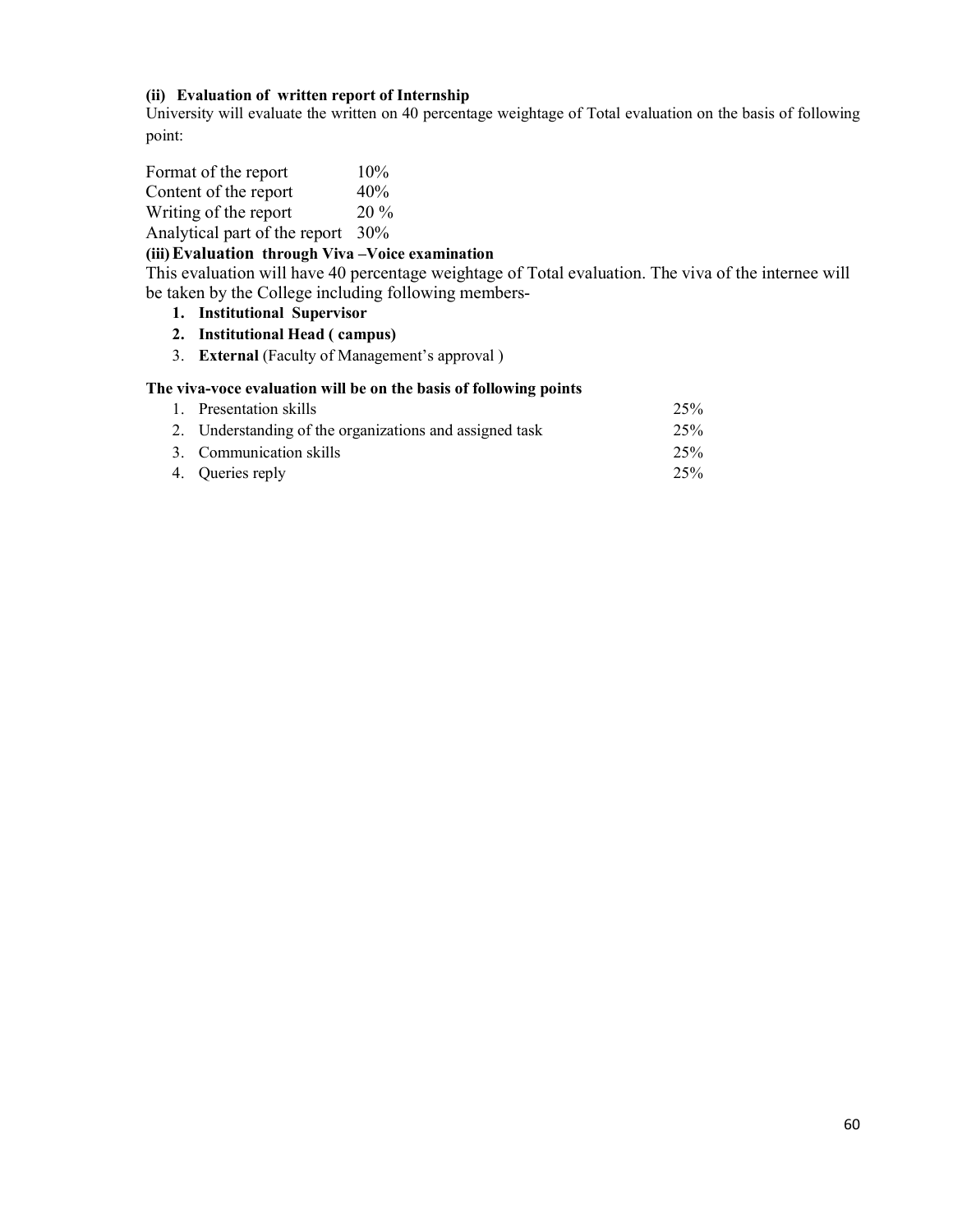*Annexure -III (MBA)*

## **(B) FORMAT AND GUIDELINES ON THESIS WRITING**

The objective of this format and guidelines on writing thesis is to bring uniformity and standardization in the preparation of thesis as the partial fulfillment for the Degree of Master of Business Administration (MBA) offered by the Faculty of Management, Purbanchal University.

#### **Presentation of thesis**

The thesis should be organized and presented in the following order:

- 1. Cover Page
- 2. Inside Title Page
- 3. Declaration of Student
- 4. Certificate of the Supervisor
- 5. Viva-voce and Approval sheet
- 6. Acknowledgements
- 7. Table of Contents
- 8. List of Tables
- 9. List of Figures/ Charts
- 10. Abbreviations (if any)
- 11. Abstract
- 12. Text of the Thesis
	- (i) Chapter I : Introduction
	- (ii) Chapter II : Literature Review
	- (iii) Chapter III: Research Methodology
	- (iv) Chapter IV: Observation and Analysis
	- (v) Chapter VI: Result and Discussion
	- (vi) Chapter VII: Findings, Conclusion and Recommendations
- 13. References
- 14. Appendices (if any)

#### **1. Cover Page**

The title of the thesis; name, PU registration number and campus of the student; month and year and place of submission of thesis should be included in the specified places of cover page with specified font size and location on the cover page as shown in the sample cover page. The rules for formulating a good title are few. The title should identity the specific nature of the research and also some broader area within which the work occurred. The length of the title should be kept to a minimum, preferably approximately a dozen or so words. A good start is to avoid non-essential words or phrases, such as "Studies on the...", "Some aspects of ...." and "Investigations into the......" **The cover page of the thesis should be written with golden/white letter on the black background of the cover.** The sample of the cover page is in the next page: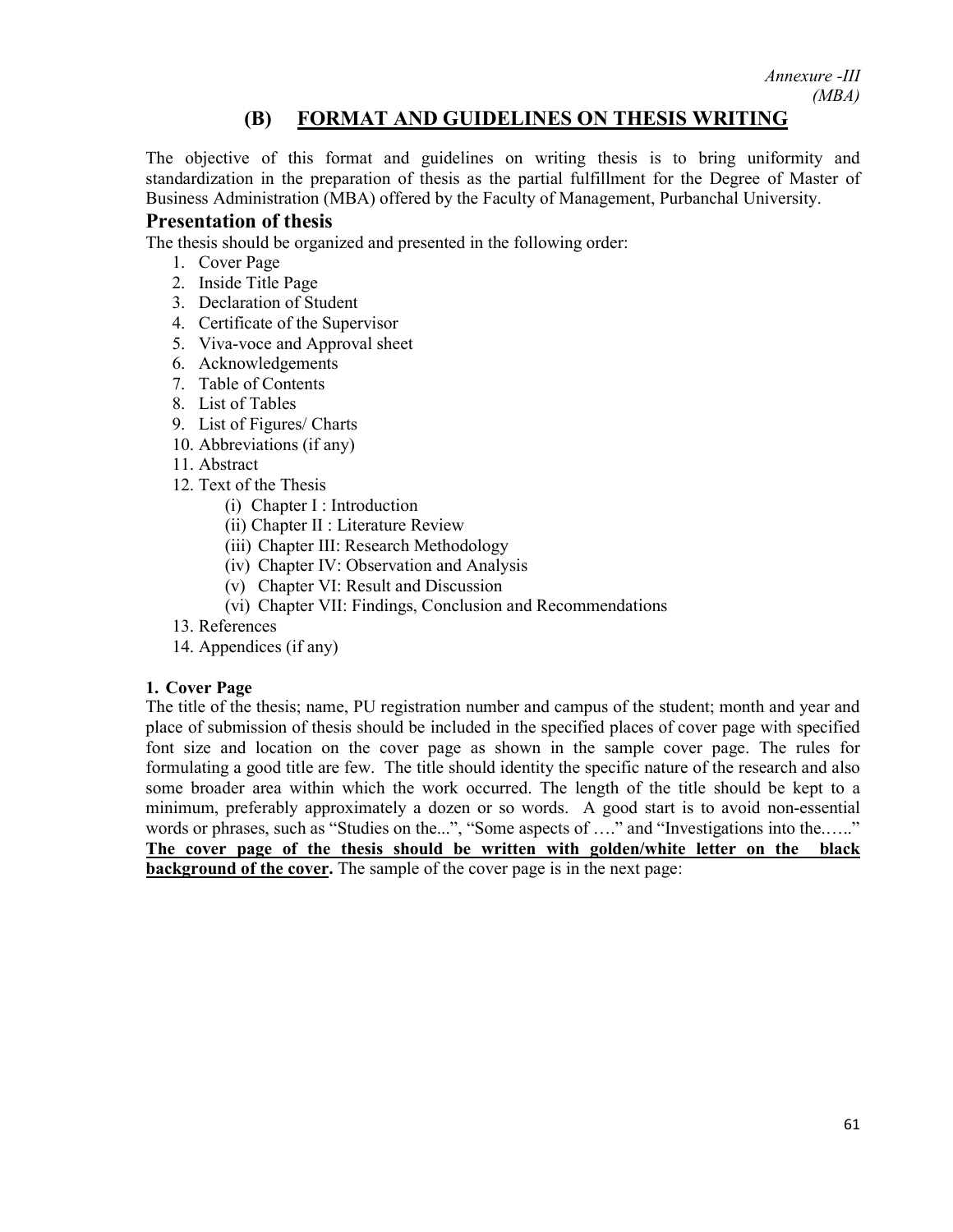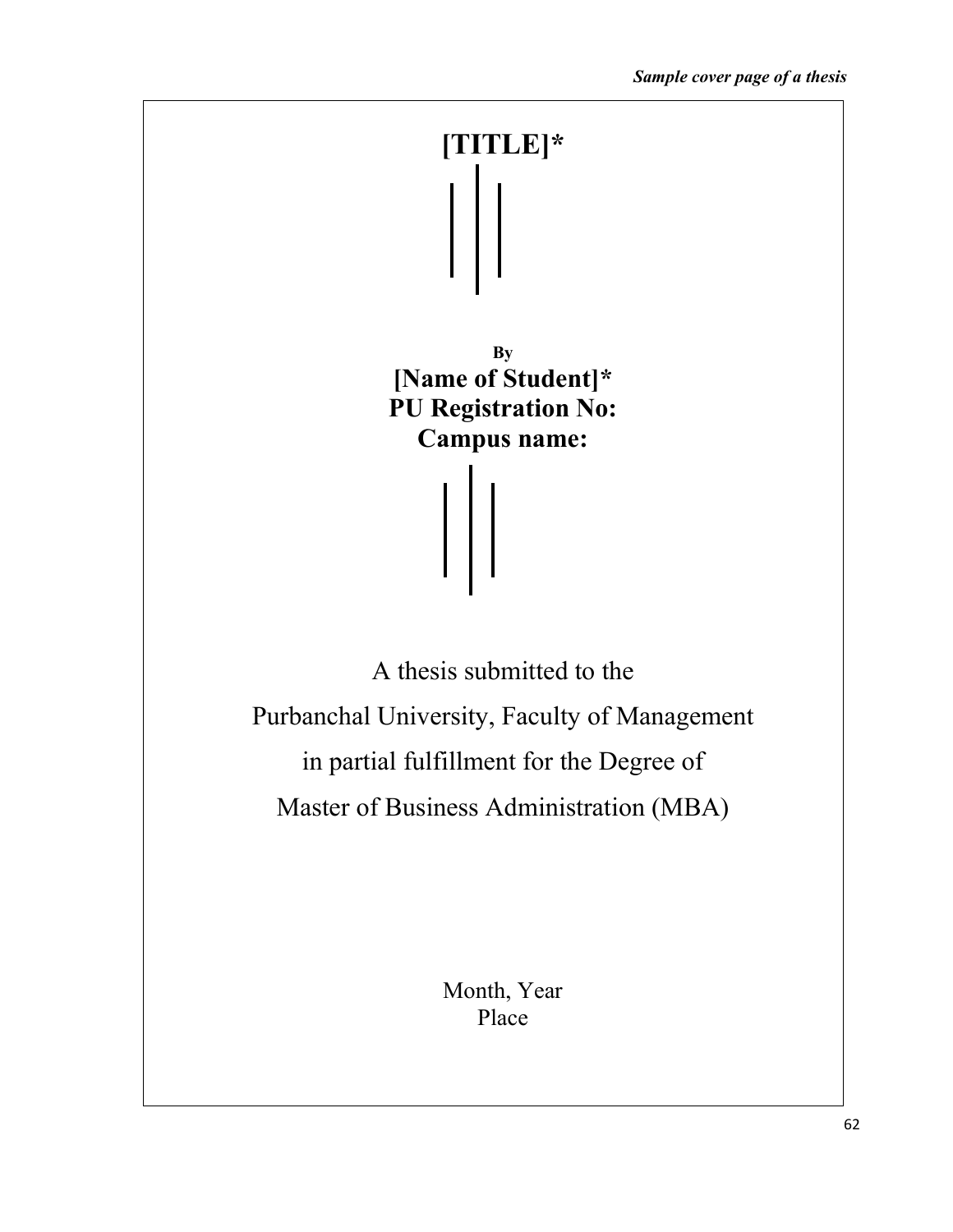## **2. Inside title page**

All items appeared in the cover page should also be appeared on the same size and location of the cover page. However, the page will be normal white paper and the letter will be black.

## **3. Declaration of student**

The student has to declare that the thesis is his/her original work and citations are refereed with acknowledgement in the specified places of citation without concealing the truth. He/she should also declare that the thesis is not submitted to other university or institution for any purpose. *Example:*

I……….. declare that this thesis entitled [**Title of the Thesis]** submitted in partial fulfillment of the **MBA Degree of the Faculty of Management, Purbanchal University** is my original work carried out under the supervision of [**Name(s) of the Supervisor]**, and has not been submitted anywhere for the award of any other degree or commercial purpose. In keeping with the ethical practice in reporting scientific information, due acknowledgements have been made wherever the findings of others have been cited.

> [Signature] [Name of the candidate] PU Reg. No:

Date:

## **4. Certificate of the Supervisor**

The concerned supervisor has to certify the originality of the research work of the student in instructional letter head specifying that the research has been conducted under his/her supervision and has not been submitted to any other university and institute for any purpose.

*Example:*

This is to certify that the thesis entitled [**Title of the Thesis**] submitted by [**Name of the candidate**], PU Reg. No. ] to the Faculty of Management, Purbanchal University, in partial fulfillment for the award of the degree of **MBA** is a *original* research work carried out by him/her under my supervision. As far my knowledge, the contents of this thesis, in full or in parts, have not been submitted to any other Institution or University for the award of any degree or for any commercial purpose.

> [Signature] [Name of the supervisor]

Date:

## **5. Viva-voce and Approval sheet**

The team of the viva-voce examination has to certify that they have undertaken the viva-voce examination and approve the thesis. The marks obtained by the students should be forwarded to the Dean, Faculty of Management for further actions.

### **6. Acknowledgements**

This section usually consists of a single paragraph of thanks to the supervisor and other academic or technical staff, colleges and institutions for ideas, advice, criticisms, facilities, services, etc. Contrary to common practice, this is not a place to 'let your hair down': you are not allowed to acknowledge your pets, religious leaders, and so on; and avoid expression of excessive gratitude to your supervisor, or anyone else.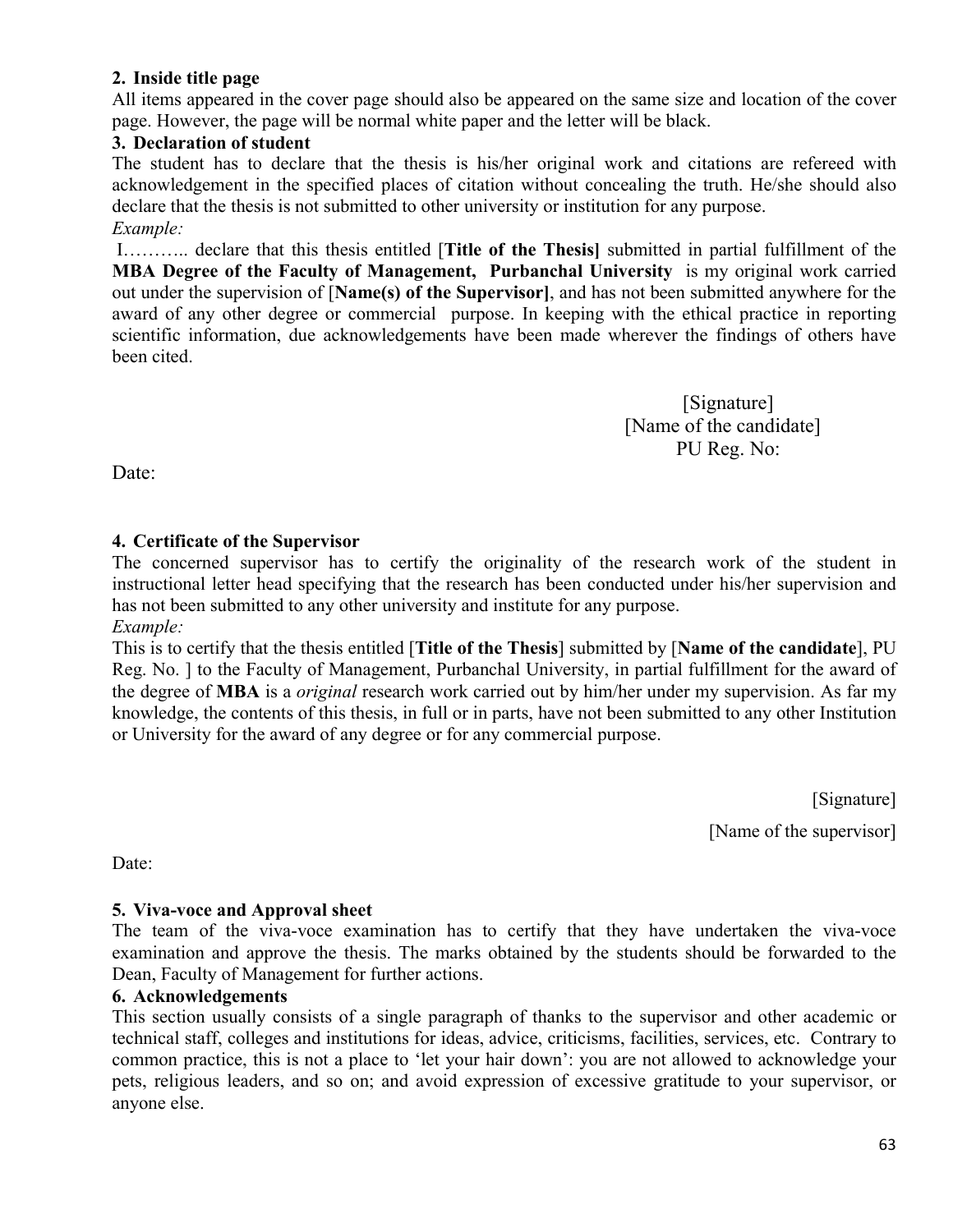## **7. Table of Contents**

This section considers the contents of each section of the thesis and lists all the major headings and subheading and the page numbers on which each starts.

## **8. List of Tables**

The information shown in the table should appear at the relevant places in the text. Tables should be numbered chapter-wise (e.g. 4.1 for the first table of chapter 4). All the tables should be referred to by their numbers in the text, not by placement (e.g. see Table below/above). The titles of the tables should be brief and to the point. Tables should mention the source which should be placed at the bottom of the respective tables.

## **9. List of Figures/ Charts**

The information shown in the figure/charts should appear at the relevant places in the text. Figures/ chapters should be numbered chapter-wise (e.g. 5.3 for the third figure/chart of chapter 5). All the figure/charts should be referred to by their numbers in the text, not by placement (e.g. see figure/charts below/above). The titles of the figure/charts should be brief and to the point. Figure/charts should mention the source which should be placed at the bottom of the respective figure/charts.

## **10. Abbreviations**

The abbreviations used in the thesis should be listed in the abbreviation section of the thesis in alphabetical orders.

## **11. Abstract**

The *Abstract* should not exceed **one page**. The first few sentences identify the topic, the next few the research design, then the basic observations and/or results, and the last one or two, the theoretical implications of the observations and/or results. It should not contain references to figures, tables or literature.

Being an overview of the thesis, the *Abstract* should be written last. Avoid jargon (i.e., "the language, especially the vocabulary, peculiar to a particular trade, profession, or group").

## **12. Text of the Thesis**

It is the core part of the thesis which covers entire work of the students. This section highlights real performance of the student in the research work divided in chapters. This section is divided into following chapters:

- (i) Chapter I : Introduction
- (ii) Chapter II : Literature Review
- (iii) Chapter III: Research Methodology
- (iv) Chapter IV: Observation and Aanalysis
- (v) Chapter V: Result and Discussion
- (vi) Chapter VI: Findings, Conclusion and Recommendations

## **(i) Introduction**

The *Introduction* should preferably not exceed 10% of the whole thesis. It must form a bridge from past to the present work in a stimulating manner within a few paragraphs. The "bridge", moreover, should have the shape of an inverted pyramid: In other words, a good introduction starts with a broad base and ends with a specific point. It first considers the importance of the major area being investigated, primarily to provide the reader with a frame of reference from which to consider your work. Then, within the chosen area, it identifies a gap in our knowledge, or a precise question, or a particular controversy. Finally, it pinpoints the intended value of the present research. New approaches and assumptions on which the work is based should also be identified at this point.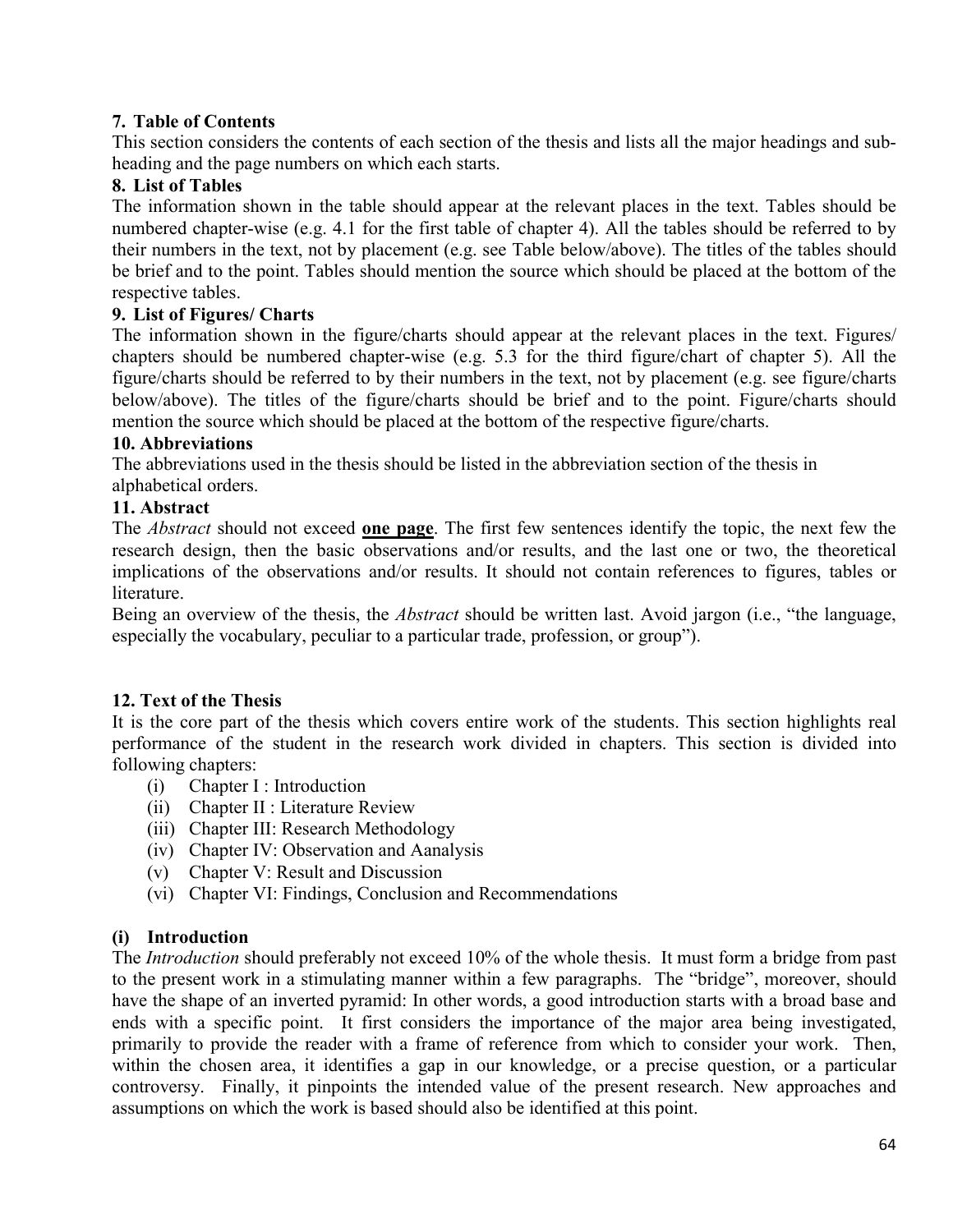## **(ii) Literature Review**

Literature Review will explore the relevant research in the focus area explaining the recent work. It explains what kind of research is done in the area chosen. Literature review pinpoints different methodology used and major findings of the research relevant to the chosen area.

## **(iii) Research Methodology**

This describes the research design in detail with specific focus on Data type and collection and analysis methods.

### **(iv) Observation and Analyses**

The data collection, presentation and analysis are the core of the research. Any kinds of observation done are to be presented in a systematic format which will be the base for analysis. The observation can be in the form of qualitative or in quantitative form depending upon the research design. Analyses are what the researcher sees in the collected data or observations. Analysis could be qualitative or quantitative depending upon the research design.

### **(v) Results and Discussion**

The results are the findings of the researcher on the basis of observations and analysis. The results are to be discussed along with the relevant management and subject theories.

### **(vi) Findings, Conclusion and Recommendation**

This section contains the findings of the research, a conclusion on the research and recommendation to research community on the basis of the research undertaken. Also this section ends with future research ideas.

### **(vii) References**

This list all the references sited in the text and presentation should follow APA style.

## **(viii) Appendices**

Appendices are reserved for materials that are not strictly necessary for the presentation and interpretation of the data but may be useful to other researchers in duplicating the study, reanalyzing the data, avoiding time-consuming errors when conducting similar studies, etc. Examples of the type of material that can be included are data pro forma, computer programs, preliminary experiments and supplementary statistical data. Raw data should not be included.

## **Thesis Production Guidelines**

**Thesis Size** Generally a thesis should contain 80-250 pages.

### **Size and quality of paper**

Use A4 size (210 mm wide and 297 mm long) white bond paper weighing 80 g/m2 or more. The same quality of paper should be used throughout the thesis.

## **Typing Font and Margin**

The entire thesis must be typed with double spacing, using Times New Roman font and font size of 12 points for text and with 3.5 cm left margin, and 2.5 cm margins on all other sides. The font size may quite large for chapter headings (Capital 18 point), section heading (17 points) and second level section heading (14 points) and third level section heading (12 points bold). Though it is not recommended, fourth-level section heading may be included without numbering in 12 point italicized font. Running text should be set in fully justified font of 12-point size.

All section headings should be left aligned with number but the Chapter heading should be centrally aligned. The contents in the *References* section of thesis may be typed with single spacing **by following APA format. However, separate entries of references should be separated by double spacing.** 

### **Pagination**